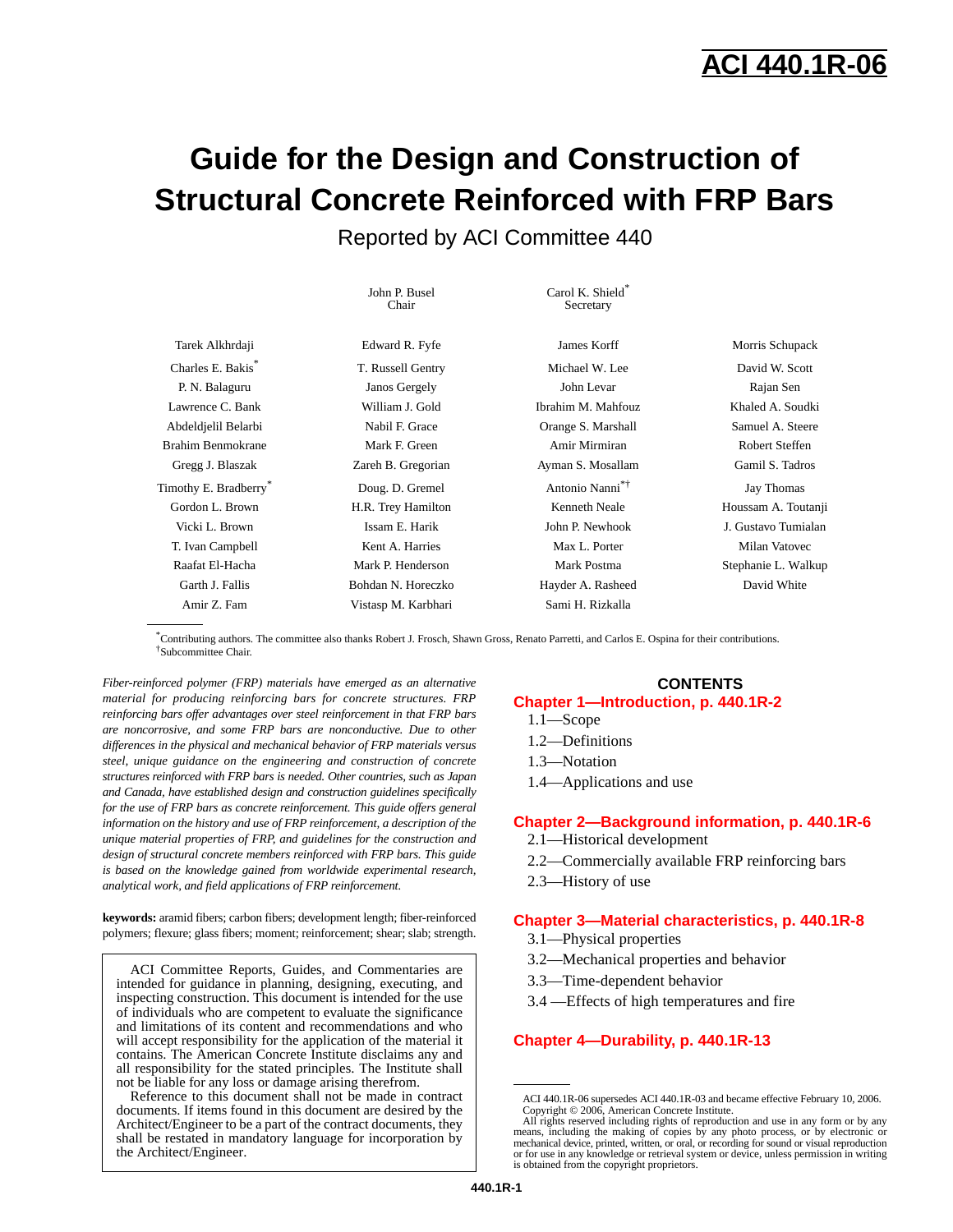#### **[Chapter 5—Material requirements and testing,](#page-13-0) p. 440.1R-14**

- 5.1—Strength and modulus grades of FRP bars
- 5.2—Surface geometry
- 5.3—Bar sizes
- 5.4—Bar identification
- 5.5—Straight bars
- 5.6—Bent bars

#### **[Chapter 6—Construction practices, p. 440.1R-16](#page-15-0)**

- 6.1—Handling and storage of materials
- 6.2—Placement and assembly of materials
- 6.3—Quality control and inspection

#### **[Chapter 7—General design considerations,](#page-15-1) p. 440.1R-16**

7.1—Design philosophy

7.2—Design material properties

### **[Chapter 8—Flexure, p. 440.1R-18](#page-17-0)**

- 8.1—General considerations
- 8.2—Flexural strength
- <span id="page-1-0"></span>8.3—Serviceability
- 8.4—Creep rupture and fatigue

#### **[Chapter 9—Shear, p. 440.1R-24](#page-23-0)**

- 9.1—General considerations
- 9.2—Shear strength of FRP-reinforced members
- 9.3—Detailing of shear stirrups

9.4—Shear strength of FRP-reinforced two-way concrete slabs

#### **[Chapter 10—Temperature and shrinkage](#page-26-0) reinforcement, p. 440.1R-27**

#### **[Chapter 11—Development and splices of](#page-27-0) reinforcement, p. 440.1R-28**

- 11.1—Development of stress in straight bar
- 11.2—Development length of bent bar
- 11.3—Development of positive moment reinforcement
- 11.4—Tension lap splice

#### **[Chapter 12—References, p. 440.1R-30](#page-29-0)**

- 12.1—Referenced standards and reports
- 12.2—Cited references

#### **[Chapter 13—Beam design example, p. 440.1R-38](#page-37-0)**

#### **[Appendix A—Slabs-on-ground, p. 440.1R-44](#page-43-0)**

A.1—Design of plain concrete slabs

A.2—Design of slabs with shrinkage and temperature reinforcement

#### **CHAPTER 1—INTRODUCTION**

This is the third revision of the design and construction guide on fiber-reinforced polymer (FRP) reinforcement for concrete structures. Many successful applications worldwide using FRP composite reinforcing bars during the past decade have demonstrated that it can be used successfully and practically. The professional using this technology should exercise judgment as to the appropriate application of FRP reinforcement and be aware of its limitations as discussed in this guide. Currently, areas where there is limited knowledge of the performance of FRP reinforcement include fire resistance, durability in outdoor or severe exposure conditions, bond fatigue, and bond lengths for lap splices. Further research is needed to provide additional information in these areas.

Conventional concrete structures are reinforced with nonprestressed and prestressed steel. The steel is initially protected against corrosion by the alkalinity of the concrete, usually resulting in durable and serviceable construction. For many structures subjected to aggressive environments, such as marine structures, bridges, and parking garages exposed to deicing salts, combinations of moisture, temperature, and chlorides reduce the alkalinity of the concrete and result in the corrosion of reinforcing steel. The corrosion process ultimately causes concrete deterioration and loss of serviceability. To address corrosion problems, professionals have started using alternatives to bare steel bars, such as epoxycoated steel bars and specialty concrete admixtures. While effective in some situations, such remedies may not be able to completely eliminate the problems of steel corrosion in reinforced concrete structures (Keesler and Powers 1988).

Recently, composite materials made of fibers embedded in a polymeric resin, also known as FRPs, have become an alternative to steel reinforcement for concrete structures. Because FRP materials are nonmagnetic and noncorrosive, the problems of electromagnetic interference and steel corrosion can be avoided with FRP reinforcement. Additionally, FRP materials exhibit several properties, such as high tensile strength, that make them suitable for use as structural reinforcement (ACI 440R; Benmokrane and Rahman 1998; Burgoyne 2001; Cosenza et al. 2001; Dolan et al. 1999; El-Badry 1996; Figueiras et al. 2001; Humar and Razaqpur 2000; Iyer and Sen 1991; Japan Society of Civil Engineers [JSCE] 1992; JSCE 1997a; Nanni 1993a; Nanni and Dolan 1993; Neale and Labossiere 1992; Saadatmanesh and Ehsani 1998; Taerwe 1995; Teng 2001; White 1992).

The mechanical behavior of FRP reinforcement differs from the behavior of conventional steel reinforcement. Accordingly, a change in the traditional design philosophy of concrete structures is needed for FRP reinforcement. FRP materials are anisotropic and are characterized by high tensile strength only in the direction of the reinforcing fibers. This anisotropic behavior affects the shear strength and dowel action of FRP bars as well as the bond performance. Furthermore, FRP materials do not yield; rather, they are elastic until failure. Design procedures must account for a lack of ductility in structural concrete members reinforced with FRP bars.

Other countries, such as Japan (JSCE 1997b) and Canada (Canadian Standards Association [CSA] 2000 and 2002), have established design procedures specifically for the use of FRP reinforcement for concrete structures. The analytical and experimental phases for FRP construction are sufficiently complete; therefore, this document establishes recommendations for the design of structural concrete reinforced with FRP bars.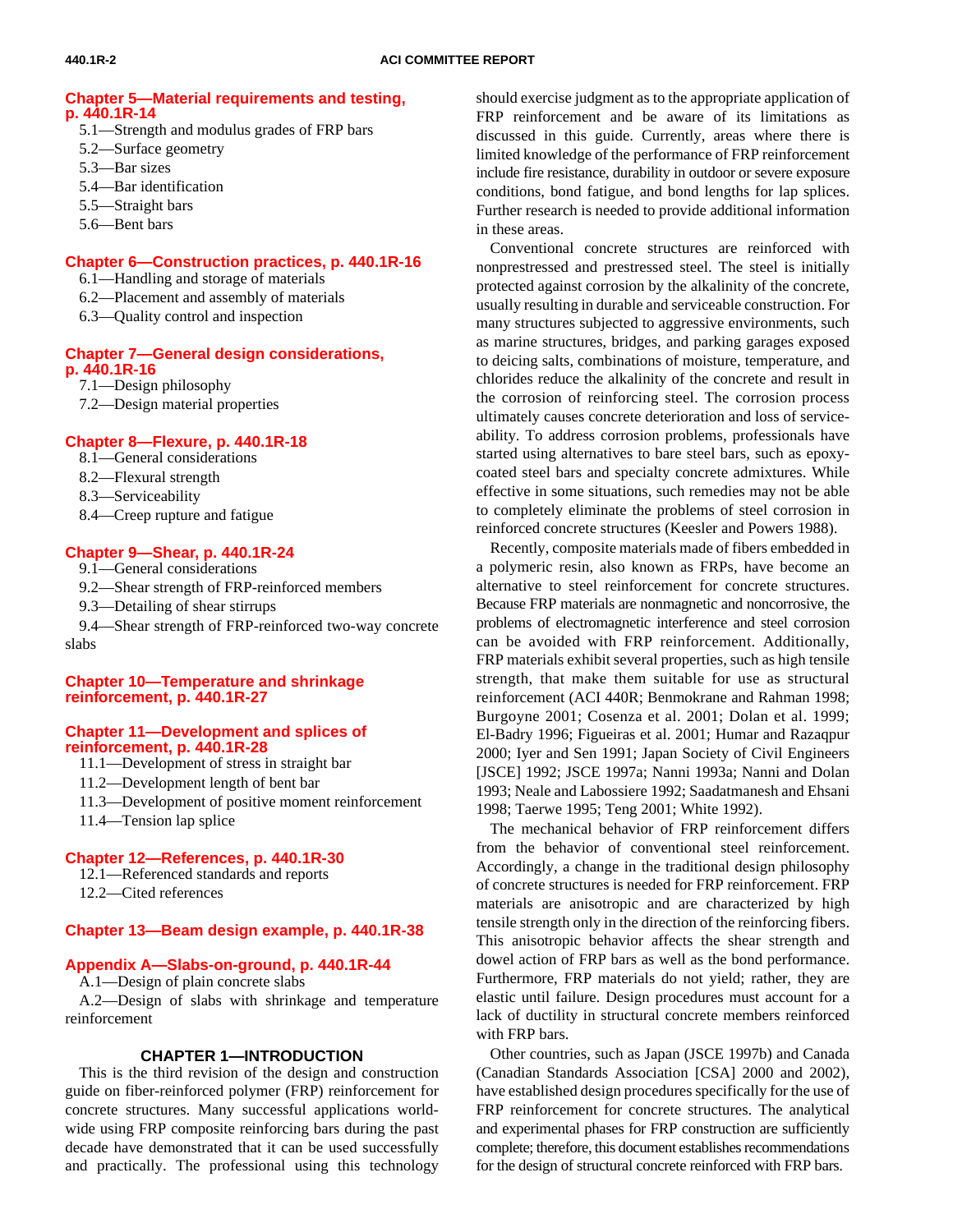#### **1.1—Scope**

This document provides recommendations for the design and construction of FRP-reinforced concrete structures. The document only addresses nonprestressed FRP reinforcement (concrete structures prestressed with FRP tendons are covered in ACI 440.4R). The basis for this document is the knowledge gained from worldwide experimental research, analytical research work, and field applications of FRP reinforcement. The recommendations in this document are intended to be conservative.

 Design recommendations are based on the current knowledge and intended to supplement existing codes and guidelines for conventionally reinforced concrete structures and to provide engineers and building officials with assistance in the specification, design, and construction of structural concrete reinforced with FRP bars.

ACI 440.3R provides a comprehensive list of test methods and material specifications to support design and construction guidelines.

The use of FRP reinforcement in combination with steel reinforcement for structural concrete is not addressed in this document.

#### **1.2—Definitions**

The following definitions clarify terms pertaining to FRP that are not commonly used in concrete practice.

#### **A**

**AFRP**—aramid fiber-reinforced polymer.

**aging**—the effects of time on the properties of material exposed to different environments.

**alkalinity**—the condition of having or containing hydroxyl (OH–) ions; containing alkaline substances. In concrete, the alkaline environment has a pH above 12.

#### **B**

**balanced FRP reinforcement ratio**—an amount and distribution of reinforcement in a flexural member such that in strength design, the tensile FRP reinforcement reaches its ultimate design strain simultaneously with the concrete in compression reaching its assumed ultimate strain of 0.003.

**bar, FRP**—a composite material formed into a long, slender structural shape suitable for the internal reinforcement of concrete and consisting of primarily longitudinal unidirectional fibers bound and shaped by a rigid polymer resin material. The bar may have a cross section of variable shape (commonly circular or rectangular) and may have a deformed or roughened surface to enhance bonding with concrete.

**braiding**—a process whereby two or more systems of yarns are intertwined in the bias direction to form an integrated structure. Braided material differs from woven and knitted fabrics in the method of yarn introduction into the fabric and the manner by which the yarns are interlaced.

#### **C**

**CFRP**—carbon fiber-reinforced polymer.

**composite**—a combination of one or more materials differing in form or composition on a macroscale. Note: The constituents retain their identities; that is, they do not dissolve or merge completely into one another, although they act in concert. Normally, the components can be physically identified and exhibit an interface between one another.

**cross-link**—a chemical bond between polymer molecules. Note: An increased number of cross-links per polymer molecule increases strength and modulus at the expense of ductility.

**curing of FRP bars**—a process that irreversibly changes the properties of a thermosetting resin by chemical reaction, such as condensation, ring closure, or addition. Note: Curing can be accomplished by the addition of cross-linking (curing) agents with or without heat and pressure.

#### **D**

**deformability factor**—the ratio of energy absorption (area under the moment-curvature curve) at ultimate strength of the section to the energy absorption at service level.

**degradation**—a deleterious change in the chemical structure, physical properties, or appearance of an FRP composite.

**design modulus of elasticity**—the modulus of elasticity of FRP (*Ef* ) to be used in any design calculation and defined as the mean modulus of a sample of test specimens  $(E_f =$  $E_{f,ave}$ ).

**design rupture strain**—the ultimate tensile strain of FRP (ε*fu*) to be used in any design calculation and defined as the guaranteed tensile rupture strain multiplied by the environmental reduction factor  $(C_E \varepsilon_{fu}^*)$ .

**design tensile strength**—the tensile strength of FRP  $(f_{f\hat{u}})$ to be used in any design calculation and defined as the guaranteed tensile strength multiplied by the environmental reduction factor  $(C_E \tilde{f}_{fu}^*)$ .

#### **E**

**E-glass**—a family of glass with a calcium alumina borosilicate composition and a maximum alkali content of 2.0%. A general-purpose fiber that is used in reinforced polymers.

**endurance limit**—the number of cycles of deformation or load that causes a material, test specimen, or structural member to fail.

#### **F**

**fatigue strength**—the greatest stress that can be sustained for a given number of load cycles without failure.

**fiber**—any fine thread-like natural or synthetic object of mineral or organic origin. Note: This term is generally used for materials whose length is at least 100 times its diameter.

**fiber, aramid**—highly oriented organic fiber derived from polyamide incorporating into an aromatic ring structure.

fiber, carbon—fiber produced by heating organic precursor materials containing a substantial amount of carbon, such as rayon, polyacrylonitrile (PAN), or pitch in an inert environment.

**fiber, glass**—fiber drawn from an inorganic product of fusion that has cooled without crystallizing.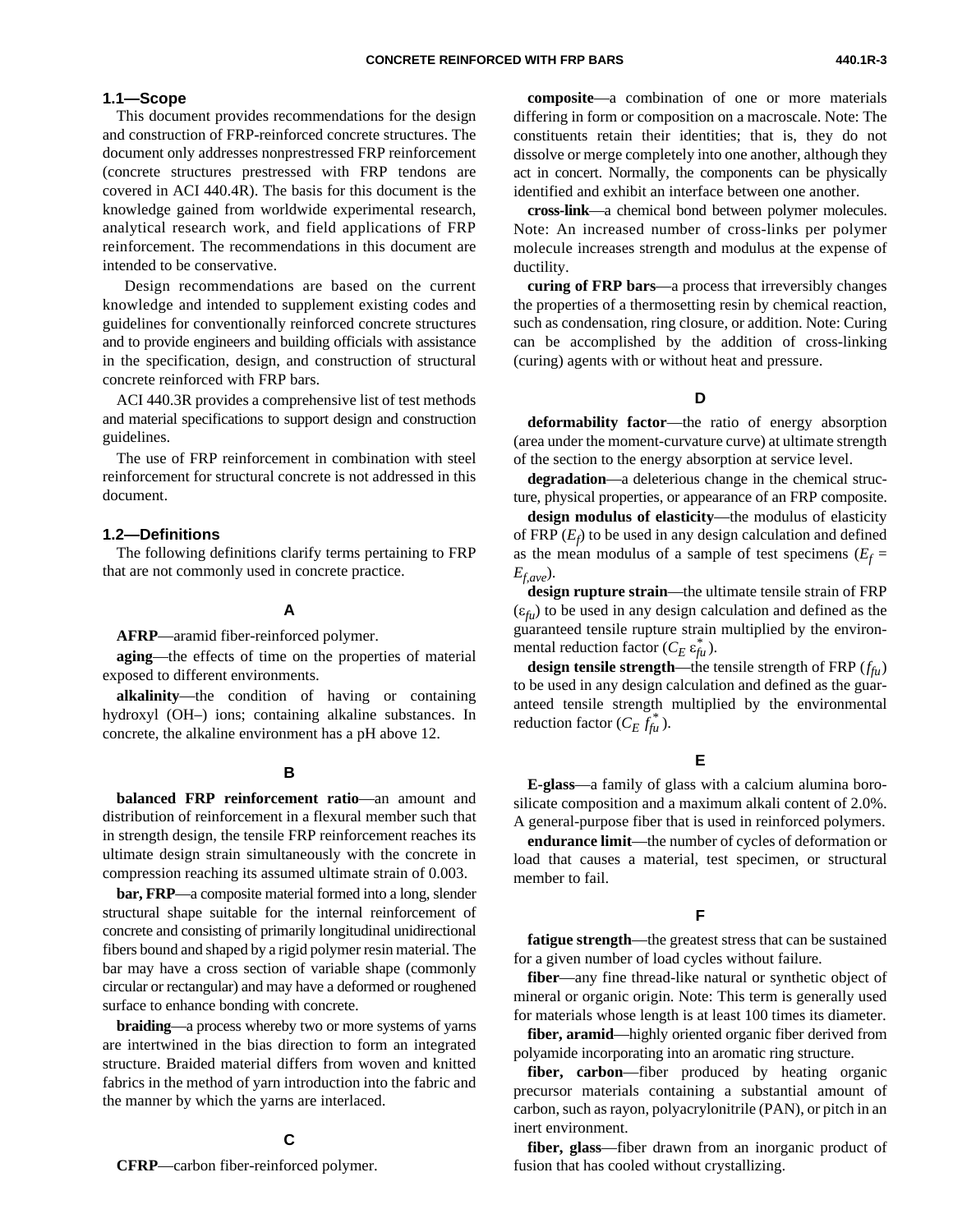**fiber content**—the amount of fiber present in a composite. Note: This usually is expressed as a percentage volume fraction or weight fraction of the composite.

**fiber-reinforced polymer (FRP)**—composite material consisting of continuous fibers impregnated with a fiberbinding polymer then molded and hardened in the intended shape.

**fiber volume fraction**—the ratio of the volume of fibers to the volume of the composite.

**fiber weight fraction**—the ratio of the weight of fibers to the weight of the composite.

#### **G**

**GFRP**—glass fiber-reinforced polymer.

**grid**—a two-dimensional (planar) or three-dimensional (spatial) rigid array of interconnected FRP bars that form a contiguous lattice that can be used to reinforce concrete. The lattice can be manufactured with integrally connected bars or made of mechanically connected individual bars.

#### **H**

**hybrid**—a combination of two or more different fibers, such as carbon and glass or carbon and aramid, into a structure.

#### **I**

**impregnate**—in fiber-reinforced polymers, to saturate the fibers with resin.

#### **M**

**matrix**—in the case of fiber-reinforced polymers, the materials that serve to bind the fibers together, transfer load to the fibers, and protect them against environmental attack and damage due to handling.

#### **P**

**pitch**—a black residue from the distillation of petroleum. **polymer**—a high-molecular-weight organic compound, natural or synthetic, containing repeating units.

**precursor**—for carbon or graphite fiber, the rayon, PAN or pitch fibers from which carbon and graphite fibers are derived.

**pultrusion**—a continuous process for manufacturing composites that have a uniform cross-sectional shape. The process consists of pulling a fiber-reinforcing material through a resin impregnation bath then through a shaping die where the resin is subsequently cured.

#### **R**

**resin**—polymeric material that is rigid or semirigid at room temperature, usually with a melting point or glass transition temperature above room temperature.

#### **S**

**stress concentration**—the magnification of the local stresses in the region of a bend, notch, void, hole, or inclusion, in comparison to the stresses predicted by the ordinary formulas of mechanics without consideration of such irregularities.

**sustained stress**—stress caused by unfactored sustained loads, including dead loads and the sustained portion of the live load.

#### **T**

**thermoplastic**—class of resin capable of being repeatedly softened by an increase of temperature and hardened by a decrease in temperature.

**thermoset**—class of resin that, when cured by application of heat or chemical means, changes into a substantially infusible and insoluble material.

#### **V**

**vinyl esters**—a class of thermosetting resins containing ester of acrylic, methacrylic acids, or both, many of which have been made from epoxy resin.

#### **W**

 **weaving**—a multidirectional arrangement of fibers. For example, polar weaves have reinforcement yarns in the circumferential, radial, and axial (longitudinal) directions; orthogonal weaves have reinforcement yarns arranged in the orthogonal (Cartesian) geometry, with all yarns intersecting at 90 degrees.

#### **1.3—Notation**

 $A_f$  = area of FRP reinforcement, in.<sup>2</sup> (mm<sup>2</sup>)

- $A_{f,bar}$  = area of one FRP bar, in.<sup>2</sup> (mm<sup>2</sup>)<br> $A_{f,min}$  = minimum area of FRP reinforcen = minimum area of FRP reinforcement needed to prevent failure of flexural members upon cracking, in.<sup>2</sup> (mm<sup>2</sup>)
- *Af,sh* = area of shrinkage and temperature FRP reinforcement per linear foot, in.<sup>2</sup> (mm<sup>2</sup>)
- $A_{fv}$  = amount of FRP shear reinforcement within spacing  $s$ , in.<sup>2</sup> (mm<sup>2</sup>)
- $A_{fv,min}$  = minimum amount of FRP shear reinforcement within spacing  $s$ , in.<sup>2</sup> (mm<sup>2</sup>)
- $A_s$  = area of tension steel reinforcement, in.<sup>2</sup> (mm<sup>2</sup>)
- $a =$  depth of equivalent rectangular stress block, in. (mm)
- $b$  = width of rectangular cross section, in. (mm)
- $b<sub>o</sub>$  = perimeter of critical section for slabs and footings, in. (mm)
- $b_w$  = width of the web, in. (mm)
- *C* = spacing or cover dimension, in. (mm)
- $C_F$  = environmental reduction factor for various fiber type and exposure conditions, given in [Table 7.1](#page-16-0)
- *c* = distance from extreme compression fiber to the neutral axis, in. (mm)
- $c_b$  = distance from extreme compression fiber to neutral axis at balanced strain condition, in. (mm)
- *d* = distance from extreme compression fiber to centroid of tension reinforcement, in. (mm)
- $d_b$  = diameter of reinforcing bar, in. (mm)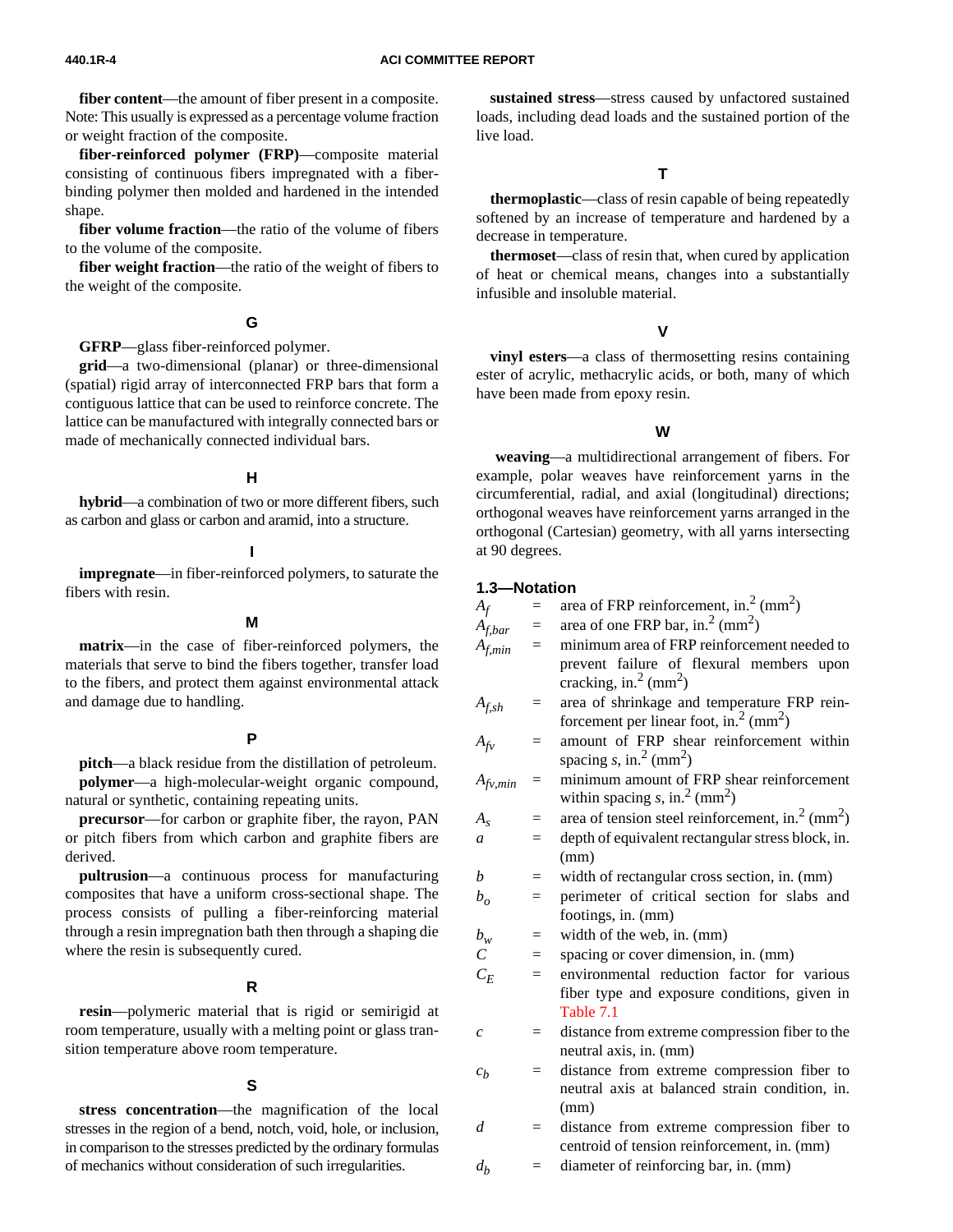| $d_c$               | $=$ | thickness of concrete cover measured from<br>extreme tension fiber to center of bar or wire<br>location closest thereto, in. (mm) |
|---------------------|-----|-----------------------------------------------------------------------------------------------------------------------------------|
| $E_c$               | Ξ   | modulus of elasticity of concrete, psi (MPa)                                                                                      |
| $E_f$               | $=$ | design or guaranteed modulus of elasticity of                                                                                     |
|                     |     | FRP defined as mean modulus of sample of test                                                                                     |
|                     |     | specimens ( $E_f = E_{f,ave}$ ), psi (MPa)                                                                                        |
| $E_{f,ave}$         | $=$ | average modulus of elasticity of FRP, psi<br>(MPa)                                                                                |
| $E_{s}$             | $=$ | modulus of elasticity of steel, psi (MPa)                                                                                         |
| $f'_c$              | $=$ | specified compressive strength of concrete, psi                                                                                   |
|                     |     | (MPa)                                                                                                                             |
| $\sqrt{f'_c}$       | $=$ | square root of specified compressive strength<br>of concrete, psi (MPa)                                                           |
| ff                  | $=$ | stress in FRP reinforcement in tension, psi                                                                                       |
|                     |     | (MPa)                                                                                                                             |
| f <sub>fb</sub>     | $=$ | strength of bent portion of FRP bar, psi (MPa)                                                                                    |
| $f_{fe}$            | $=$ | bar stress that can be developed for embedment<br>length $\ell_e$ , psi (MPa)                                                     |
|                     | $=$ | required bar stress, psi (MPa)                                                                                                    |
| $f_{fr}$            | $=$ | stress level induced in FRP by sustained loads,                                                                                   |
| $\check{f}_{f,s}$   |     | psi (MPa)                                                                                                                         |
| $f_{\mathfrak{f}u}$ | $=$ | design tensile strength of FRP, considering                                                                                       |
|                     |     | reductions for service environment, psi (MPa)                                                                                     |
| $f_{\text{fu}}^*$   | $=$ | guaranteed tensile strength of FRP bar, defined                                                                                   |
|                     |     | as mean tensile strength of sample of test spec-                                                                                  |
|                     |     | imens minus three times standard deviation                                                                                        |
|                     |     | $(f_{fu}^* = f_{fu,ave} - 3\sigma)$ , psi (MPa)                                                                                   |
| $f_{fv}$            | $=$ | tensile strength of FRP for shear design, taken                                                                                   |
|                     |     | smallest of design tensile strength $f_{\hat{t}u}$ ,<br>as                                                                        |
|                     |     | strength of bent portion of FRP stirrups $f_{fb}$ , or                                                                            |
|                     |     | stress corresponding to $0.004E_f$ , psi (MPa)                                                                                    |
| $f_{s}$             | $=$ | allowable stress in steel reinforcement, psi                                                                                      |
|                     |     | (MPa)                                                                                                                             |
| $f_{u,ave}$         |     | mean tensile strength of sample of test speci-                                                                                    |
|                     |     | mens, psi (MPa)                                                                                                                   |
| $f_{y}$             | $=$ | specified yield stress of nonprestressed steel                                                                                    |
|                     |     | reinforcement, psi (MPa)                                                                                                          |
| h                   | $=$ | overall height of flexural member, in. (mm)                                                                                       |
| $\boldsymbol{I}$    | $=$ | moment of inertia, in. <sup>4</sup> (mm <sup>4</sup> )                                                                            |
| $I_{cr}$            | $=$ | moment of inertia of transformed cracked                                                                                          |
|                     |     | section, in. <sup>4</sup> (mm <sup>4</sup> )                                                                                      |
| $I_e$               | $=$ | effective moment of inertia, in. <sup>4</sup> (mm <sup>4</sup> )                                                                  |
| $I_{g}$             | $=$ | gross moment of inertia, in. <sup>4</sup> (mm <sup>4</sup> )                                                                      |
| $K_1$               | $=$ | parameter accounting for boundary conditions<br>$(Eq. (8-10))$                                                                    |
| $\boldsymbol{k}$    | $=$ | ratio of depth of neutral axis to reinforcement                                                                                   |
|                     |     | depth                                                                                                                             |
| $k_b$               | $=$ | bond-dependent coefficient                                                                                                        |
| L                   | $=$ | distance between joints in a slab on grade, ft (m)                                                                                |
| $\ell$              | $=$ | span length of member, ft (m)                                                                                                     |
| $\ell_a$            | $=$ | additional embedment length at support or at                                                                                      |
|                     |     | point of inflection, in. (mm)                                                                                                     |
| $\ell_{bhf}$        | $=$ | basic development length of FRP standard                                                                                          |
|                     |     | hook in tension, in. (mm)                                                                                                         |
| $\ell_d$            | $=$ | development length, in. (mm)                                                                                                      |
| $\ell_e$            | $=$ | embedded length of reinforcing bar, in. (mm)                                                                                      |
| $\ell_{thf}$        | $=$ | length of tail beyond hook in FRP bar, in. (mm)                                                                                   |
|                     |     |                                                                                                                                   |

| $M_a$                                                       | $=$ | maximum moment in member at stage deflection                                         |
|-------------------------------------------------------------|-----|--------------------------------------------------------------------------------------|
|                                                             |     | is computed, lb-in. (N-mm)                                                           |
| $M_{cr}$                                                    | $=$ | cracking moment, lb-in. (N-mm)                                                       |
| $M_n$                                                       | $=$ | nominal moment capacity, lb-in. (N-mm)                                               |
| $M_{s}$                                                     | $=$ | moment due to sustained load, lb-in. (N-mm)                                          |
| $M_{\mu}$                                                   | $=$ | factored moment at section, lb-in. (N-mm)                                            |
| $n_f$                                                       | $=$ | ratio of modulus of elasticity of FRP bars to                                        |
|                                                             |     | modulus of elasticity of concrete                                                    |
| $r_b$                                                       | $=$ | internal radius of bend in FRP reinforcement,                                        |
|                                                             |     | in. $(mm)$                                                                           |
| S                                                           | $=$ | stirrup spacing or pitch of continuous spirals,                                      |
|                                                             |     | and longitudinal FRP bar spacing, in. (mm)                                           |
| $T_g$                                                       | $=$ | glass transition temperature, ${}^{\circ}$ F ( ${}^{\circ}$ C)                       |
| u                                                           |     | average bond stress acting on the surface of                                         |
|                                                             |     | FRP bar, psi (MPa)                                                                   |
| $V_c$                                                       | $=$ | nominal shear strength provided by concrete,                                         |
|                                                             |     | lb(N)                                                                                |
| $V_f$                                                       | $=$ | shear resistance provided by FRP stirrups, lb (N)                                    |
| $V_n$                                                       | $=$ | nominal shear strength at section, lb (N)                                            |
| $V_{s}$                                                     | $=$ | shear resistance provided by steel stirrups, lb (N)                                  |
| $V_{\mu}$                                                   | $=$ | factored shear force at section, lb (N)                                              |
| w                                                           | $=$ | maximum crack width, in. (mm)                                                        |
| α                                                           | $=$ | angle of inclination of stirrups<br>spirals<br>$\hbox{or}$                           |
|                                                             |     | (Chapter 9), top bar modification<br>factor                                          |
|                                                             |     | (Chapter 11)                                                                         |
| $\alpha_1$                                                  | $=$ | ratio of average stress of equivalent rectan-                                        |
|                                                             |     | gular stress block to $f'_c$                                                         |
| $\alpha$ <sub>L</sub>                                       | $=$ | longitudinal coefficient of thermal expansion,                                       |
|                                                             |     | $1^{o}F(1^{o}C)$                                                                     |
| $\alpha_T$                                                  | $=$ | transverse coefficient of thermal expansion, 1/°F                                    |
|                                                             |     | $(1$ <sup>o</sup> C)                                                                 |
| β                                                           | $=$ | ratio of distance from neutral axis to extreme                                       |
|                                                             |     | tension fiber to distance from neutral axis to                                       |
|                                                             |     | center of tensile reinforcement (Section 8.3.1)                                      |
| $\beta_1$                                                   | $=$ | factor taken as 0.85 for concrete strength $f'_c$ up                                 |
|                                                             |     | to and including 4000 psi (28 MPa). For                                              |
|                                                             |     | strength above 4000 psi (28 MPa), this factor is                                     |
|                                                             |     | reduced continuously at a rate of 0.05 per each                                      |
|                                                             |     | 1000 psi (7 MPa) of strength in excess of 4000 psi                                   |
|                                                             |     | (28 MPa), but is not taken less than 0.65                                            |
| $\beta_d$                                                   |     | reduction<br>coefficient used in<br>calculating                                      |
|                                                             |     | deflection (Section 8.3.2)                                                           |
| $\Delta_{(cp + sh)} =$                                      |     | additional<br>deflection due<br>creep<br>to<br>and                                   |
|                                                             |     | shrinkage under sustained loads, in. (mm)                                            |
| $(\Delta_i)_{sus}$ =                                        |     | immediate deflection due to sustained loads,                                         |
|                                                             |     | in. $(mm)$                                                                           |
| $(\Delta/\ell)_{\text{max}} =$                              |     | limiting deflection-span ratio (Chapter 8)                                           |
|                                                             |     | strain in concrete                                                                   |
| $\varepsilon_c$                                             |     | ultimate strain in concrete                                                          |
| $\varepsilon_{cu}$                                          |     | strain in FRP reinforcement                                                          |
| $\varepsilon_f$<br>$\varepsilon_{fu}$<br>$\varepsilon_{fu}$ | $=$ | design rupture strain of FRP reinforcement                                           |
|                                                             | $=$ | guaranteed rupture strain of FRP reinforcement                                       |
|                                                             |     | defined as the mean tensile strain at failure of                                     |
|                                                             |     | sample of test specimens minus three times                                           |
|                                                             |     | standard deviation ( $\varepsilon_{fu}^* = \varepsilon_{u,ave} - 3\sigma$ ), in./in. |
|                                                             |     | (mm/mm)                                                                              |
|                                                             |     |                                                                                      |

ε*u,ave* = mean tensile strain at rupture of sample of test specimens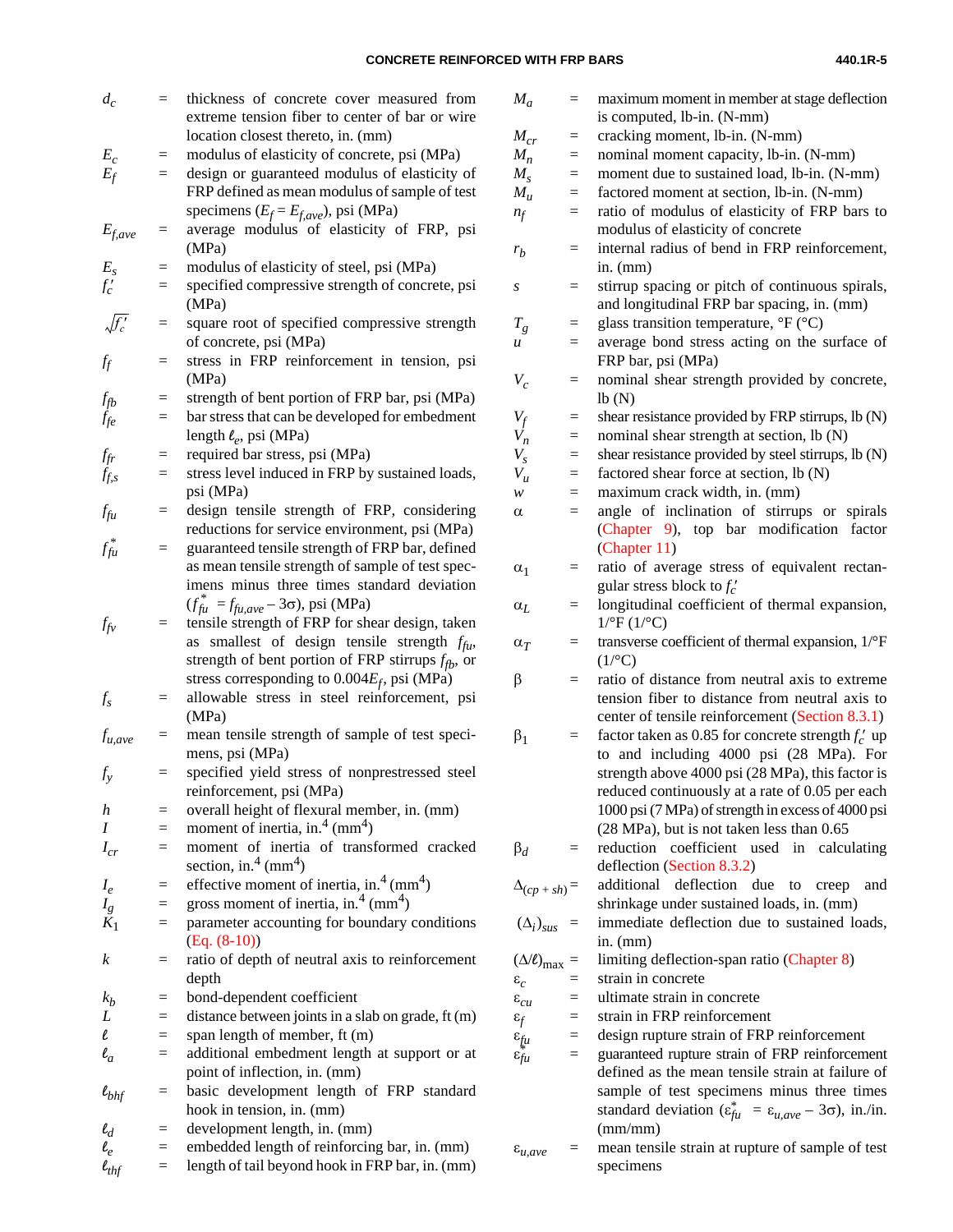| Advantages of FRP reinforcement                                                                         | Disadvantages of FRP reinforcement                                                                 |
|---------------------------------------------------------------------------------------------------------|----------------------------------------------------------------------------------------------------|
| High longitudinal tensile strength<br>(varies with sign and direction of<br>loading relative to fibers) | No yielding before brittle rupture                                                                 |
| Corrosion resistance (not dependent<br>on a coating)                                                    | Low transverse strength (varies with<br>sign and direction of loading relative<br>to fibers)       |
| Nonmagnetic                                                                                             | Low modulus of elasticity (varies<br>with type of reinforcing fiber)                               |
| High fatigue endurance (varies with<br>type of reinforcing fiber)                                       | Susceptibility of damage to polymeric<br>resins and fibers under ultraviolet<br>radiation exposure |
| Lightweight (about $1/5$ to $1/4$ the<br>density of steel)                                              | Low durability of glass fibers in a<br>moist environment                                           |
| Low thermal and electric conductivity<br>(for glass and aramid fibers)                                  | Low durability of some glass and aramid<br>fibers in an alkaline environment                       |
|                                                                                                         | High coefficient of thermal expansion<br>perpendicular to the fibers, relative to<br>concrete      |
|                                                                                                         | May be susceptible to fire depending<br>on matrix type and concrete cover<br>thickness             |

<span id="page-5-1"></span>**Table 1.1—Advantages and disadvantages of FRP reinforcement**

<span id="page-5-0"></span>

| $\mathsf{n}$ | ratio of distance from extreme compression fiber    |  |
|--------------|-----------------------------------------------------|--|
|              | to centroid of tension reinforcement $(d)$ to       |  |
|              | overall height of flexural member $(h)$ (Chapter 8) |  |

- $\lambda$  = multiplier for additional long-term deflection  $\mu$  = coefficient of subgrade friction for calculation
- of shrinkage and temperature reinforcement
- ξ = time-dependent factor for sustained load
- $ρ'$  = ratio of steel compression reinforcement,  $ρ'$  = *As* ′ /*bd*
- $\rho_b$  = steel reinforcement ratio producing balanced strain conditions
- ρ*<sup>f</sup>* = FRP reinforcement ratio
- ρ*f* = ratio of FRP compression reinforcement
- $\rho_{fb}$  = FRP reinforcement ratio producing balanced strain conditions
- $\rho_f$  = ratio of FRP shear reinforcement
- ρ*f,ts* = reinforcement ratio for temperature and shrinkage FRP reinforcement ρ*min* = minimum reinforcement ratio for steel
- $\sigma$  = standard deviation
- $\phi$  = strength reduction factor

#### **1.4—Applications and use**

The material characteristics of FRP reinforcement need to be considered when determining whether FRP reinforcement is suitable or necessary in a particular structure. The material characteristics are described in detail [in Chapter 3.](#page-7-1) [Table 1.1](#page-5-1) lists some of the advantages and disadvantages of FRP reinforcement for concrete structures when compared with conventional, steel reinforcement.

The corrosion resistance of FRP reinforcement is a significant benefit for structures in highly corrosive environments such as seawalls and other marine structures, bridge decks and superstructures exposed to deicing salts, and pavements treated with deicing salts. In structures supporting magnetic resonance imaging (MRI) units or other equipment sensitive to electromagnetic fields, the nonmagnetic properties of FRP reinforcement are unrivaled. FRP reinforcement has a nonductile behavior that is partially compensated by its high tensile strength. The use of FRP reinforcement should be limited to structures that will significantly benefit from other properties such as the noncorrosive or nonconductive behavior of its materials. Due to lack of experience in its use, FRP reinforcement is not recommended for moment frames or zones where moment redistribution is required.

FRP reinforcement should not be relied on to resist compression. Available data indicate that the compressive modulus of FRP bars is lower than its tensile modulus (refer to discussion i[n Section 3.2.2\). D](#page-8-0)ue to the combined effect of this behavior and the relatively lower modulus of FRP compared with steel, the maximum contribution of compression FRP reinforcement calculated at crushing of concrete (typically at  $\varepsilon_{cu}$  = 0.003) is small. Therefore, FRP reinforcement should neither be used as reinforcement in columns nor other in compression members, nor as compression reinforcement in flexural members. It is acceptable for FRP tension reinforcement to experience compression due to moment reversals or changes in load pattern. The compressive strength of the FRP reinforcement should not, however, be neglected. Further research is needed in this area.

#### **CHAPTER 2—BACKGROUND INFORMATION 2.1—Historical development**

The development of FRP reinforcement can be traced to the expanded use of composites after World War II. The aerospace industry had long recognized the advantages of the high strength and light weight of composite materials, and during the Cold War, the advancements in the aerospace and defense industry increased the use of composites. Furthermore, the rapidly expanding economy of the U.S. demanded inexpensive materials to meet consumer demands. Pultrusion offered a fast and economical method of forming constant profile parts, and pultruded composites were being used to make golf clubs and fishing poles. It was not until the 1960s, however, that these materials were seriously considered for use as reinforcement in concrete.

The expansion of the national highway systems in the 1950s increased the need to provide year-round maintenance. It became common to apply deicing salts on highway bridges. As a result, reinforcing steel in these structures and those subject to marine salt experienced extensive corrosion, and thus became a major concern. Various solutions were investigated, including galvanized coatings, electro-static-spray fusion-bonded (powder resin) coatings, polymer-impregnated concrete, epoxy coatings, and glass FRP (GFRP) reinforcing bars (ACI 440R). Of these options, epoxy-coated steel reinforcement appeared to be the best solution, and was implemented in aggressive corrosion environments. The FRP reinforcing bar was not considered a viable solution and was not commercially available until the late 1970s. In 1983, the first project funded by the U.S. Department of Transportation (USDOT) was on "Transfer of Composite Technology to Design and Construction of Bridges" (Plecnik and Ahmad 1988).

Marshall-Vega Inc. led the initial development of GFRP reinforcing bars in the U.S. Initially, GFRP bars were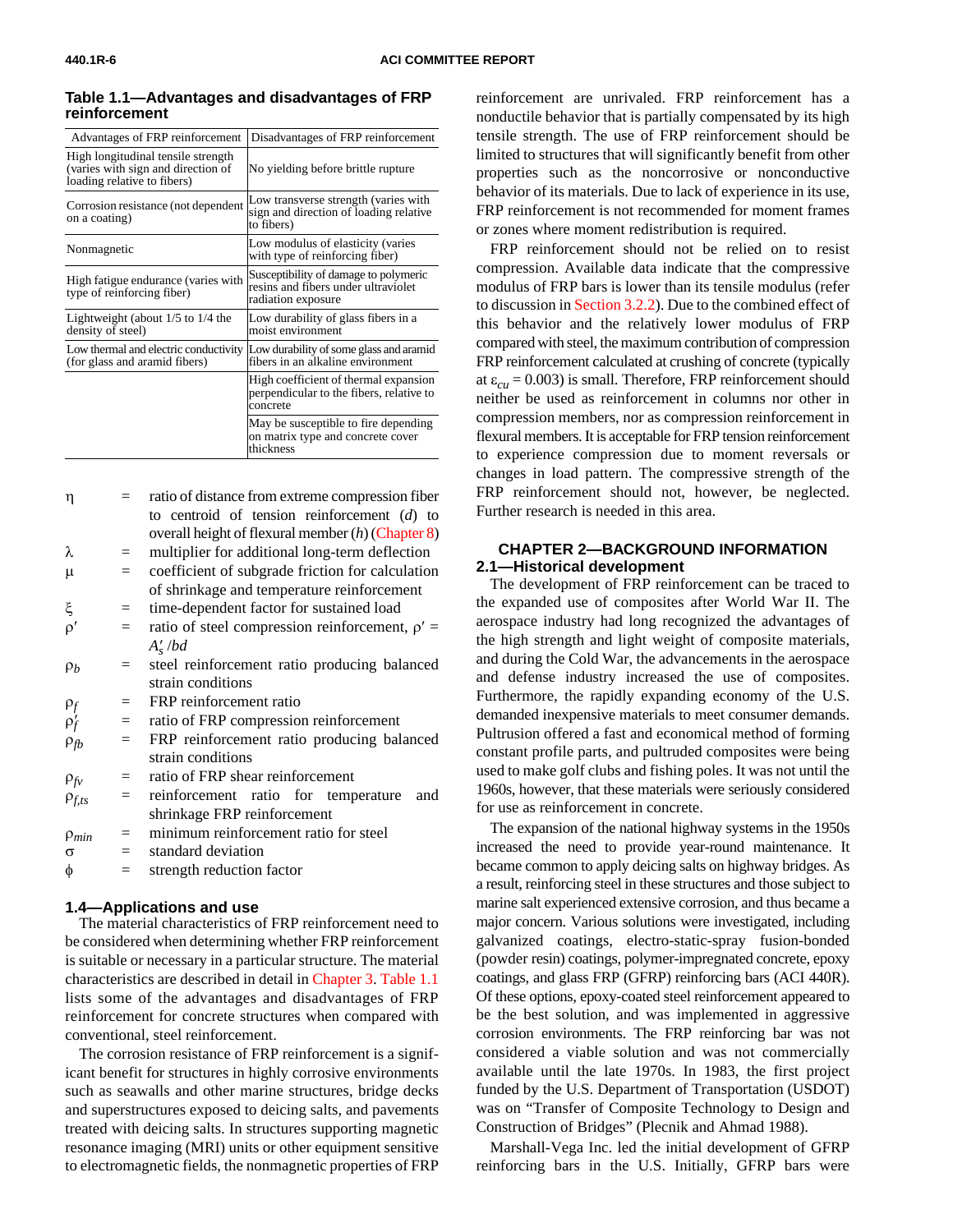

*Fig. 2.1—Commercially available GFRP reinforcing bars.*

considered a viable alternative to steel as reinforcement for polymer concrete due to the incompatibility of thermal expansion characteristics between polymer concrete and steel. In the late 1970s, International Grating Inc. entered the North American FRP reinforcement market. Marshall-Vega and International Grating led the research and development of FRP reinforcing bars into the 1980s.

The 1980s market demanded nonmetallic reinforcement for specific advanced technology. The largest demand for electrically nonconductive reinforcement was in facilities for MRI medical equipment. FRP reinforcement became the standard in this type of construction. Other uses developed as the advantages of FRP reinforcement became better known and desired, specifically in seawall construction, substation reactor bases, airport runways, and electronics laboratories (Brown and Bartholomew 1996).

The concern for the deterioration of bridges due to chlorideion-induced corrosion dates back to the 1970s, and its effects on aging bridges in the U.S. has become apparent (Boyle and Karbhari 1994). Additionally, detection of corrosion in the commonly used epoxy-coated reinforcing bars increased interest in alternative methods of avoiding corrosion. Once again, FRP reinforcement began to be considered as a general solution to address problems of corrosion in bridge decks and other structures (Benmokrane et al. 1996).

#### **2.2—Commercially available FRP reinforcing bars**

Commercially available FRP reinforcing materials are made of continuous aramid FRP (AFRP), carbon FRP (CFRP), or GFRP fibers embedded in a resin matrix (ACI 440R). Typical FRP reinforcement products are grids, bars, fabrics, and ropes. The bars have various types of cross-sectional shapes (square, round, solid, and hollow) and deformation systems (exterior wound fibers, sand coatings, and separately formed deformations). A sample of five distinctly different GFRP reinforcing bars is shown in Fig. 2.1.

#### **2.3—History of use**

Up to the mid-1990s, the Japanese had the most FRP reinforcement applications, with more than 100 demonstration or commercial projects. FRP design provisions were included in the design and construction recommendations of the JSCE



*Fig. 2.2—GFRP bars installed during the construction of the Crowchild Bridge deck in Calgary, Alberta, Canada, in 1997.*

(1997b). In Asia, China has recently become the largest user of composite reinforcement for new construction in applications that span from bridge decks to underground works (Ye et al. 2003).

The use of FRP reinforcement in Europe began in Germany with the construction of a prestressed FRP highway bridge in 1986 (Meier 1992). Since the construction of this bridge, programs have been implemented to increase the research and use of FRP reinforcement in Europe. The European BRITE/EURAM Project, "Fibre Composite Elements and Techniques as Nonmetallic Reinforcement," conducted extensive testing and analysis of the FRP materials from 1991 to 1996 (Taerwe 1997). More recently, EUROCRETE has headed the European effort with research and demonstration projects.

Canadian civil engineers have developed provisions for FRP reinforcement in the Canadian Highway Bridge Design Code and have constructed a number of demonstration projects. The Headingley Bridge in Manitoba included both CFRP and GFRP reinforcement (Rizkalla 1997). Additionally, the Kent County Road No. 10 Bridge used CFRP grids to reinforce the negative moment regions (Tadros et al. 1998). The Joffre Bridge, located over the St.-François River in Sherbrooke, Quebec, included CFRP grids in its deck slab and GFRP reinforcing bars in the traffic barrier and sidewalk. The bridge, which was opened to traffic in December 1997, included fiberoptic sensors that were structurally integrated into the FRP reinforcement for remotely monitoring strains (Benmokrane et al. 2004). Photographs of two applications (bridge and building) are shown in Fig. 2.2 an[d 2.3. C](#page-7-2)anada continues to remain a leader in the application of FRP reinforcement in bridge deck construction (Benmokrane et al. 2004).

In the U.S., typical uses of FRP reinforcement have been previously reported (ACI 440R)[. Figure 2.4 t](#page-7-3)hroug[h 2.6](#page-7-4) show applications in bridge deck construction. The use of GFRP bars in MRI hospital room additions is becoming commonplace. Other applications, such as waterfront construction, top mat reinforcing for bridge decks, various precast applications, and ornamental and architectural concrete, are also becoming more frequent. Some of the largest projects include the Gonda Building at the Mayo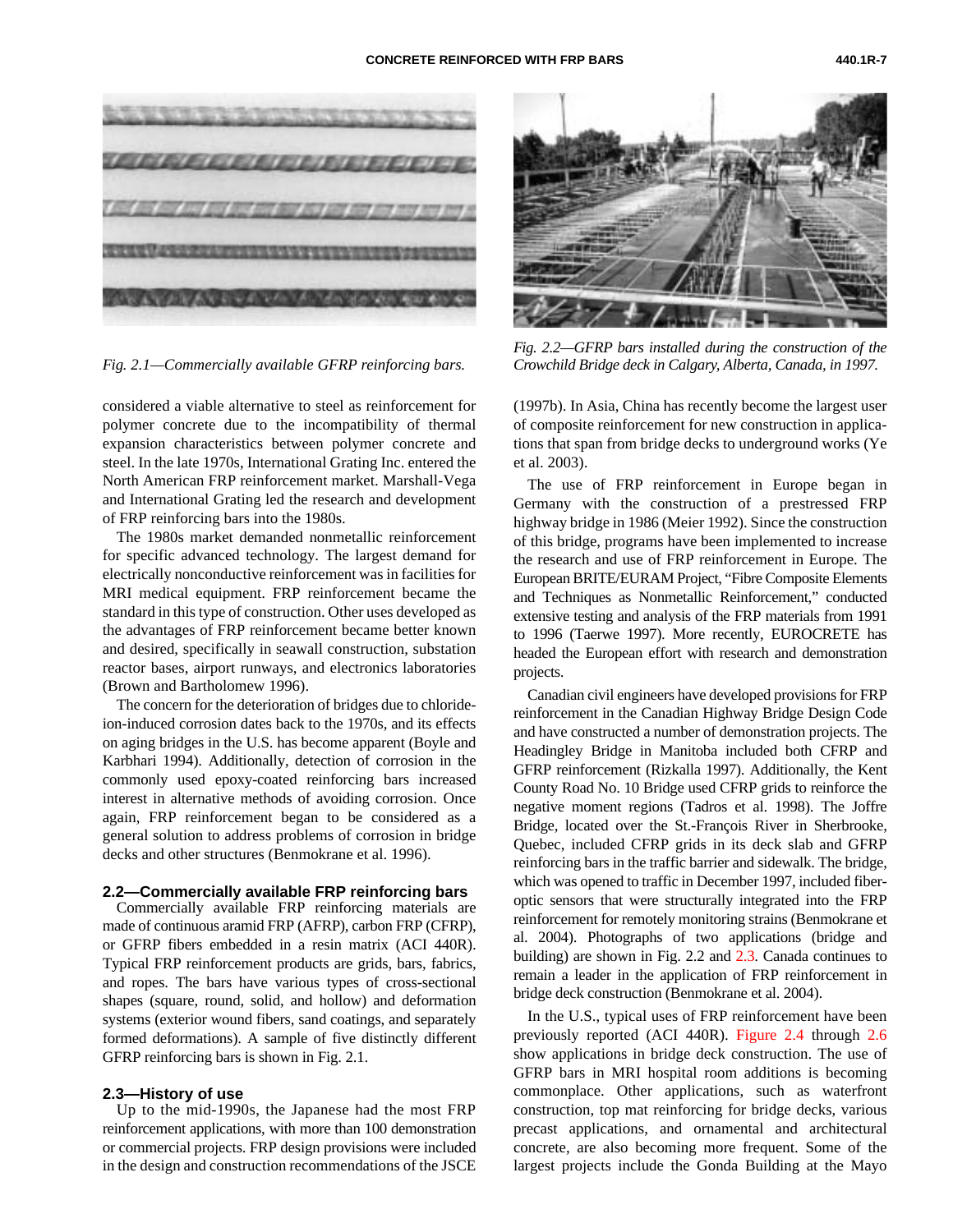<span id="page-7-4"></span><span id="page-7-2"></span>

*Fig. 2.3—GFRP bars used in a winery in British Columbia in 1998.*

<span id="page-7-3"></span><span id="page-7-1"></span><span id="page-7-0"></span>

*Fig. 2.4—FRP-reinforced deck constructed in Lima, Ohio (Pierce Street Bridge), in 1999.*



*Fig. 2.5—GFRP bars used in the redecking of Dayton, Ohio's Salem Avenue Bridge in 1999.*

Clinic in Rochester, Minn. and the National Institute of Health in Bethesda, Md. for MRI applications, and the bridge on RM 1061 at Sierrita de la Cruz Creek in Potter County, Tex. and the bridge at 53rd Ave. in Bettendorf, Iowa for deck reinforcement applications (Nanni 2001).

Tunnel works where GFRP reinforcement is used in the portion of the concrete wall to be excavated by the tunnel-



*Fig. 2.6—Transverse view of GFRP bars in Sierrita de la Cruz Creek Bridge deck near Amarillo, Tex., in 2000.*

boring machine (TBM) called soft-eye have become common in many major metropolitan areas of the world, including Asia (for example, Bangkok, Hong Kong, and New Delhi) and Europe (for example, London and Berlin).

#### **CHAPTER 3—MATERIAL CHARACTERISTICS**

This chapter presents physical and mechanical properties of FRP reinforcing bars to provide a fundamental understanding of the behavior of these bars and the properties that affect their use in concrete structures. Furthermore, the effects of factors, such as loading history and duration, temperature, and moisture, on the properties of FRP bars are discussed.

FRP bars are anisotropic in nature and can be manufactured using a variety of techniques such as pultrusion, braiding, and weaving (Bank 1993; Bakis 1993). Factors such as fiber volume, type of fiber, type of resin, fiber orientation, dimensional effects, and quality control during manufacturing all play a major role in defining the characteristics of an FRP bar. The material characteristics described in this chapter should be considered as generalizations, and may not apply to all products commercially available.

Several standards development organizations have developed consensus-based test methods for FRP reinforcement for use in structural concrete (ACI 440.3R; JSCE 1997b). In addition, International Standards Organization (ISO) Committee ISO/TC71, Subcommittee 6 (ISO/TC71/SC6) (Non Traditional Reinforcing Materials for Concrete) is developing two documents. The first draft document is "Test Methods for FRP Bars and Grids," and the second draft document is "Test Methods for FRP Sheets."

#### **3.1—Physical properties**

**3.1.1** *Density—*FRP bars have a density ranging from 77.8 to 131.3 lb/ft<sup>3</sup> (1.25 to 2.1 g/cm<sup>3</sup>), one-sixth to one-fourth that of steel [\(Table 3.1\). R](#page-8-1)educed weight lowers transportation costs and may ease handling of the bars on the project site.

**3.1.2** *Coefficient of thermal expansion—*The coefficients of thermal expansion of FRP bars vary in the longitudinal and transverse directions depending on the types of fiber, resin, and volume fraction of fiber. The longitudinal coefficient of thermal expansion is dominated by the properties of the fibers, while the transverse coefficient is dominated by the resin (Bank 1993[\). Table 3.2 list](#page-8-2)s the longitudinal and transverse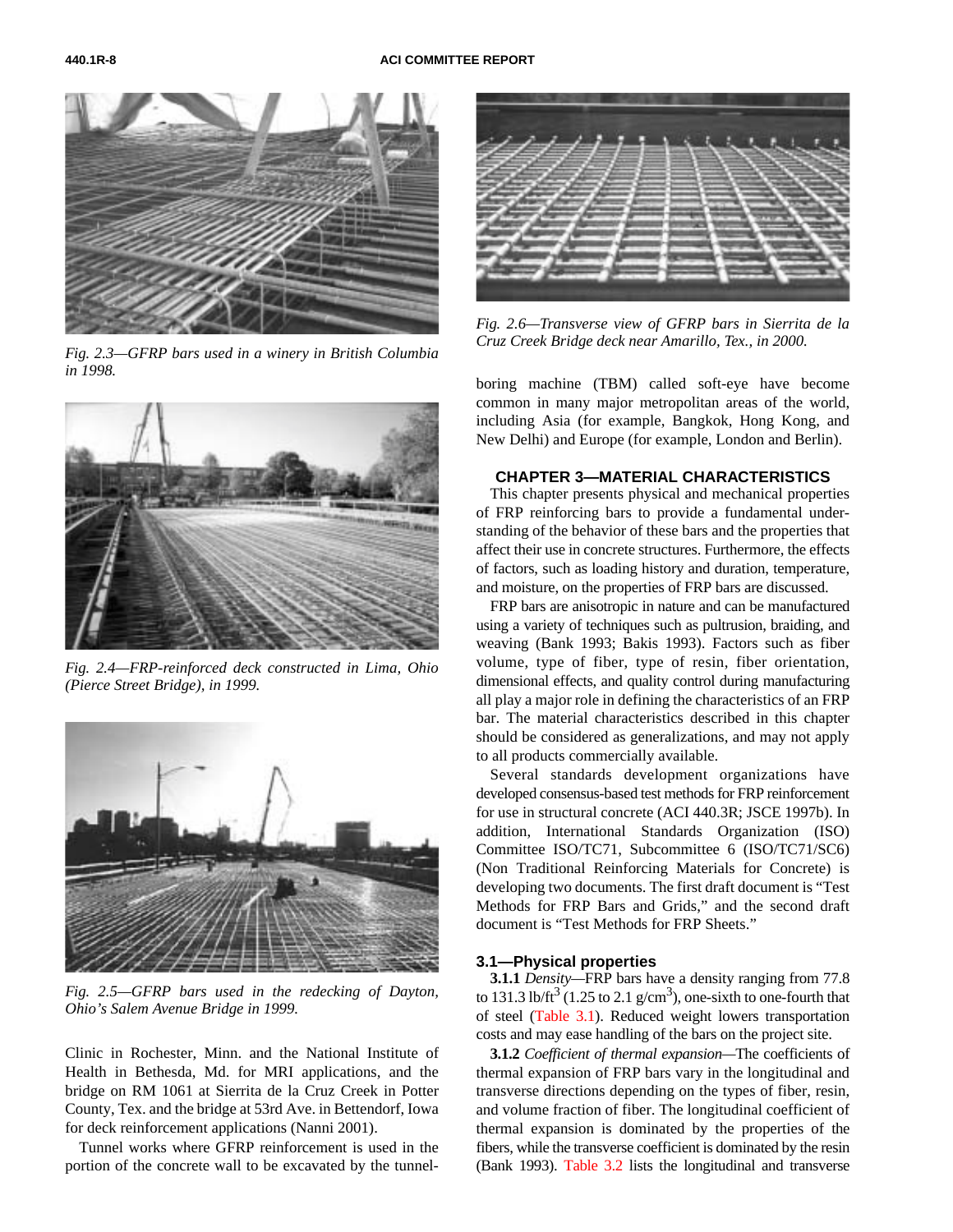<span id="page-8-1"></span>coefficients of thermal expansion for typical FRP and steel bars. Note that a negative coefficient of thermal expansion indicates that the material contracts with increased temperature and expands with decreased temperature. For reference, concrete has a coefficient of thermal expansion that varies from  $4 \times 10^{-6}$ to  $6 \times 10^{-6}$ /°F (7.2 × 10<sup>-6</sup> to 10.8 × 10<sup>-6</sup>/°C) and is usually assumed to be isotropic (Mindess et al. 2003).

#### <span id="page-8-2"></span>**3.2—Mechanical properties and behavior**

**3.2.1** *Tensile behavior—*When loaded in tension, FRP bars do not exhibit any plastic behavior (yielding) before rupture. The tensile behavior of FRP bars consisting of one type of fiber material is characterized by a linearly elastic stress-strain relationship until failure. The tensile properties of some commonly used FRP bars are summarized in Table 3.3.

The tensile strength and stiffness of an FRP bar are dependent on several factors. Because the fibers in an FRP bar are the main load-carrying constituent, the ratio of the volume of fiber to the overall volume of the FRP (fiber-volume fraction) significantly affects the tensile properties of an FRP bar. Strength and stiffness variations will occur in bars with various fiber-volume fractions, even in bars with the same diameter, appearance, and constituents. The rate of curing, the manufacturing process, and the manufacturing quality control also affect the mechanical characteristics of the bar (Wu 1990).

<span id="page-8-0"></span>Unlike steel, the unit tensile strength of an FRP bar can vary with diameter. For example, GFRP bars from three different manufacturers show tensile strength reductions of up to 40% as the diameter increases proportionally from 0.375 to 0.875 in. (9.5 to 22.2 mm) (Faza and GangaRao 1993b). On the other hand, similar cross section changes do not seem to affect the strength of twisted CFRP strands (Santoh 1993). The sensitivity of AFRP bars to cross section size has been shown to vary from one commercial product to another. For example, in braided AFRP bars, there is a less than 2% strength reduction as bars increase in diameter from 0.28 to 0.58 in. (7.3 to 14.7 mm) (Tamura 1993). The strength reduction in a unidirectionally pultruded AFRP bar with added aramid fiber surface wraps is approximately 7% for diameters increasing from 0.12 to 0.32 in. (3 to 8 mm) (Noritake et al. 1993). The FRP bar manufacturer should be contacted for particular strength values of differently sized FRP bars.

Determination of FRP bar strength by testing is complicated because stress concentrations in and around anchorage points on the test specimen can lead to premature failure. An adequate testing grip should allow failure to occur in the middle of the test specimen. Proposed test methods for determining the tensile strength and stiffness of FRP bars are available in ACI 440.3R.+

The tensile properties of a particular FRP bar should be obtained from the bar manufacturer. Usually, a normal (Gaussian) distribution is assumed to represent the strength of a population of bar specimens (Kocaoz et al. 2005). Manufacturers should report a guaranteed tensile strength  $f_{f\mu}^*$ , defined by this guide as the mean tensile strength of a sample of test specimens minus three times the standard deviation  $(f_{fu}^* = f_{u,ave} - 3\sigma)$ , and similarly report a guaranteed

#### **Table 3.1—Typical densities of reinforcing bars, lb/ft3 (g/cm3)**

| Steel  | <b>GFRP</b>               | <b>CFRP</b>               | AFRP                      |
|--------|---------------------------|---------------------------|---------------------------|
| 493.00 | 77.8 to 131.00            | 93.3 to 100.00            | 77.80 to 88.10            |
| (7.90) | $(1.25 \text{ to } 2.10)$ | $(1.50 \text{ to } 1.60)$ | $(1.25 \text{ to } 1.40)$ |

### **Table 3.2—Typical coefficients of thermal expansion for reinforcing bars\***

|                                     | CTE, $\times 10^{-6}$ /°F ( $\times 10^{-6}$ /°C) |                                        |                                                                                        |                                           |
|-------------------------------------|---------------------------------------------------|----------------------------------------|----------------------------------------------------------------------------------------|-------------------------------------------|
| Direction                           | Steel                                             | <b>GFRP</b>                            | <b>CFRP</b>                                                                            | AFRP                                      |
| Longitudinal, $\alpha_I$ 6.5 (11.7) |                                                   | 3.3 to 5.6<br>$(6.0 \text{ to } 10.0)$ | $-4.0$ to 0.0<br>$(-9.0 \text{ to } 0.0)$                                              | $-3.3$ to $-1.1$<br>$(-6 \text{ to } -2)$ |
| Transverse, $\alpha_T$              | 6.5(11.7)                                         | 11.7 to 12.8                           | 41 to 58<br>$(21.0 \text{ to } 23.0) (74.0 \text{ to } 104.0) (60.0 \text{ to } 80.0)$ | 33.3 to 44.4                              |

\*Typical values for fiber volume fraction ranging from 0.5 to 0.7.

#### **Table 3.3—Usual tensile properties of reinforcing bars\***

|                                                            | Steel            | <b>GFRP</b>                                                      | <b>CFRP</b>                            | AFRP                              |
|------------------------------------------------------------|------------------|------------------------------------------------------------------|----------------------------------------|-----------------------------------|
| Nominal yield<br>stress, ksi (MPa) $(276 \text{ to } 517)$ | 40 to 75         | N/A                                                              | N/A                                    | N/A                               |
| Tensile strength,<br>ksi (MPa)                             | 70 to 100        | 70 to 230<br>$(483 \text{ to } 690)$ (483 to 1600) (600 to 3690) | 87 to 535                              | 250 to 368<br>$(1720$ to<br>2540) |
| Elastic modulus,<br>$\times 10^3$ ksi (GPa)                | 29.0<br>(200.0)  | 5.1 to 7.4<br>$(35.0 \text{ to } 51.0)$                          | 15.9 to 84.0<br>$(120.0)$ to<br>580.0) | 6.0 to 18.2<br>(41.0)<br>125.0    |
| Yield strain, %                                            | $0.14$ to $0.25$ | N/A                                                              | N/A                                    | N/A                               |
| Rupture strain,                                            | 6.0 to 12.0      | $1.2 \text{ to } 3.1$                                            | $0.5 \text{ to } 1.7$                  | 1.9 to 4.4                        |

\* Typical values for fiber volume fractions ranging from 0.5 to 0.7.

rupture strain,  $\varepsilon_{f\mu}^*$  ( $\varepsilon_{f\mu}^* = \varepsilon_{u,ave} - 3\sigma$ ) and a specified tensile modulus,  $E_f(E_f = E_{f,ave})$ . These guaranteed values of strength and strain provide a 99.87% probability that the indicated values are exceeded by similar FRP bars, provided that at least 25 specimens are tested (Dally and Riley 1991; Mutsuyoshi et al. 1990). If fewer specimens are tested or a different distribution is used, texts and manuals on statistical analysis should be consulted to determine the confidence level of the distribution parameters (MIL-17 1999). In any case, the manufacturer should provide a description of the method used to obtain the reported tensile properties.

An FRP bar cannot be bent once it has been manufactured (an exception to this would be an FRP bar with a thermoplastic resin that could be reshaped with the addition of heat and pressure). FRP bars, however, can be fabricated with bends. In FRP bars produced with bends, a strength reduction of 40 to 50% compared with the tensile strength of a straight bar can occur in the bend portion due to fiber bending and stress concentrations (Nanni et al. 1998).

**3.2.2** *Compressive behavior—*While it is not recommended to rely on FRP bars to resist compressive stresses, the following section is presented to fully characterize the behavior of FRP bars.

Tests on FRP bars with a length-diameter ratio from 1:1 to 2:1 have shown that the compressive strength is lower than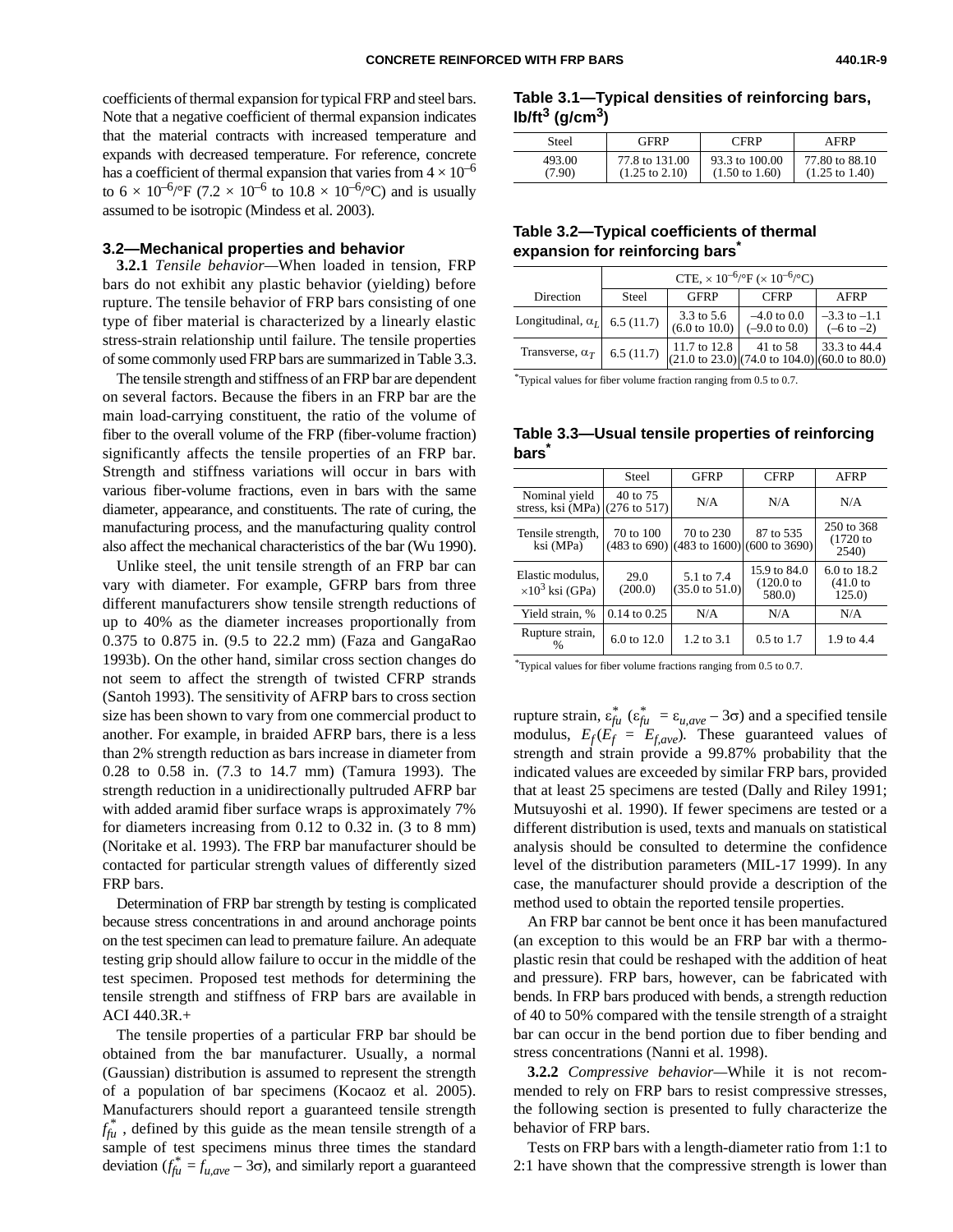the tensile strength (Wu 1990). The mode of failure for FRP bars subjected to longitudinal compression can include transverse tensile failure, fiber microbuckling, or shear failure. The mode of failure depends on the type of fiber, the fiber-volume fraction, and the type of resin. Compressive strengths of 55, 78, and 20% of the tensile strength have been reported for GFRP, CFRP, and AFRP, respectively (Mallick 1988; Wu 1990). In general, compressive strengths are higher for bars with higher tensile strengths, except in the case of AFRP, where the fibers exhibit nonlinear behavior in compression at a relatively low level of stress.

The compressive modulus of elasticity of FRP reinforcing bars appears to be smaller than its tensile modulus of elasticity. Test reports on samples containing 55 to 60% volume fraction of continuous E-glass fibers in a matrix of vinyl ester or isophthalic polyester resin indicate a compressive modulus of elasticity of 5000 to 7000 ksi (35 to 48 GPa) (Wu 1990). According to reports, the compressive modulus of elasticity is approximately 80% for GFRP, 85% for CFRP, and 100% for AFRP of the tensile modulus of elasticity for the same product (Mallick 1988; Ehsani 1993). The slightly lower values of modulus of elasticity in the reports may be attributed to the premature failure in the test resulting from end brooming and internal fiber microbuckling under compressive loading.

<span id="page-9-0"></span>Standard test methods are not yet established to characterize the compressive behavior of FRP bars. If the compressive properties of a particular FRP bar are needed, these should be obtained from the bar manufacturer. The manufacturer should provide a description of the test method used to obtain the reported compression properties.

**3.2.3** *Shear behavior—*Most FRP bar composites are relatively weak in interlaminar shear where layers of unreinforced resin lie between layers of fibers. Because there is usually no reinforcement across layers, the interlaminar shear strength is governed by the relatively weak polymer matrix. Orientation of the fibers in an off-axis direction across the layers of fiber will increase the shear resistance, depending upon the degree of offset. For FRP bars, this can be accomplished by braiding or winding fibers transverse to the main fibers. Off-axis fibers can also be placed in the pultrusion process by introducing a continuous strand mat in the roving/ mat creel. Standard test methods are not yet established to characterize the shear behavior of FRP bars. If the shear properties of a particular FRP bar are needed, these should be obtained from the bar manufacturer. The manufacturer should provide a description of the test method used to obtain the reported shear values.

**3.2.4** *Bond behavior—*Bond performance of an FRP bar is dependent on the design, manufacturing process, mechanical properties of the bar itself, and the environmental conditions (Al-Dulaijan et al. 1996; Nanni et al. 1997; Bakis et al. 1998b; Bank et al. 1998; Freimanis et al. 1998). When anchoring a reinforcing bar in concrete, the bond force can be transferred by:

- Adhesion resistance of the interface, also known as chemical bond;
- Frictional resistance of the interface against slip; and
- Mechanical interlock due to irregularity of the interface.

In FRP bars, it is postulated that bond force is transferred through the resin to the reinforcement fibers, and a bondshear failure in the resin is also possible. When a bonded deformed bar is subjected to increasing tension, the adhesion between the bar and the surrounding concrete breaks down, and deformations on the surface of the bar cause inclined contact forces between the bar and the surrounding concrete. The stress at the surface of the bar resulting from the force component in the direction of the bar can be considered the bond stress between the bar and the concrete.

The bond properties of FRP bars have been extensively investigated by numerous researchers through different types of tests, such as pullout tests, splice tests, and cantilever beams, to determine an empirical equation for embedment length (Faza and GangaRao 1990; Ehsani et al. 1996a,b; Benmokrane 1997; Shield et al. 1999; Mosley 2002; Wambeke and Shield 2006; Tighiouart et al. 1999).

#### **3.3—Time-dependent behavior**

**3.3.1** *Creep rupture—*FRP reinforcing bars subjected to a constant load over time can suddenly fail after a time period called the endurance time. This phenomenon is known as creep rupture (or static fatigue). Creep rupture is not an issue with steel bars in reinforced concrete except in extremely high temperatures, such as those encountered in a fire. As the ratio of the sustained tensile stress to the short-term strength of the FRP bar increases, endurance time decreases. The creep rupture endurance time can also irreversibly decrease under sufficiently adverse environmental conditions such as high temperature, ultraviolet radiation exposure, high alkalinity, wet and dry cycles, or freezing-and-thawing cycles. Literature on the effects of such environments exists, although the extraction of generalized design criteria is hindered by a lack of standard creep test methods and reporting and the diversity of constituents and processes used to make proprietary FRP products. In addition, little data are currently available for endurance times beyond 100 hours. These factors have resulted in design criteria judged to be conservative until more research has been done on this subject. Several representative examples of endurance times for bar and barlike materials follow. No creep strain data are available in these cases.

In general, carbon fibers are the least susceptible to creep rupture, whereas aramid fibers are moderately susceptible, and glass fibers are the most susceptible. A comprehensive series of creep rupture tests was conducted on 0.25 in. (6 mm) diameter smooth FRP bars reinforced with glass, aramid, and carbon fibers (Yamaguchi et al. 1997). The bars were tested at different load levels at room temperature in laboratory conditions using split conical anchors. Results indicated that a linear relationship exists between creep rupture strength and the logarithm of time for times up to nearly 100 hours. The ratios of stress level at creep rupture to the initial strength of the GFRP, AFRP, and CFRP bars after 500,000 hours (more than 50 years) were linearly extrapolated to be 0.29, 0.47, and 0.93, respectively.

In another extensive investigation, endurance times were determined for braided AFRP bars and twisted CFRP bars,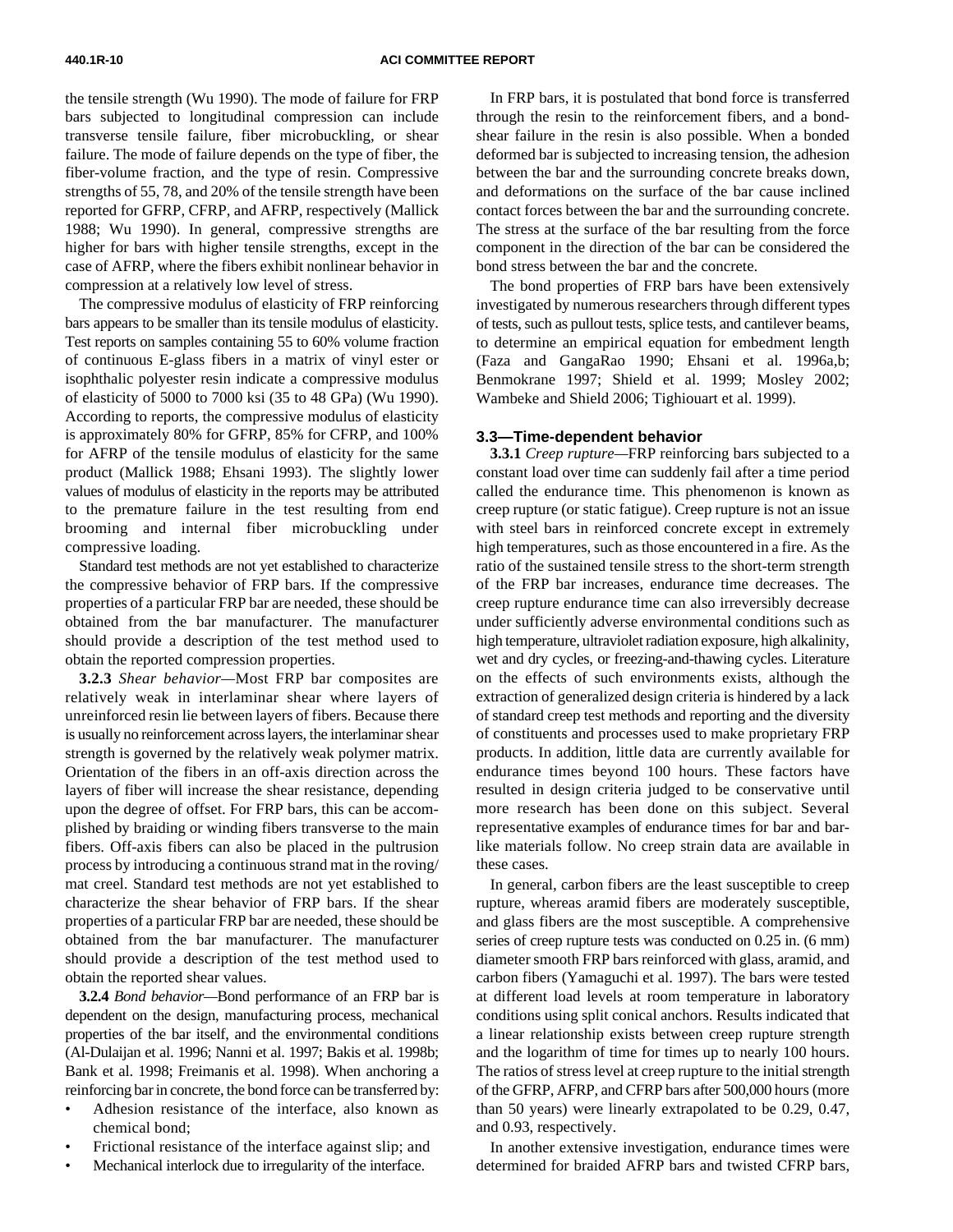both using epoxy resin as the matrix material (Ando et al. 1997). These commercial bars were tested at room temperature in laboratory conditions and were anchored with an expansive cementitious grout inside of friction-type grips. Bar diameters ranged from 0.26 to 0.6 in. (5 to 15 mm), but were not found to affect the results. The percentage of stress at creep rupture versus the initial strength after 50 years calculated using a linear relationship extrapolated from data available to 100 hours was found to be 79% for CFRP, and 66% for AFRP.

 An investigation of creep rupture in GFRP bars in roomtemperature laboratory conditions was reported by Seki et al. (1997). The molded E-glass/vinyl ester bars had a small  $(0.0068 \text{ in.}^2 [4.4 \text{ mm}^2])$  rectangular cross section and integral GFRP tabs. The percentage of initial tensile strength retained followed a linear relationship with logarithmic time, reaching a value of 55% at an extrapolated 50-year endurance time.

Creep rupture data characteristics of a 0.5 in. (12.5 mm) diameter commercial CFRP twisted strand in an indoor environment is available from the manufacturer (Tokyo Rope 2000). The rupture strength at a projected 100-year endurance time is reported to be 85% of the initial strength.

An extensive investigation of creep deformation (not rupture) in one commercial AFRP and two commercial CFRP bars tested to 3000 hours has been reported (Saadatmanesh and Tannous 1999a,b). The bars were tested in laboratory air and in room-temperature solutions with a pH equal to 3 and 12. The bars had diameters between 0.313 to 0.375 in. (8 to 10 mm), and the applied stress was fixed at 40% of initial strength. The results indicated a slight trend toward higher creep strain in the larger-diameter bars and in the bars immersed in the acidic solution. Bars tested in air had the lowest creep strains of the three environments. Considering all environments and materials, the range of strains recorded after 3000 hours was 0.002 to 0.037%. Creep strains were slightly higher in the AFRP bar than in the CFRP bars.

For experimental characterization of creep rupture, the designer can refer to the test method proposed by a committee of JSCE (1997b), the with the specific title of "Test Method on Tensile Creep-Rupture of Fiber Reinforced Materials, JSCE-E533-1995." Creep characteristics of FRP bars can also be determined from pullout test methods cited in ACI 440.3R. Recommendations on sustained stress limits imposed to avoid creep rupture are provided in the design section of this guide.

**3.3.2** *Fatigue—*A substantial amount of data for fatigue behavior and life prediction of stand-alone FRP materials has been generated in the last 30 years (National Research Council 1991). During most of this time period, the focus of research investigations was on materials suitable for aerospace applications. Some general observations on the fatigue behavior of FRP materials can be made, even though the bulk of the data is obtained from FRP specimens intended for aerospace applications rather than construction. Unless stated otherwise, the cases that follow are based on flat, unidirectional coupons with approximately 60% fiber-volume fraction and subjected to tension-tension sinusoidal cyclic loading at:

- A frequency low enough not to cause self-heating;
	- Ambient laboratory environments;
	- A stress ratio (ratio of minimum applied stress to maximum applied stress) of 0.1; and
	- A direction parallel to the principal fiber alignment.

Test conditions that raise the temperature and moisture content of FRP materials generally degrade the ambient environment fatigue behavior.

Of all types of current FRP composites for infrastructure applications, CFRP is generally thought to be the least prone to fatigue failure. On a plot of stress versus the logarithm of the number of cycles at failure (S-N curve), the average downward slope of CFRP data is usually about 5 to 8% of initial static strength per decade of logarithmic life. At 1 million cycles, the fatigue strength is generally between 50 and 70% of initial static strength and is relatively unaffected by realistic moisture and temperature exposures of concrete structures unless the resin or fiber/resin interface is substantially degraded by the environment. Some specific reports of data to 10 million cycles indicated a continued downward trend of 5 to 8% decade in the S-N curve (Curtis 1989).

Individual glass fibers, such as E-glass and S-glass, are generally not prone to fatigue failure. Individual glass fibers, however, have demonstrated delayed rupture caused by the stress corrosion induced by the growth of surface flaws in the presence of even minute quantities of moisture in ambient laboratory environment tests (Mandell and Meier 1983). When many glass fibers are embedded into a matrix to form an FRP composite, a cyclic tensile fatigue effect of approximately 10% loss in the initial static capacity per decade of logarithmic lifetime has been observed (Mandell 1982). This fatigue effect is thought to be due to fiber-fiber interactions and not is dependent on the stress corrosion mechanism described for individual fibers. No clear fatigue limit can usually be defined. Environmental factors play an important role in the fatigue behavior of glass fibers due to their susceptibility to moisture, alkaline, and acidic solutions.

Aramid fibers, for which substantial durability data are available, appear to behave similarly to carbon and glass fibers in fatigue. The tension-tension fatigue behavior of an impregnated aramid fiber bar is excellent. Strength degradation per decade of logarithmic lifetime is approximately 5 to 6% (Roylance and Roylance 1981). While no distinct endurance limit is known for AFRP, 2-million-cycle fatigue strengths of commercial AFRP bars for concrete applications have been reported in the range of 54 to 73% of initial bar strengths (Odagiri et al. 1997). Based on these findings, Odagiri et al. suggested that the maximum stress be set at 54 to 73% of the initial tensile strength. Because the slope of the applied stress versus logarithmic creep-rupture time of AFRP is similar to the slope of the stress versus logarithmic cyclic lifetime data, the individual fibers appear to fail by a strain-limited creep-rupture process. This failure condition in commercial AFRP bars was noted to be accelerated by exposure to moisture and elevated temperature (Roylance and Roylance 1981; Rostasy 1997).

Although the influence of moisture on the fatigue behavior of unidirectional FRP materials is generally thought to be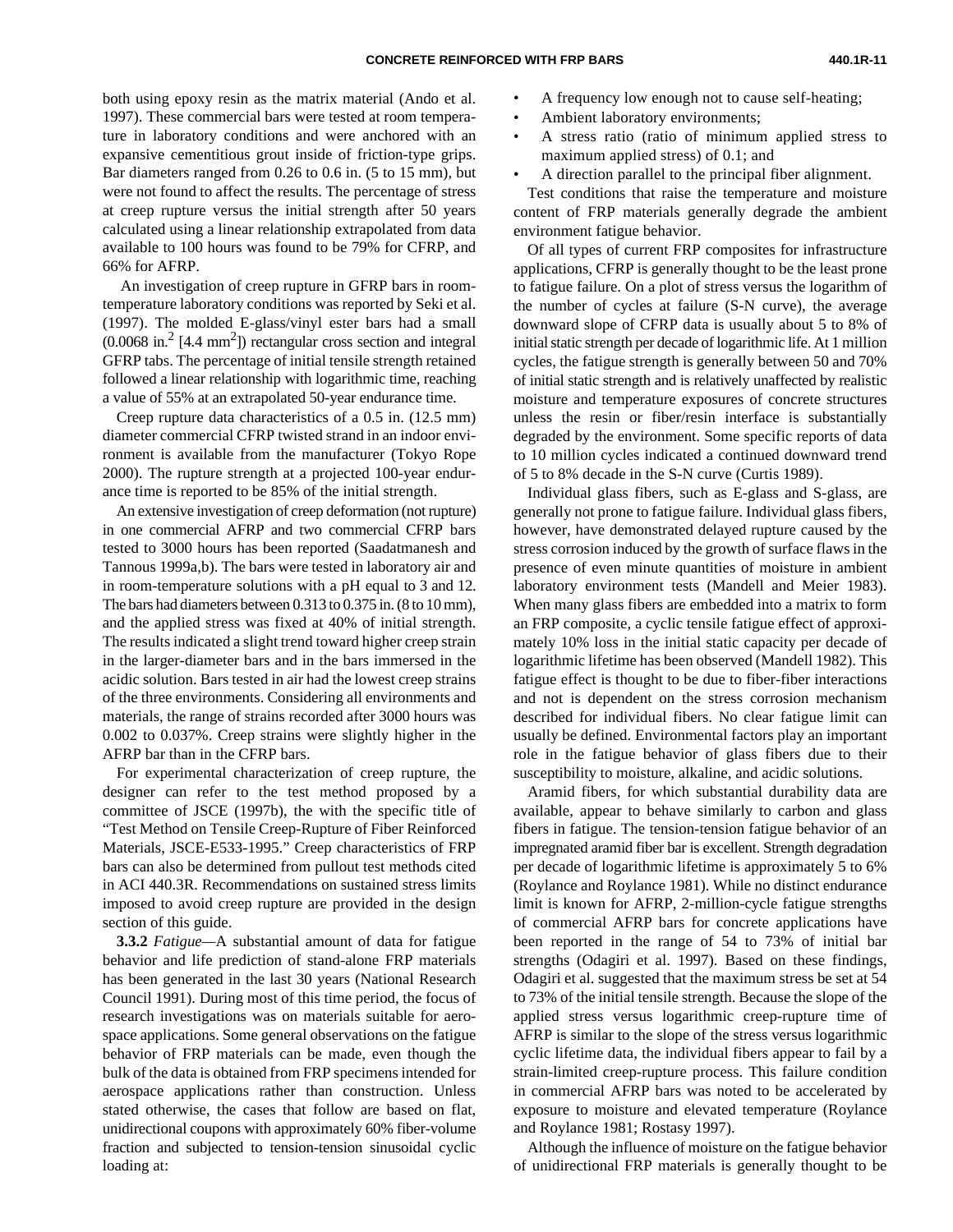detrimental if the resin or fiber/matrix interface is degraded, research findings are inconclusive because the performance depends on fiber and matrix types, preconditioning methods, solution content, and the environmental condition during fatigue (Hayes et al. 1998; Rahman et al. 1997). In addition, factors such as gripping and presence of concrete surrounding the bar during the fatigue test need to be considered.

<span id="page-11-0"></span>Fatigue strength of CFRP bars encased in concrete has been observed to decrease when the environmental temperature increases from 68 to 104 °F (20 to 40 °C) (Adimi et al. 1998). In this same investigation, the endurance limit was found to be inversely proportional to the loading frequency. It was also found that higher cyclic loading frequencies in the 0.5 to 8 Hz range corresponded to higher bar temperatures due to sliding friction. Thus, an endurance limit at 1 Hz could be more than 10 times higher than that at 5 Hz. In the cited investigation, a stress ratio (minimum stress divided by maximum stress) of 0.1 and a maximum stress of 50% of initial strength resulted in runouts of greater than 400,000 cycles when the loading frequency was 0.5 Hz. These runout specimens had no loss of residual tensile strength.

It has been found with CFRP bars that the endurance limit also depends on the mean stress and the ratio of maximumto-minimum cyclic stress. Higher mean stress or a lower stress ratio (minimum divided by maximum) will cause a reduction in the endurance limit (Rahman and Kingsley 1996; Saadatmanesh and Tannous 1999a).

Even though GFRP is weaker than steel in shear, fatigue tests on specimens with unbonded GFRP dowel bars have shown fatigue behavior similar to that of steel dowel bars for cyclic transverse shear loading of up to 10 million cycles. The test results and the stiffness calculations have shown that an equivalent performance can be achieved between FRP and steel bars subjected to transverse shear by changing some of the parameters, such as diameter, spacing, or both (Porter et al. 1993; Hughes and Porter 1996).

The addition of ribs, wraps, and other types of deformations improve the bond behavior of FRP bars. Such deformations, however, have been shown to induce local stress concentrations that significantly affect the performance of a GFRP bar under fatigue loading situations (Katz 1998). Local stress concentrations degrade fatigue performance by imposing multiaxial stresses that serve to increase matrix-dominated damage mechanisms normally suppressed in fiber-dominated composite materials. Additional fiber-dominated damage mechanisms can be also activated near deformations, depending on the construction of the bar.

The effect of fatigue on the bond of deformed GFRP bars embedded in concrete has been investigated in detail using specialized bond tests (Sippel and Mayer 1996; Bakis et al. 1998a; Katz 2000). Different GFRP materials, environments, and test methods were followed in each cited case, and the results indicated that bond strength can either increase, decrease, or remain the same following cyclic loading. Bond fatigue behavior has not been sufficiently investigated to date, and conservative design criteria based on specific materials and experimental conditions are recommended.

Design limitations on fatigue stress ranges for FRP bars ultimately depend on the manufacturing process of the FRP bar, environmental conditions, and the type of fatigue load being applied. Given the ongoing development in the manufacturing process of FRP bars, conservative design criteria should be used for all commercially available FRP bars. Design criteria are given [in Section 8.4.2.](#page-23-0)

With regard to the fatigue characteristics of FRP bars, the designer is referred to the provisional standard test methods cited in ACI 440.3R. The designer should always consult with the bar manufacturer for fatigue response properties.

#### **3.4—Effects of high temperatures and fire**

The use of FRP reinforcement is not recommended for structures in which fire resistance is essential to maintain structural integrity. Because FRP reinforcement is embedded in concrete, the reinforcement cannot burn due to a lack of oxygen; however, the polymers will soften due to the excessive heat. The temperature at which a polymer will soften is known as the glass-transition temperature  $T<sub>o</sub>$ . Beyond the  $T<sub>o</sub>$ , the elastic modulus of a polymer is significantly reduced due to changes in its molecular structure. The value of  $T<sub>g</sub>$ depends on the type of resin, but is normally in the region of 150 to 250 °F (65 to 120 °C) (Bootle et al. 2001). In a composite material, the fibers, which exhibit better thermal properties than the resin, can continue to support some load in the longitudinal direction; however, the tensile properties of the overall composite are reduced due to a reduction in force transfer between fibers through bond to the resin. Test results have indicated that temperatures of 480 °F (250 °C), much higher than the  $T_g$ , will reduce the tensile strength of GFRP and CFRP bars in excess of 20% (Kumahara et al. 1993). Other properties more directly affected by the shear transfer through the resin, such as shear and bending strength, are reduced significantly at temperatures above the *Tg* (Wang and Evans 1995). For purposes of design, some researchers recommended that materials have a  $T_g$  at least 54 °F (30 °C) above the maximum expected temperature (Kollár and Springer et al. 2003).

For FRP-reinforced concrete, the properties of the polymer at the surface of the bar are essential in maintaining bond between FRP and concrete. At a temperature close to its  $T_{g}$ , however, the mechanical properties of the polymer are significantly reduced, and the polymer is not able to transfer stresses from the concrete to the fibers. One study carried out with bars having a  $T_g$  of 140 to 255 °F (60 to 124 °C) reports a reduction in pullout (bond) strength of 20 to 40% at a temperature of approximately 210  $\rm{°F}$  (100  $\rm{°C}$ ), and a reduction of 80 to 90% at a temperature of 390 °F (200 °C) (Katz et al. 1998, 1999). In a study on flexural behavior of beams with partial pretensioning with AFRP tendons and reinforcement with either AFRP or CFRP bars, beams were subjected to elevated temperatures under a sustained load. Failure of the beams occurred when the temperature of the reinforcement reached approximately 390 and 572 °F (200 and 300 °C) in the carbon and aramid bars, respectively (Okamoto et al. 1993). Another study involving FRP-reinforced beams reported reinforcement tensile failures when the reinforcement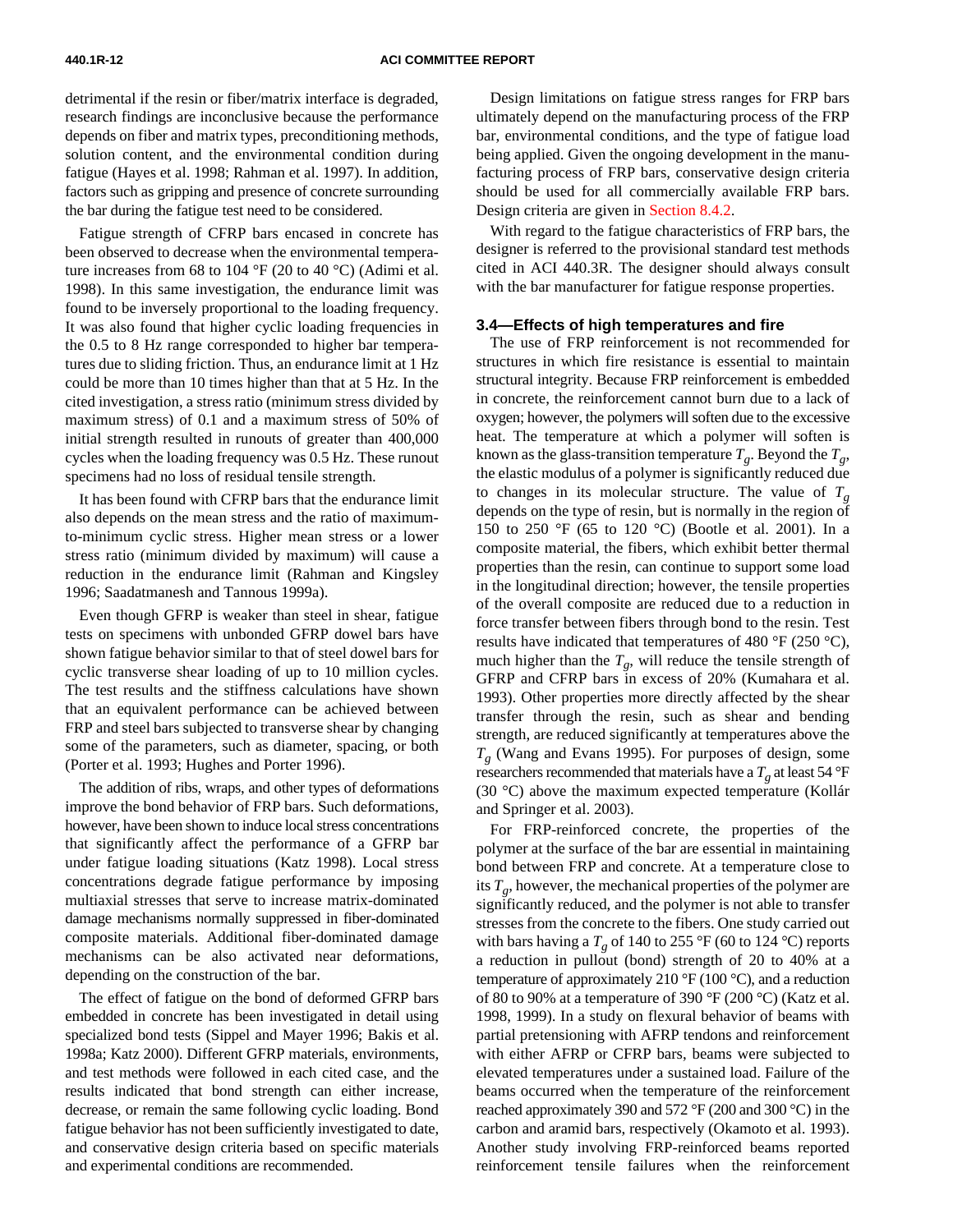reached temperatures of 480 to 660  $\degree$ F (250 to 350  $\degree$ C) (Sakashita et al. 1997). Structural collapse can occur if anchorage is lost due to softening of the polymer and also when the temperature rises above the temperature threshold of fibers: 1600 °F (880 °C) for glass fibers, 360 °F (180 °C) for aramid fibers, and 2900  $\mathrm{P}$  (1600  $\mathrm{C}$ ) for carbon fibers (Wallenberger et al. 2001; Chang 2001; Walsh 2001). For carbon fibers, elevated temperatures cause higher oxidizing rates when there is oxygen in the atmosphere. While there is no sharp threshold that can be called a safe temperature for infinite life, a recommended upper-use temperature in the presence of air would be roughly 900 °F (500 °C). To be conservative, this temperature should be used as the limiting temperature for carbon fibers even if they might be partially isolated from oxygen by uncracked concrete and charred polymer (Lamouroux et al. 1999).

<span id="page-12-0"></span>Locally, such behavior can result in increased crack widths and deflections. Structural collapse can be avoided if high temperatures are not experienced at the end regions of FRP bars, allowing anchorage to be maintained. Structural collapse can occur if all anchorage is lost due to softening of the polymer or if the temperature rises above the temperature threshold of the fibers themselves. The latter can occur at temperatures near 1800 ºF (980 ºC) for glass fibers and 350 ºF (175 ºC) for aramid fibers. Carbon fibers are capable of resisting temperatures in excess of 3000 ºF (1600 ºC). The behavior and endurance of FRP-reinforced concrete structures under exposure to fire and high heat is still not well understood, and further research in this area is required. ACI 216R may be used for an estimation of temperatures at various depths of a concrete section.

#### **CHAPTER 4—DURABILITY**

FRP bars are susceptible to varying amounts of strength and stiffness changes in the presence of environments before, during, and after construction. These environments can include water, ultraviolet exposure, elevated temperature, alkaline or acidic solutions, and saline solutions. Strength and stiffness may increase, decrease, or remain the same, depending on the particular material and exposure conditions. Tensile and bond properties of FRP bars are the primary parameters of interest for reinforced concrete construction.

The environmental condition that has attracted the most interest by investigators concerned with FRP bars is the highly alkaline pore water found in outdoor concrete structures (Gerritse 1992; Takewaka and Khin 1996; Rostasy 1997; and Yamaguchi et al. 1997). Methods for systematically accelerating the strength degradation of bare, unstressed, glass filaments in concrete using temperature have been successful (Litherland et al. 1981), and have also often been applied to GFRP materials to predict long-term performance in alkaline solutions. There is no substantiation to date, however, that accelerated methods for bare glass (where only one chemical reaction controls degradation) apply to GFRP composites (where multiple reactions and degradation mechanisms may be activated at once or sequentially). Furthermore, the effect of applied stress during exposure needs to be factored into the situation as well. Due to insufficient data on combined weathering and applied stress, the discussions of weathering, creep, and fatigue are kept separate in this document. Hence, while short-term experiments using aggressive environments certainly enable quick comparisons of materials, extrapolation of the results to field conditions and expected lifetimes are not possible in the absence of real-time data (Gentry et al. 1998; Clarke and Sheard 1998). In most cases available to date, bare bars were subjected to the aggressive environment under no load. The relationships between data on bare bars and data on bars embedded in concrete are affected by additional variables, such as the degree of protection offered to the bars by the concrete (Clarke and Sheard 1998; Scheibe and Rostasy 1998; Sen et al. 1998a,b). Test times included in this review are typically in the 10- to 30-month range. Due to the large amount of literature on the subject (Benmokrane and Rahman 1998) and the limited space herein, some generalizations must be made at the expense of presenting particular quantitative results. With these cautions in mind, representative experimental results for a range of FRP bar materials and test conditions are reviewed in the balance of this section. Conservatism is advised in applying these results in design until additional long-term durability data are available.

Aqueous solutions with high values of pH varying from 11.5 to 13.0 are known to degrade the tensile strength and stiffness of GFRP bars (Porter and Barnes 1998), although particular results vary significantly according to differences in test methods that, in addition to pH, include composition of the chemical solution, temperature, and presence of load. Higher temperatures and longer exposure times exacerbate the problem. Most data have been generated using temperatures as low as slightly subfreezing and as high as a few degrees below the  $T_g$  of the resin. The degree to which the resin protects the glass fibers from the diffusion of deleterious hydroxyl (OH–) ions figures prominently in the alkali resistance of GFRP bars (Bank and Puterman 1997; Coomarasamy and Goodman 1997; GangaRao and Vijay 1997b; Porter et al. 1997; Bakis et al. 1998b; Tannous and Saadatmanesh 1999; Uomoto 2000). Most researchers believe that vinyl ester resins have superior resistance to moisture ingress compared with other commodity resins. The type of glass fiber also appears to be an important factor in the alkali resistance of GFRP bars (Devalapura et al. 1996). Tensile strength reductions in GFRP bars ranging from 0 to 75% of initial values have been reported in the cited literature. Tensile stiffness reductions in stressed and unstressed GFRP bars range between 0 and 20% in many cases. Tensile strength and stiffness of AFRP rods in elevated-temperature alkaline solutions either with or without tensile stress applied have been reported to decrease between 10 and 50% and 0 and 20% of initial values, respectively (Takewaka and Khin 1996; Rostasy 1997; Sen at al. 1998b). In the case of unstressed CFRP, strength and stiffness have been reported to each decrease between 0 and 20% (Takewaka and Khin 1996).

Exposure of FRP bars to ultraviolet rays and moisture before their placement in concrete could adversely affect their tensile strength due to degradation of the polymer constituents, including aramid fibers and all resins. Proper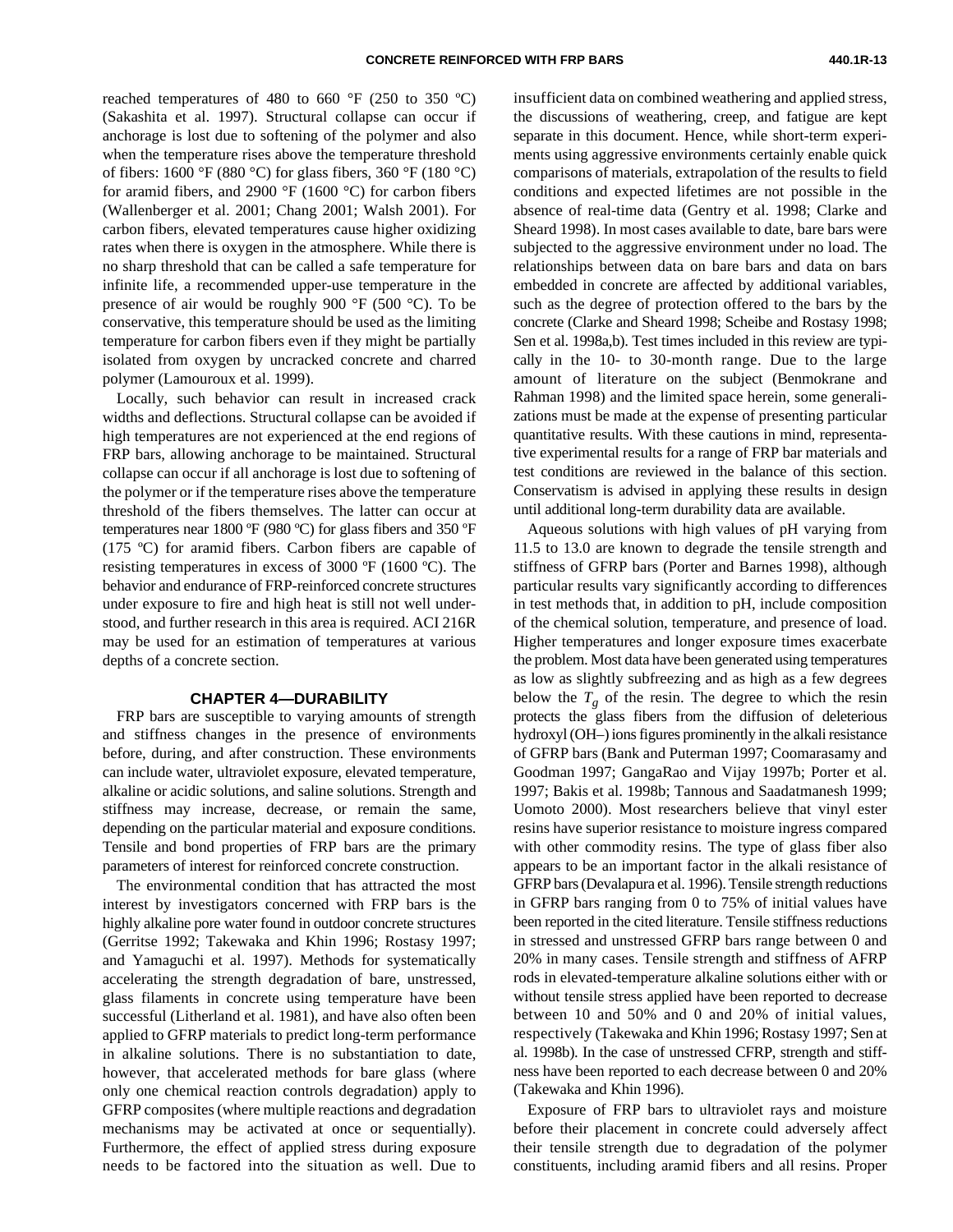construction practices and resin additives can ameliorate this type of weathering problem significantly. It is highly recommended that, before placement in concrete, FRP bars are protected from direct exposure to sunlight and moisture. Some results from combined ultraviolet and moisture exposure tests with and without applied stress applied to the bars have shown tensile strength reductions of 0 to 20% of initial values in CFRP, 0 to 30% in AFRP, and 0 to 40% in GFRP (Sasaki et al. 1997; Uomoto 2000). An extensive study of GFRP, AFRP, and CFRP bars kept outdoors in a rack by the ocean showed no significant change of tensile strength or modulus of any of the bars (Tomosowa and Nakatsuji 1996, 1997).

<span id="page-13-0"></span>It has been shown (Rahman et al. 1996) that the addition of various types of salts to the solution in which FRP bars are immersed does not necessarily make a significant difference in the strength and stiffness of many FRP bars when compared with those in a solution without salt. Most studies, however, do not separate the effects of water and salt added to water. One study found a 0 to 20% reduction of initial tensile strength in GFRP bars subjected to a saline solution at room temperature and cyclic freezing-and-thawing temperatures (Vijay and GangaRao 1999), and another found a 15% reduction in the strength of AFRP bars in a marine environment (Sen et al. 1998b).

Studies of the durability of bond between FRP and concrete have been mostly concerned with the moist, alkaline environment found in concrete. The bond of FRP reinforcement relies on the transfer of shear and transverse forces at the interface between bar and concrete, and between individual fibers within the bar. These resin-dominated mechanisms are in contrast to the fiber-dominated mechanisms that control properties such as longitudinal strength and stiffness of FRP bars. Environments that degrade the polymer resin or fiber/ resin interface are thus also likely to degrade the bond strength of an FRP bar.

Numerous bond test methods (that is, pullout tests, tension tests, and beam-end tests) have been proposed for FRP bars, although the direct pullout test has been the most popular due to its simplicity and low cost despite its inability to represent the concrete stress state in most of the practical situations (Nanni et al. 1995; Tepfers 2002). Pullout specimens with CFRP and GFRP bars have been subjected to natural environmental exposures, and have not indicated significant decreases in bond strength over periods of time between 1 and 2 years (Clarke and Sheard 1998; Sen et al. 1998a). Positive and negative trends in pullout strength with respect to shorter periods of time have been obtained with GFRP bars subjected to wet elevated-temperature environments in concrete, with or without artificially added alkalinity (Al-Dulaijan et al. 1996; Bakis et al. 1998b; Bank et al. 1998; Porter and Barnes 1998). Similar observations on such pullout tests using specimens subjected to accelerated environmental exposure carry over to AFRP and CFRP bars (Conrad et al. 1998). Longitudinal cracking in the concrete cover can seriously degrade the bond capability of FRP bars, and sufficient measures must be taken to prevent such cracking in laboratory tests and field applications (Sen et al. 1998a). The ability of chemical agents to pass through the concrete to the FRP bar is another important factor thought to affect bond strength (Porter and Barnes 1998). Specific recommendations on bond-related parameters, such as development and splice lengths, are provided i[n Chapter 11.](#page-27-0)

With regard to the durability characterization of FRP bars, refer to the test method cited in ACI 440.3R. The designer should always consult with the bar manufacturer to obtain durability factors.

#### **CHAPTER 5—MATERIAL REQUIREMENTS AND TESTING**

FRP bars made of continuous fibers (aramid, carbon, glass, or any combination) should conform to quality standards as described in Section 5.1. FRP bars are anisotropic, with the longitudinal axis being the major axis. Their mechanical properties vary significantly from one manufacturer to another. Factors, such as volume fraction and type of fiber, resin, fiber orientation, dimensional effects, quality control, and manufacturing process, have a significant effect on the physical and mechanical characteristics of the FRP bars.

FRP bars should be designated with different grades according to their engineering characteristics (such as tensile strength and modulus of elasticity). Bar designation should correspond to tensile properties, which should be uniquely marked so that the proper FRP bar is used.

#### **5.1—Strength and modulus grades of FRP bars**

FRP reinforcing bars are available in different grades of tensile strength and modulus of elasticity. The tensile strength grades are based on the tensile strength of the bar, with the lowest grade being 60,000 psi (414 MPa). Finite strength increments of 10,000 psi (69 MPa) are recognized according to the following strength-grade designation:

- Grade F60: corresponds to 60,000 psi (414 MPa)  $\leq$ *ffu* \* < 70,000 psi (483 MPa);
- Grade F70: corresponds to 70,000 psi (483 MPa)  $\leq$  $f_{\text{fu}}^*$  < 80,000 psi (552 MPa);
- Grade F290: corresponds to 290,000 psi (1999 MPa)  $\leq$  $f_{\text{fu}}^*$  < 300,000 psi (2069 MPa).

For design purposes, the engineer should select any FRP strength grade between F60 and F290 without having to choose a specific commercial FRP bar type.

The modulus of elasticity grades for different types of FRP bars are summarized i[n Table 5.1.](#page-14-0) For all of these FRP bars, the rupture strain should not be less than 0.005 in./in.

A modulus of elasticity grade is established similar to the strength grade. For the modulus of elasticity grade, the minimum value is prescribed depending on the fiber type. For design purposes, the engineer should select the minimum modulus of elasticity grade that corresponds to the chosen fiber type for the member or project. For example, an FRP bar specified with a modulus grade of E5.7 indicates that the modulus of the bar should be at least 5700 ksi (39.3 GPa). Manufacturers producing FRP bars with a modulus of elasticity in excess of the minimum specified will have superior FRP bars that can result in savings on the amount of FRP reinforcement used for a particular application.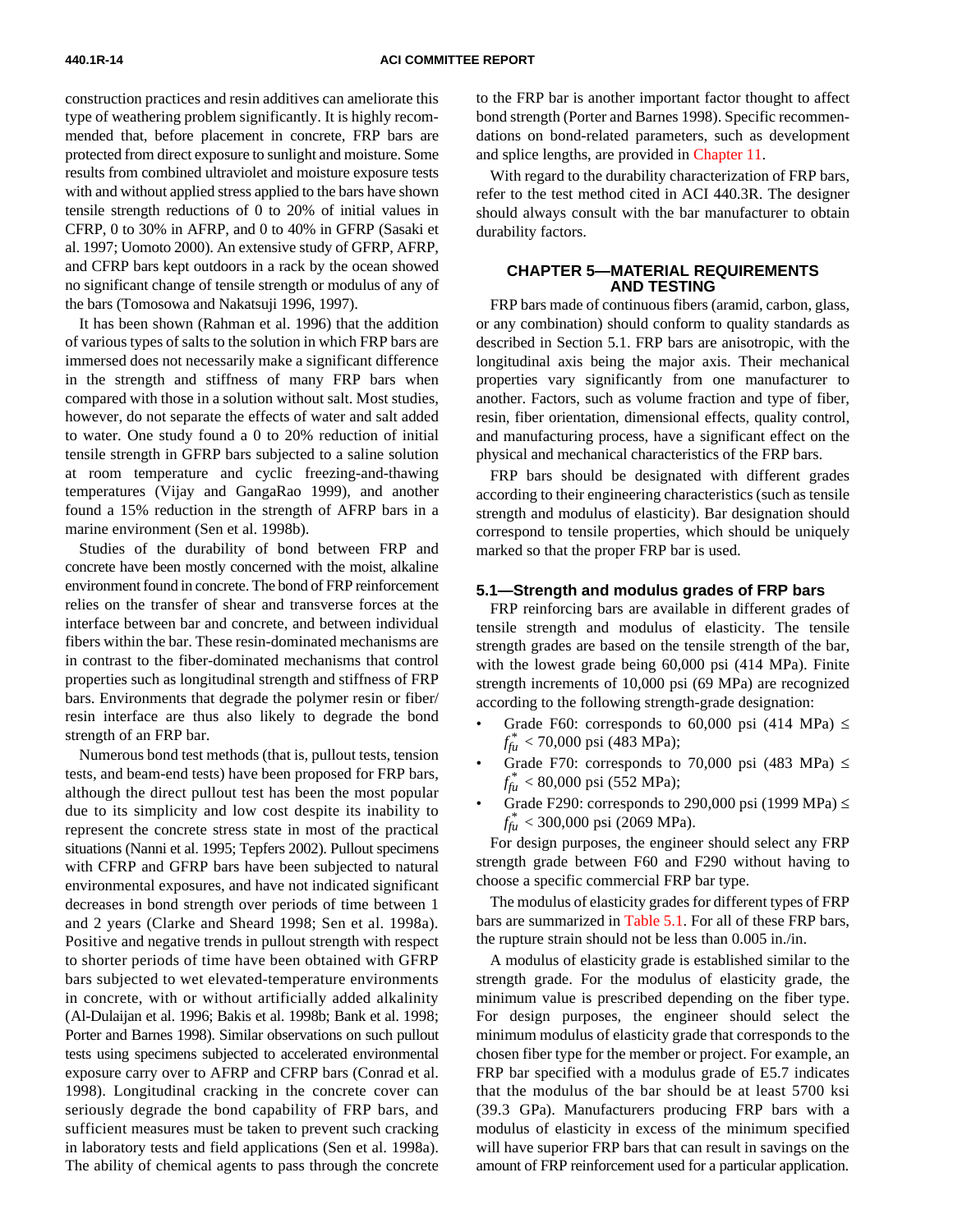

<span id="page-14-0"></span>

*Fig. 5.1—Surface deformation patterns for commercially available FRP bars: (a) ribbed; (b) sand-coated; and (c) wrapped and sand-coated.*

#### **5.2—Surface geometry**

FRP reinforcing bars are produced through a variety of manufacturing processes. Each manufacturing method produces a different surface condition. The physical characteristics of the surface of the FRP bar is an important property for mechanical bond with concrete. Three types of surface deformation patterns for FRP bars that are commercially available are shown in Fig. 5.1.

Presently, there is no standardized classification of surface deformation patterns. Research is in progress to produce a bond grade similar to the strength and modulus grades.

#### **5.3—Bar sizes**

FRP bar sizes are designated by a number corresponding to the approximate nominal diameter in eighths of an inch, similar to standard ASTM steel reinforcing bars. There are 10 standard sizes, as illustrated in Table 5.2, which also includes the corresponding metric conversion.

The nominal diameter of a deformed FRP bar is equivalent to that of a plain round bar having the same area as the deformed bar. When the FRP bar is not of the conventional solid round shape (that is, rectangular or hollow), the outside diameter of the bar or the maximum outside dimension of the bar will be provided in addition to the equivalent nominal diameter. The nominal diameter of these unconventional bars would be equivalent to that of a solid plain round bar having the same area.

#### **5.4—Bar identification**

With the various grades, sizes, and types of FRP bars available, it is necessary to provide some means of easy identification. Each bar producer should label the bars, container/packaging, or both, with the following information:

- A symbol to identify the producer;
- A letter to indicate the type of fiber (that is, "G" for glass, "C" for carbon, "A" for aramid, or "H" for a hybrid) followed by the number corresponding to the nominal bar size designation according to the ASTM standard;
- A marking to designate the strength grade;
- A marking to designate the modulus of elasticity of the bar in thousands of ksi; and

**Table 5.1—Minimum modulus of elasticity, by fiber type, for reinforcing bars**

|                  | Modulus grade, $\times 10^3$ ksi (GPa) |
|------------------|----------------------------------------|
| <b>GFRP</b> bars | E5.7(39.3)                             |
| <b>AFRP</b> bars | E10.0(68.9)                            |
| CFRP bars        | E16.0(110.3)                           |

#### **Table 5.2—ASTM standard reinforcing bars**

| Bar size designation |                   | Nominal            |                                   |
|----------------------|-------------------|--------------------|-----------------------------------|
| Standard             | Metric conversion | diameter, in. (mm) | Area, in. $^2$ (mm <sup>2</sup> ) |
| No. 2                | No. $6$           | 0.250(6.4)         | 0.05(31.6)                        |
| No. 3                | No. 10            | 0.375(9.5)         | 0.11(71)                          |
| No. 4                | No. 13            | 0.500(12.7)        | 0.20(129)                         |
| No. 5                | No. 16            | 0.625(15.9)        | 0.31(199)                         |
| No. 6                | No. 19            | 0.750(19.1)        | 0.44(284)                         |
| No. 7                | No. 22            | 0.875(22.2)        | 0.60(387)                         |
| No. 8                | No. 25            | 1.000(25.4)        | 0.79(510)                         |
| No.9                 | No. 29            | 1.128(28.7)        | 1.00(645)                         |
| No. 10               | No. 32            | 1.270(32.3)        | 1.27(819)                         |
| No. 11               | No. 36            | 1.410 (35.8)       | 1.56 (1006)                       |

• In the case of an unconventional bar (a bar with a cross section that is not uniformly circular or solid), the outside diameter or the maximum outside dimension.

A bond grade will be added when a classification is available. An example of identification symbols is

XXX - G#4 - F100 - E6.0

where

XXX = manufacturer's symbol or name;

- G#4 = glass FRP bar No. 4 (nominal diameter of  $1/2$  in.  $[12 mm]$ :
- F100 = strength grade of at least 100 ksi  $(f_{f\mu}^* \ge 100 \text{ ks})$ [689 MPa]); and

 $E6.0 =$  modulus grade of at least  $6,000,000$  psi (41 GPa).

In the case of a hollow or unconventionally shaped bar, an extra identification should be added to the identification symbol, shown as follows. This number, appended to the end of the label, refers to the maximum outside dimension of the bar and is intended for quality control and assurance only, as the engineer would specify the special shape in the design

XXX - G#4 - F100 - E6.0 - 0.63

where

 $0.63$  = maximum outside dimension of the bar is  $5/8$  in. (16 mm).

Markings should be used at the construction site to verify that the specified type, grades, and bar sizes and shapes are being used.

#### **5.5—Straight bars**

Straight bars are cut to a specified length from longer stock lengths in a fabricator's shop or at the manufacturing plant.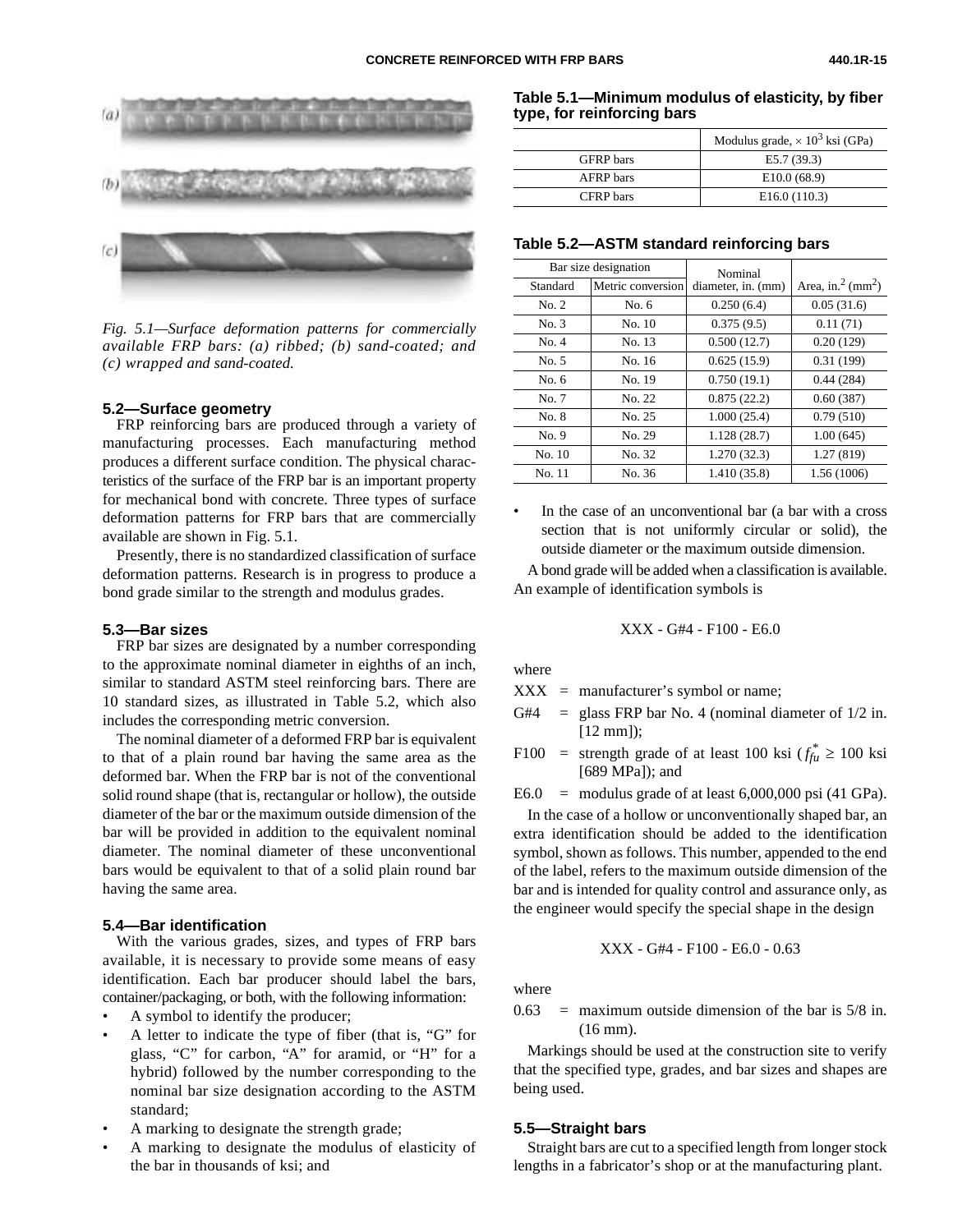#### **5.6—Bent bars**

Bending FRP bars made of thermoset resin should be carried out before the resin is fully cured. After the bars have cured, bending or alteration is not possible due to the inflexibility or rigid nature of a cured FRP bar. Because thermoset polymers are highly cross-linked, heating the bar is not allowed as it would lead to a decomposition of the resin, thus creating a loss of strength in the FRP.

The strength of bent bars varies greatly for the same type of fiber, depending on the bending technique and type of resin used. Therefore, the strength of the bent portion should generally be determined based on suitable tests performed in accordance with the recommended test method cited in ACI 440.3R. Bars in which the resin has not yet fully cured can be bent, but only according to the manufacturer's specifications and with a gradual transition, avoiding sharp angles that damage the fibers.

#### **CHAPTER 6—CONSTRUCTION PRACTICES**

<span id="page-15-0"></span>FRP reinforcing bars are ordered for specific parts of a structure and are delivered to a job site storage area. Construction operations should be performed in a manner designed to minimize damage to the bars. Similarly to epoxycoated steel bars, FRP bars should be handled, stored, and placed more carefully than uncoated steel reinforcing bars.

#### <span id="page-15-1"></span>**6.1—Handling and storage of materials**

FRP reinforcing bars are susceptible to surface damage. Puncturing their surface can significantly reduce the strength of the FRP bars. In the case of GFRP bars, the surface damage can cause a loss of durability due to infiltration of alkalis. The following handling guidelines are recommended to minimize damage to the bars and injury to the bar handlers:

- FRP reinforcing bars should be handled with work gloves to avoid personal injuries from either exposed fibers or sharp edges;
- FRP bars should not be stored on the ground. Pallets should be placed under the bars to keep them clean and to provide easy handling;
- High temperatures, ultraviolet rays, and chemical substances (for example, solvents and gasoline) should be avoided because they can damage FRP bars;
- Occasionally, bars become contaminated with formreleasing agents or other substances. Substances that decrease bond should be removed by wiping the bars with solvents before placing FRP bars in concrete form. Caution on solvent selection and advice from the manufacturer are needed, as there are commercially available solvents known to damage FRP such as MEK, carbondisulfide, carbontetrachloride, gasoline (for some polymers), and even distilled water;
- It may be necessary to use a spreader bar so that the FRP bars can be hoisted without excessive bending; and
- When necessary, cutting should be performed with a high-speed grinding cutter (minimum no-load speed of 600 rpm) or a fine-blade saw. FRP bars should never be sheared. Dust masks, gloves, and glasses for eye protection are recommended when cutting. There

is insufficient research available to make any recommendation on treatment of saw-cut bar ends.

#### **6.2—Placement and assembly of materials**

In general, placing FRP bars is similar to placing steel bars, and common practices and tolerances for construction and materials (refer to ACI 117) should apply with some exceptions for the specifications prepared by the engineer as noted:

- FRP reinforcement should be placed and supported using chairs that are consistent with the intended use of the reinforcement (for example, non-corrosive and non-magnetic properties) unless specific project conditions justify the use of conventional bar supports. The requirements for support chairs should be included in the project specifications;
- FRP reinforcement should be secured against displacement while the concrete is being placed. Coated tie wire, plastic or nylon ties, and plastic snap ties can be used in tying the bars. The requirement for ties should be included in the project specifications;
- Bending of cured thermoset FRP bars on site should not be permitted. For other FRP systems, manufacturer's specifications should be followed; and
- Whenever reinforcement continuity is required, lapped splices should be used. The length of lap splices varies with concrete strength, type of concrete, bar grades, size, surface geometry, spacing, and concrete cover. Details of lapped splices should be in accordance wit[h Chapter 11 o](#page-27-0)f this guide. Mechanical connections are not yet available.

#### **6.3—Quality control and inspection**

Quality control should be carried out by lot testing of FRP bars. The manufacturer should supply lot or production run traceability. Tests conducted by the manufacturer or a thirdparty independent testing agency can be used.

All tests should be performed using the recommended test methods cited in ACI 440.3R. Material characterization tests that provide the following properties should be performed at least once before and after any change in manufacturing process, procedure, or materials:

- Tensile strength, tensile modulus of elasticity, and ultimate strain;
- Fatigue strength;
- Bond strength;
- Coefficient of thermal expansion; and
- Durability in alkaline environment.

To assess quality control of an individual lot of FRP bars, it is recommended to determine tensile strength, tensile modulus of elasticity, and ultimate strain. The manufacturer should furnish, upon request, a certificate of conformance for any given lot of FRP bars with a description of the test protocol.

#### **CHAPTER 7—GENERAL DESIGN CONSIDERATIONS**

The general design recommendations for flexural concrete elements reinforced with FRP bars are presented in this chapter. The recommendations presented are based on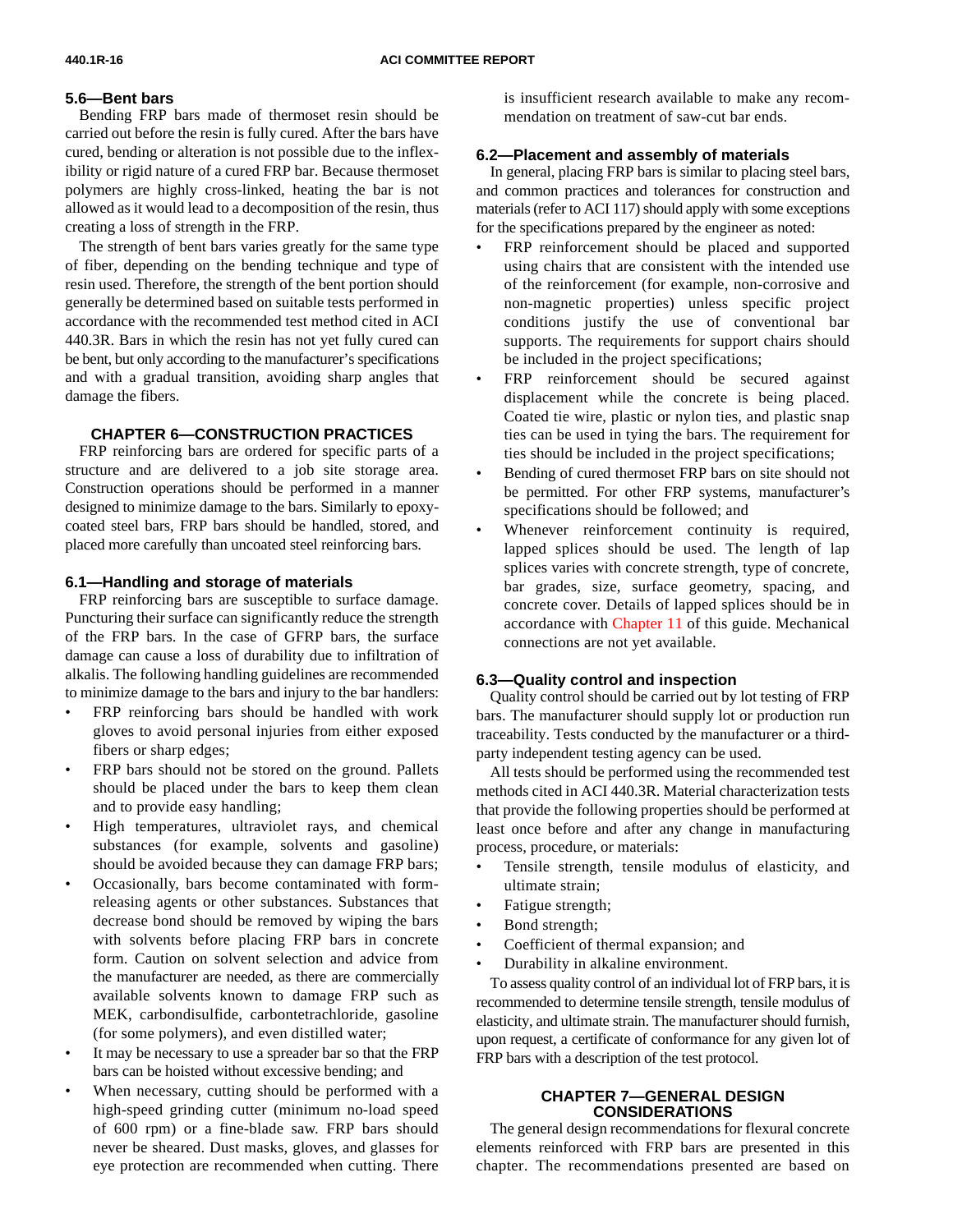<span id="page-16-0"></span>principles of equilibrium and compatibility and the constitutive laws of the materials. Furthermore, the brittle behavior of both FRP reinforcement and concrete allows consideration to be given to either FRP rupture or concrete crushing as the mechanisms that control failure. Detrimental effects of high temperature and fire on FRP-reinforced structures are discussed i[n Section 3.4.](#page-11-0)

#### **7.1—Design philosophy**

Both strength and working stress design approaches were considered by this committee. The committee opted for the strength design approach of reinforced concrete members reinforced with FRP bars to ensure consistency with other ACI documents. In particular, this guide makes reference to provisions of ACI 318-05, "Building Code Requirements for Structural Concrete and Commentary." These design recommendations are based on limit state design principles in that an FRP-reinforced concrete member is designed based on its required strength and then checked for fatigue endurance, creep rupture endurance, and serviceability criteria. In many instances, serviceability criteria or fatigue and creep rupture endurance limits may control the design of concrete members reinforced for flexure with FRP bars (especially AFRP and GFRP that exhibit low stiffness).

<span id="page-16-1"></span>The load factors given in ACI 318-05 are used to determine the required strength of a concrete member reinforced with FRP.

#### **7.2—Design material properties**

The material properties provided by the manufacturer, such as the guaranteed tensile strength, should be considered as initial properties that do not include the effects of long-term exposure to the environment. Because long-term exposure to various types of environments can reduce the tensile strength and creep rupture and fatigue endurance of FRP bars, the material properties used in design equations should be reduced based on the type and level of environmental exposure.

Equation (7-1) through (7-3) give the tensile properties that should be used in all design equations. The design tensile strength should be determined by

$$
f_{\rm fu} = C_E f_{\rm fu}^* \tag{7-1}
$$

where

 $f_{\hat{t}u}$  = design tensile strength of FRP, considering reductions for service environment, psi (MPa);

 $C_F$  = environmental reduction factor, given in Table 7.1 for various fiber type and exposure conditions; and

 $f_{\rm f\mu}^*$  $=$  guaranteed tensile strength of an FRP bar defined as the mean tensile strength of a sample of test specimens minus three times the standard deviation  $(f_{fu}^* = f_{u,ave} - 3\sigma)$ , psi (MPa).

The design rupture strain should be determined as

$$
\varepsilon_{fu} = C_E \, \varepsilon_{fu}^* \tag{7-2}
$$

where

**Table 7.1—Environmental reduction factor for various fibers and exposure conditions**

| Exposure condition                           | Fiber type | Environmental<br>reduction factor $C_F$ |
|----------------------------------------------|------------|-----------------------------------------|
|                                              | Carbon     | 1.0                                     |
| Concrete not exposed to earth<br>and weather | Glass      | 0.8                                     |
|                                              | Aramid     | 0.9                                     |
|                                              | Carbon     | 0.9                                     |
| Concrete exposed to earth and<br>weather     | Glass      | 0.7                                     |
|                                              | Aramid     | 08                                      |

 $\varepsilon_{fu}$  = design rupture strain of FRP reinforcement; and

ε*fu* guaranteed rupture strain of FRP reinforcement defined as the mean tensile strain at failure of a sample of test specimens minus three times the standard deviation ( $\varepsilon_{fu}^* = \varepsilon_{u,ave} - 3\sigma$ ).

The design modulus of elasticity will be the same as the value reported by the manufacturer as the mean elastic modulus (guaranteed value) of a sample of test specimens  $(E_f = E_{f,ave}).$ 

The environmental reduction factors given in Table 7.1 are conservative estimates, depending on the durability of each fiber type, and are based on the consensus of ACI Committee 440. Temperature effects are included in the  $C_F$  values. FRP bars, however, should not be used in environments with a service temperature higher than the  $T_g$  of the resin used for their manufacturing. It is expected that with continued research, these values will become more reflective of actual effects of environment. The methodology regarding the use of these factors, however, is not expected to change.

 **7.2.1** *Tensile strength of FRP bars at bends—*The design tensile strength of FRP bars at a bend can be determined as

$$
f_{fb} = \left(0.05 \cdot \frac{r_b}{d_b} + 0.3\right) f_{fu} \le f_{fu} \tag{7-3}
$$

where

 $f_{th}$  = design tensile strength of the bend of FRP bar, psi (MPa);

 $r_b$  = radius of the bend, in. (mm);

 $d<sub>b</sub>$  = diameter of reinforcing bar, in. (mm); and

 $f_{\rm f\mu}$  = design tensile strength of FRP, considering reductions for service environment, psi (MPa).

Equation (7-3) is adapted from design recommendations by the Japan Society of Civil Engineers (1997b). Limited research on FRP hooks (Ehsani et al. 1995) indicates that the tensile force developed by the bent portion of a GFRP bar is mainly influenced by the ratio of the bend radius to the bar diameter  $r_b/d_b$ , the tail length, and, to a lesser extent, the concrete strength.

For an alternative determination of the reduction in tensile strength due to bending, manufacturers of bent bars may provide test results based on test methodologies cited in ACI 440.3R.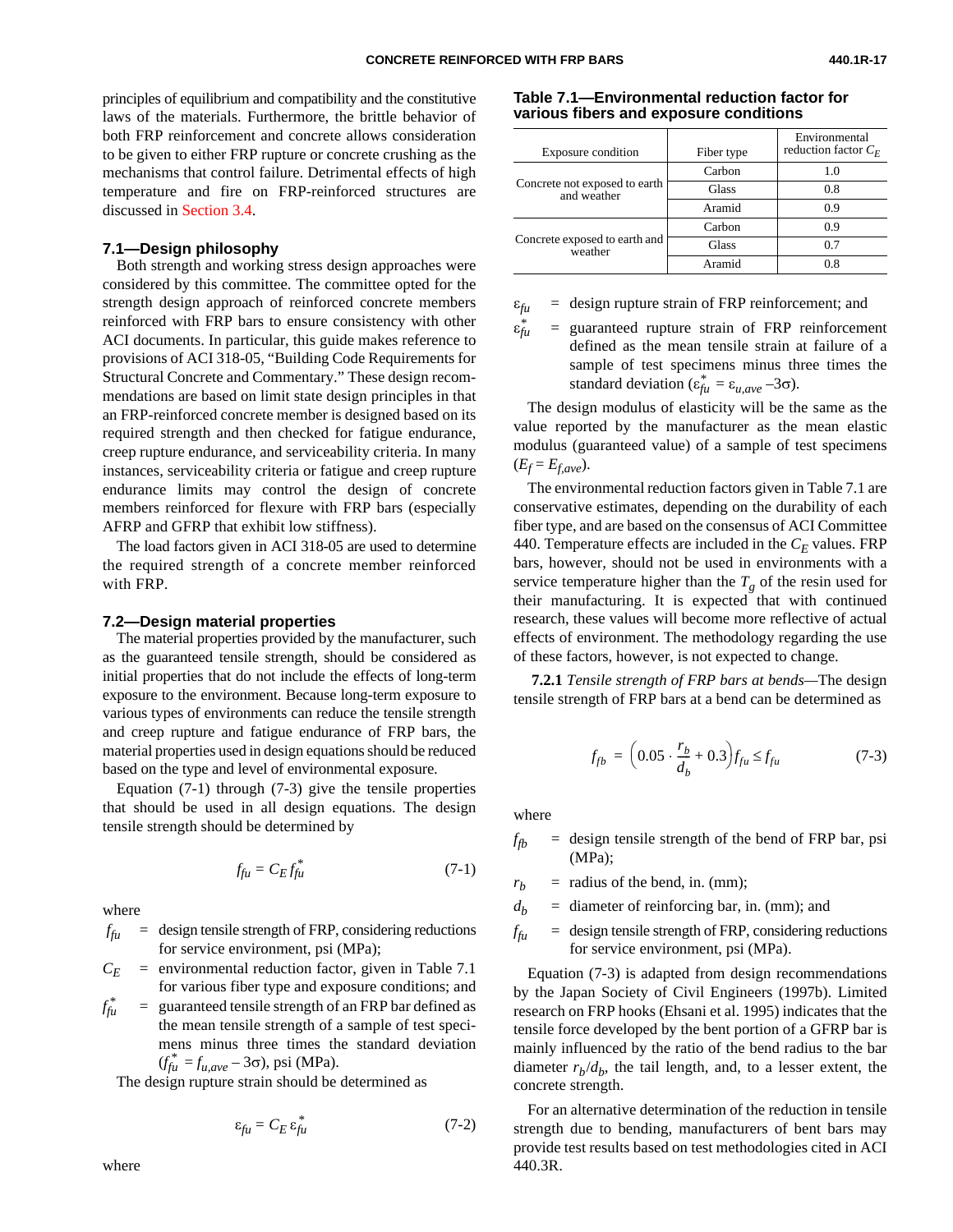#### **CHAPTER 8—FLEXURE**

<span id="page-17-0"></span>The design of FRP-reinforced concrete members for flexure is analogous to the design of steel-reinforced concrete members. Experimental data on concrete members reinforced with FRP bars show that flexural capacity can be calculated based on assumptions similar to those made for members reinforced with steel bars (Faza and GangaRao 1993a; Nanni 1993b; GangaRao and Vijay 1997a). The design of members reinforced with FRP bars should take into account the uniaxial stress-strain relationship of FRP materials.

#### **8.1—General considerations**

This chapter specifically references rectangular sections with a single layer of one type of tensile FRP reinforcement, as the experimental work has almost exclusively considered members with this cross-sectional shape and reinforcement layout. The concepts described herein, however, can also be applied to the analysis and design of members with different geometry and multiple types, multiple layers, or both, of FRP reinforcement. Although there is no evidence that the flexural theory, as developed herein, does not apply equally well to nonrectangular sections, the behavior of nonrectangular sections has yet to be confirmed by experimental results.

<span id="page-17-2"></span><span id="page-17-1"></span>**8.1.1** *Flexural design philosophy—*Steel-reinforced concrete sections are commonly under-reinforced to ensure yielding of steel before the crushing of concrete. The yielding of the steel provides ductility and a warning of failure of the member. The nonductile behavior of FRP reinforcement necessitates a reconsideration of this approach.

If FRP reinforcement ruptures, failure of the member is sudden and catastrophic (Nanni 1993b; Jaeger et al. 1997; GangaRao and Vijay 1997a; Theriault and Benmokrane 1998); however, there would be limited warning of impending failure in the form of extensive cracking and large deflection due to the significant elongation that FRP reinforcement experiences before rupture. In any case, the member would not exhibit ductility as is commonly observed for under-reinforced concrete beams reinforced with steel reinforcing bars.

The concrete crushing failure mode is marginally more desirable for flexural members reinforced with FRP bars (Nanni 1993b). By experiencing concrete crushing, a flexural member does exhibit some plastic behavior before failure.

In conclusion, both failure modes (FRP rupture and concrete crushing) are acceptable in governing the design of flexural members reinforced with FRP bars provided that strength and serviceability criteria are satisfied. To compensate for the lack of ductility, the member should possess a higher reserve of strength. The margin of safety suggested by this guide against failure is therefore higher than that used in traditional steel-reinforced concrete design.

The use of high-strength concrete allows for better use of the high-strength properties of FRP bars and can increase the stiffness of the cracked section, but the brittleness of highstrength concrete, as compared with normal-strength concrete, can reduce the overall deformability of the flexural member (GangaRao and Vijay 1997a).



*Fig. 8.1—Theoretical moment-curvature relationships for reinforced concrete sections using steel and FRP bars (*φ *factors of 0.9, 0.65, 0.55, and 0.65, respectively).*

Figure 8.1 shows a comparison of the theoretical momentcurvature behavior of beam cross sections designed for the same strength  $\phi M_n$  following the principles of ultimate strength design described in this chapter (including the recommended strength reduction factors according to ACI 318-05). Three cases are presented in addition to the steel-reinforced cross section: two sections reinforced with GFRP bars, and one reinforced with CFRP bars. For the section experiencing GFRP bars' rupture, the concrete dimensions are larger than for the other beams to attain the same design capacity.

 **8.1.2** *Assumptions—*Computations of the strength of cross sections should be performed based on the following assumptions:

- Strain in the concrete and the FRP reinforcement is proportional to the distance from the neutral axis (that is, a plane section before loading remains plane after loading);
- The maximum usable compressive strain in the concrete is assumed to be 0.003;
- The tensile strength of concrete is ignored;
- The tensile behavior of the FRP reinforcement is linearly elastic until failure; and
- Perfect bond exists between concrete and FRP reinforcement.

#### **8.2—Flexural strength**

The strength design philosophy states that the design flexural strength at a section of a member must exceed the factored moment (Eq. (8-1)). Design flexural strength refers to the nominal flexural strength of the member multiplied by a strength reduction factor  $(\phi)$ , discussed in [Section 8.2.3\).](#page-19-0) The factored moment refers to the moments calculated by the use of factored loads as prescribed in ACI 318-05 (for example,  $1.2D + 1.6L + ...$ 

$$
\phi M_n \ge M_u \tag{8-1}
$$

The nominal flexural strength of an FRP-reinforced concrete member can be determined based on strain compatibility,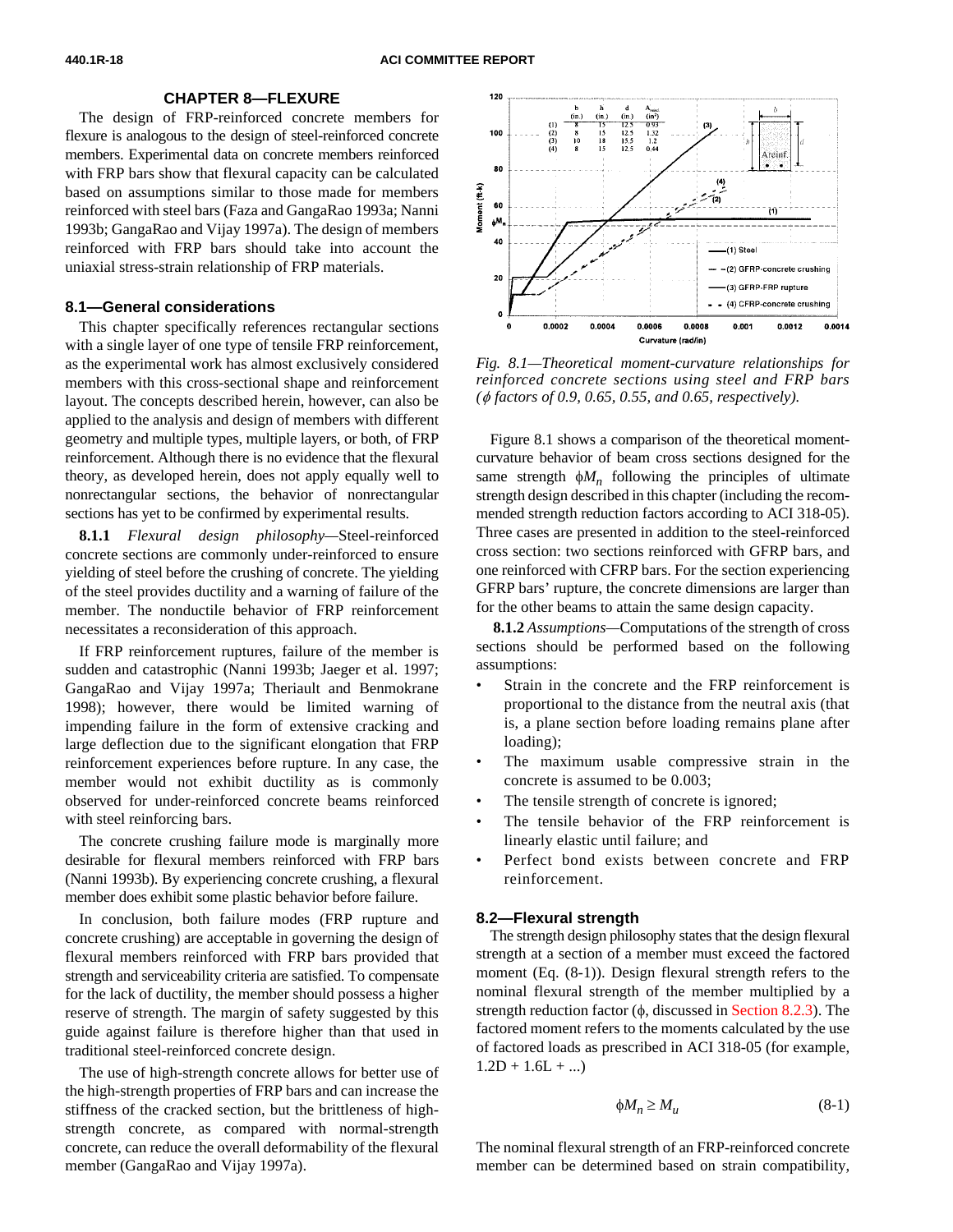|              | Yield strength $f_y$ or tensile<br>strength $f_{\hat{f}u}$ , ksi (MPa) | Modulus of            |                         |
|--------------|------------------------------------------------------------------------|-----------------------|-------------------------|
| Bar type     |                                                                        | elasticity, ksi (GPa) | $\rho_b$ or $\rho_{fb}$ |
| <b>Steel</b> | 60 (414)                                                               | 29,000 (200)          | 0.0335                  |
| <b>GFRP</b>  | 80 (552)                                                               | 6000(41.4)            | 0.0078                  |
| AFRP         | 170 (1172)                                                             | 12,000 (82.7)         | 0.0035                  |
| <b>CFRP</b>  | 300 (2070)                                                             | 22,000 (152)          | 0.0020                  |

**Table 8.1—Typical values for balanced reinforcement ratio for a rectangular** section with  $f_c' = 5000$  psi (34.5 MPa)

internal force equilibrium, and the controlling mode of failure. Figure 8.2 illustrates the stress, strain, and internal forces for the three possible cases of a rectangular section reinforced with FRP bars.

 **8.2.1** *Failure mode—*The flexural capacity of an FRPreinforced flexural member is dependent on whether the failure is governed by concrete crushing or FRP rupture. The failure mode can be determined by comparing the FRP reinforcement ratio to the balanced reinforcement ratio (that is, a ratio where concrete crushing and FRP rupture occur simultaneously). Because FRP does not yield, the balanced ratio of FRP reinforcement is computed using its design tensile strength. The FRP reinforcement ratio can be computed from Eq. (8-2), and the balanced FRP reinforcement ratio can be computed from Eq. (8-3)

$$
\rho_f = \frac{A_f}{bd} \tag{8-2}
$$

<span id="page-18-1"></span><span id="page-18-0"></span>
$$
\rho_{fb} = 0.85 \beta_1 \frac{f_c'}{f_{fu}} \frac{E_f \varepsilon_{cu}}{E_f \varepsilon_{cu} + f_{fu}} \tag{8-3}
$$

If the reinforcement ratio is less than the balanced ratio ( $\rho_f$ < ρ*fb*), FRP rupture failure mode governs. Otherwise, (ρ*<sup>f</sup>* > ρ*fb*) concrete crushing governs.

Table 8.1 reports some typical values for the balanced reinforcement ratio, showing that the balanced ratio for FRP reinforcement  $\rho_{tb}$  is much lower than the balanced ratio for steel reinforcement  $\rho_b$ . In fact, the balanced ratio for FRP reinforcement can be even lower than the minimum reinforcement ratio for steel ( $\rho_{min} = 0.0035$  for Grade 60 steel and  $f'_c = 5000 \text{ psi}$  [35 MPa]).

**8.2.2** *Nominal flexural strength*—When  $\rho_f > \rho_{fb}$ , the failure of the member is initiated by crushing of the concrete, and the stress distribution in the concrete can be approximated with the ACI rectangular stress block. Based on the equilibrium of forces and strain compatibility (shown in Fig. 8.2), the following can be derived

$$
M_n = A_f f_f \left( d - \frac{a}{2} \right) \tag{8-4a}
$$

$$
a = \frac{A_f f_f}{0.85 f'_c b} \tag{8-4b}
$$





(b) Balanced failure condition



(c) Failure governed by FRP rupture (concrete stress may be nonlinear)

*Fig. 8.2—Strain and stress distribution at ultimate conditions.* 

$$
f_f = E_f \varepsilon_{cu} \frac{\beta_1 d - a}{a} \tag{8-4c}
$$

Substituting *a* from Eq. (8-4b) into Eq. (8-4c) and solving for *ff* gives

$$
f_f = \left(\sqrt{\frac{(E_f \varepsilon_{cu})^2}{4} + \frac{0.85 \beta_1 f_c'}{\rho_f}} E_f \varepsilon_{cu} - 0.5 E_f \varepsilon_{cu}\right) \le f_{fu} \quad (8-4d)
$$

The nominal flexural strength can be determined from Eq. (8-4a), (8-4b), and (8-4d). FRP reinforcement is linearly elastic at concrete crushing failure mode, so the stress level in the FRP can be found from Eq. (8-4c) because it is less than *ffu*.

Alternatively, the nominal flexural strength at a section can be expressed in terms of the FRP reinforcement ratio as given in Eq. (8-5) to replace Eq. (8-4a).

$$
M_n = \rho_f f_f \left( 1 - 0.59 \frac{\rho_f f_f}{f_c'} \right) b d^2 \tag{8-5}
$$

When  $\rho_f < \rho_{fb}$ , the failure of the member is initiated by rupture of FRP bar, and the ACI stress block is not applicable because the maximum concrete strain (0.003) may not be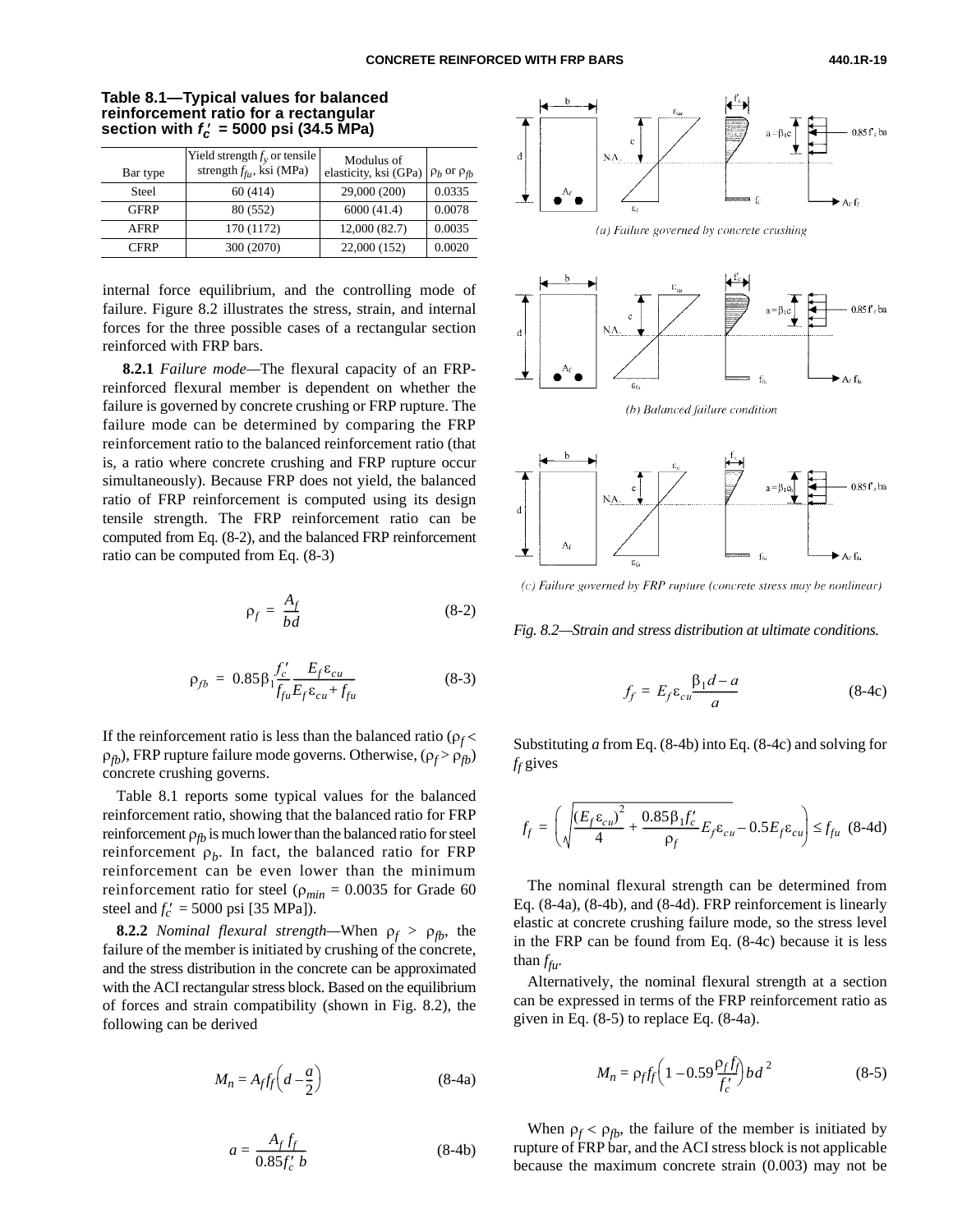

*Fig. 8.3—Strength reduction factor as a function of the reinforcement ratio.*

attained. In this case, an equivalent stress block would need to be used that approximates the stress distribution in the concrete at the particular strain level reached.

<span id="page-19-0"></span>The analysis incorporates two unknowns: the concrete compressive strain at failure  $\varepsilon_c$  and the depth to the neutral axis *c*. In addition, the rectangular stress block factors,  $\alpha_1$ and  $\beta_1$ , are unknown. The factor  $\alpha_1$  is the ratio of the average concrete stress to the concrete strength. Factor  $\beta_1$  is the ratio of the depth of the equivalent rectangular stress block to the depth of the neutral axis. The analysis involving all these unknowns becomes complex. Nominal flexural strength at a section can be computed as shown in Eq. (8-6a)

$$
M_n = A_f f_{fu} \left( d - \frac{\beta_1 c}{2} \right) \tag{8-6a}
$$

For a given section, the product of  $β_1c$  in Eq. (8-6a) varies depending on material properties and FRP reinforcement ratio. The maximum value for this product is equal to  $β_1c_b$ and is achieved when the maximum concrete strain (0.003) is attained. A simplified and conservative calculation of the nominal flexural strength of the member can be based on Eq.  $(8-6b)$  and  $(8-6c)$  as follows

$$
M_n = A_f f_{fu} \left( d - \frac{\beta_1 c_b}{2} \right) \tag{8-6b}
$$

$$
c_b = \left(\frac{\varepsilon_{cu}}{\varepsilon_{cu} + \varepsilon_{fu}}\right) d \tag{8-6c}
$$

 **8.2.3** *Strength reduction factor for flexure—*Because FRP members do not exhibit ductile behavior, a conservative strength reduction factor should be adopted to provide a higher reserve of strength in the member. The Japanese recommendations for design of flexural members using FRP suggest a strength reduction factor equal to 0.77 (JSCE 1997b). Other researchers (Benmokrane et al. 1996a) suggest a value of 0.75 determined based on probabilistic concepts.

Based on ACI 318-05, the  $\phi$  factor for compression controlled failure is 0.65, with a target reliability index

between 3.5 to 4.0 (Szerszen and Nowak 2003). A reliability analysis on FRP-reinforced beams in flexure using Load Combination 2 from ACI 318-05 for live to dead load ratios between 1 and 3 indicated reliability indexes between 3.5 and 4.0 when the  $\phi$  factor was set to 0.65 for concrete crushing failure, and 0.55 for FRP reinforcing bar rupture failure using Eq. (8-6b) (Gulbrandsen 2005). A nonlinear sectional analysis of curvatures at failure showed that the curvatures of typical FRP-reinforced beams at failure varied between 0.0138*/d* and 0.0176/*d* for tension-controlled failures, and between 0.0089/*d* and 0.012/*d* for compressioncontrolled failures (Gulbrandsen 2005).

ACI 318-05 considers a failure tension-controlled whenever the curvature is greater than 0.008/*d* (corresponding to a strain in the steel of 0.005). This indicates that due to the low modulus of elasticity of the reinforcement, FRP-reinforced beams will have large deflections at ultimate, and that FRPreinforced beams that fail by FRP reinforcing bar rupture will have larger deflections at ultimate than those that fail by concrete crushing. Even though the curvature values of FRPreinforced beams are larger than those of equivalent steelreinforced beams, the committee recommends a  $\phi$  factor of 0.55 for tension-controlled failure to maintain a minimum reliability index of 3.5.

While a concrete crushing failure mode can be predicted based on calculations, the member as constructed may not fail accordingly. For example, if the concrete strength is higher than specified, the member can fail due to FRP rupture. For this reason and to establish a transition between the two values of  $\phi$ , a section controlled by concrete crushing is defined as a section in which  $\rho_f \geq 1.4 \rho_{fb}$ , and a section controlled by FRP rupture is defined as one in which  $\rho_f < \rho_{fb}$ .

The strength reduction factor for flexure can be computed by Eq. (8-7). This equation is represented graphically by Fig. 8.3, and gives a factor of 0.65 for sections controlled by concrete crushing, 0.55 for sections controlled by FRP rupture, and provides a linear transition between the two.

$$
\phi = \begin{cases}\n0.55 \text{ for } \rho_f \le \rho_{fb} \\
0.3 + 0.25 \frac{\rho_f}{\rho_{fb}} \text{ for } \rho_{fb} < \rho_f < 1.4 \rho_{fb} \\
0.65 \text{ for } \rho_f \ge 1.4 \rho_{fb}\n\end{cases}
$$
\n(8-7)

 **8.2.4** *Minimum FRP reinforcement—*If a member is designed to fail by FRP rupture  $\rho_f < \rho_{fb}$ , a minimum amount of reinforcement should be provided to prevent failure upon concrete cracking (that is,  $\phi M_n \geq M_{cr}$ , where  $M_{cr}$  is the cracking moment). The provisions in ACI 318-05 for minimum reinforcement are based on this concept and, with modifications, are applicable to FRP-reinforced members. The modifications result from a different strength reduction factor (that is, 0.55 for tension-controlled sections, instead of 0.9). The minimum reinforcement area for FRP-reinforced members is obtained by multiplying the existing ACI 318-05 equation for steel reinforcement by  $1.64$  ( $1.64 = 0.90/0.55$ ). This results [in Eq. \(8-8\)](#page-20-1)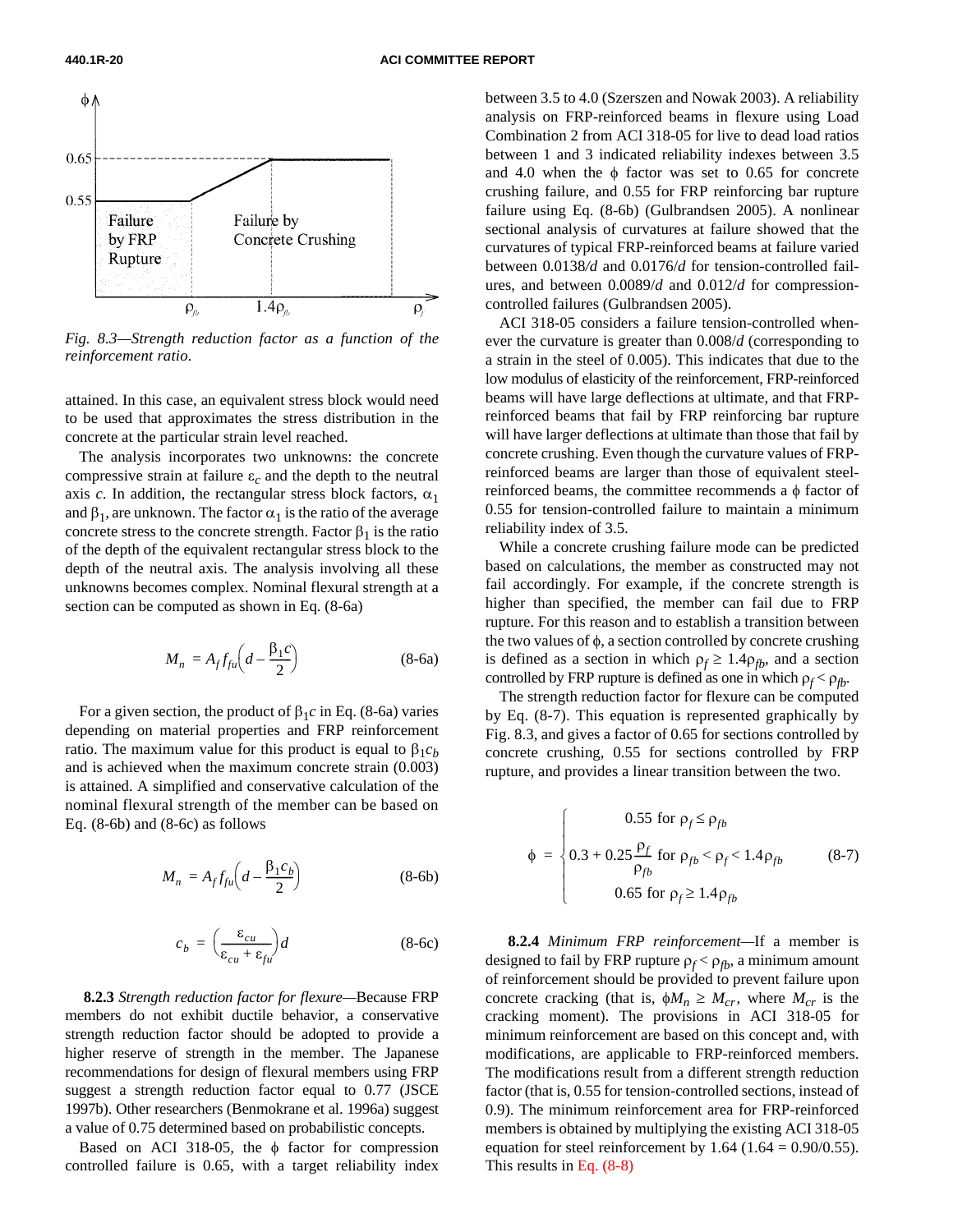<span id="page-20-1"></span>
$$
A_{f,min} = \frac{4.9\sqrt{f'_c}}{f_{fu}} b_w d \ge \frac{330}{f_{fu}} b_w d \tag{8-8}
$$

If failure of a member is not controlled by FRP rupture  $\rho_f > \rho_{fb}$ , the minimum amount of reinforcement to prevent failure upon cracking is automatically achieved. Therefore, Eq. (8-8) is required as a check only if  $\rho_f < \rho_{fb}$ .

#### **8.2.5** *Special considerations*

**8.2.5.1** *Multiple layers of reinforcement and combinations of different FRP types—*In a tension-controlled section, all steel tension reinforcement is assumed to yield at ultimate when using the strength design method to calculate the nominal flexural strength of members with steel reinforcement arranged in multiple layers. Therefore, the tension force is assumed to act at the centroid of the reinforcement with a magnitude equal to the area of tension reinforcement times the yield strength of steel. Because FRP materials have no plastic region, the stress in each reinforcement layer will vary depending on its distance from the neutral axis. Similarly, if different types of FRP bars are used to reinforce the same member, the variation in the stress level in each bar type should be considered when calculating the flexural capacity. In these cases, failure of the outermost layer controls overall reinforcement failure, and the analysis of the flexural capacity should be based on a strain-compatibility approach.

<span id="page-20-2"></span><span id="page-20-0"></span>**8.2.5.2** *Moment redistribution—*The failure mechanism of FRP-reinforced flexural members should not be based on the formation of plastic hinges, because FRP materials demonstrate a linear-elastic behavior up to failure. Moment redistribution in continuous beams or other statically indeterminate structures should not be considered for FRP-reinforced concrete.

**8.2.5.3** *Compression reinforcement—*FRP reinforcement has a significantly lower compressive strength than tensile strength, and is subject to significant variation (Kobayashi and Fujisaki 1995; JSCE 1997b). Therefore, the strength of any FRP bar in compression should be ignored in design calculations (Almusallam et al. 1997).

This guide does not recommend using FRP bars as longitudinal reinforcement in columns or as compression reinforcement in flexural members. Placing FRP bars in the compression zone of flexural members, however, cannot be avoided in some cases. Examples include the supports of continuous beams or where bars secure the stirrups in place. In these cases, confinement should be considered for the FRP bars in compression regions to prevent their instability and to minimize the effect of the relatively high transverse expansion of some types of FRP bars. The transverse FRP reinforcement in the form of ties should have a spacing smaller than the member width or 16 longitudinal bar diameters or 48 tie bar diameters.

#### **8.3—Serviceability**

FRP-reinforced concrete members have a relatively small stiffness after cracking. Consequently, permissible deflections under service loads can control the design. In general, designing FRP-reinforced cross sections for concrete crushing

failure satisfies serviceability criteria for deflection and crack width (Nanni 1993a; GangaRao and Vijay 1997a; Theriault and Benmokrane 1998).

Serviceability can be defined as satisfactory performance under service load conditions. This, in turn, can be described in terms of two parameters:

- Cracking—Excessive crack width is undesirable for aesthetic and other reasons (for example, to prevent water leakage) that can damage or deteriorate the structural concrete; and
- Deflection—Deflections should be within acceptable limits imposed by the use of the structure (for example, supporting attached nonstructural elements without damage).

The serviceability provisions given in ACI 318-05 need to be modified for FRP-reinforced members due to differences in properties of steel and FRP, such as lower stiffness, bond strength, and corrosion resistance. The substitution of FRP for steel on an equal-area basis, for example, would typically result in larger deflections and wider crack widths (Gao et al. 1998a; Tighiouart et al. 1998).

**8.3.1** *Cracking—*FRP bars are corrosion resistant; therefore, the maximum crack width limitation can be relaxed when corrosion of reinforcement is the primary reason for crack width limitations. Other considerations with regard to acceptable crack width limits include aesthetics and shear effects.

The Japan Society of Civil Engineers (1997b) only considers aesthetics in setting a maximum allowable crack width of 0.020 in. (0.5 mm). CAN/CSA S806-02, "Design and Construction of Building Components with Fibre-Reinforced Polymers," (Canadian Standards Association 2002) implicitly allows crack widths of 0.020 in. (0.5 mm) for exterior exposure and 0.028 in. (0.7 mm) for interior exposure when FRP reinforcement is used. The ACI 318-05 provisions do not address FRP reinforcement. For comparison purposes, however, the crack control provisions for steel reinforcement correspond to a maximum crack width of approximately 0.016 in. (0.4 mm). The committee recommends that the Canadian Standards Association (2002) limits be used for most cases. These limitations may not be sufficiently restrictive for structures exposed to aggressive environments or designed to be watertight. Therefore, additional caution is recommended for such cases. Conversely, for structures with short life-cycle requirements or those for which aesthetics is not a concern, crack width requirements can be disregarded unless steel reinforcement is also present.

The maximum reinforcement spacing provisions of ACI 318-05 for the control of cracking are derived from a crack width formulation based on a physical model, rather than being empirically derived (Frosch 1999). This formula is independent of the type of reinforcement (steel or FRP) except that it should be modified by a bond quality coefficient  $k_b$ . Therefore, the maximum probable crack width for FRPreinforced members may be calculated from Eq. (8-9)

$$
w = 2\frac{f_f}{E_f} \beta k_b \sqrt{d_c^2 + \left(\frac{s}{2}\right)^2} \tag{8-9}
$$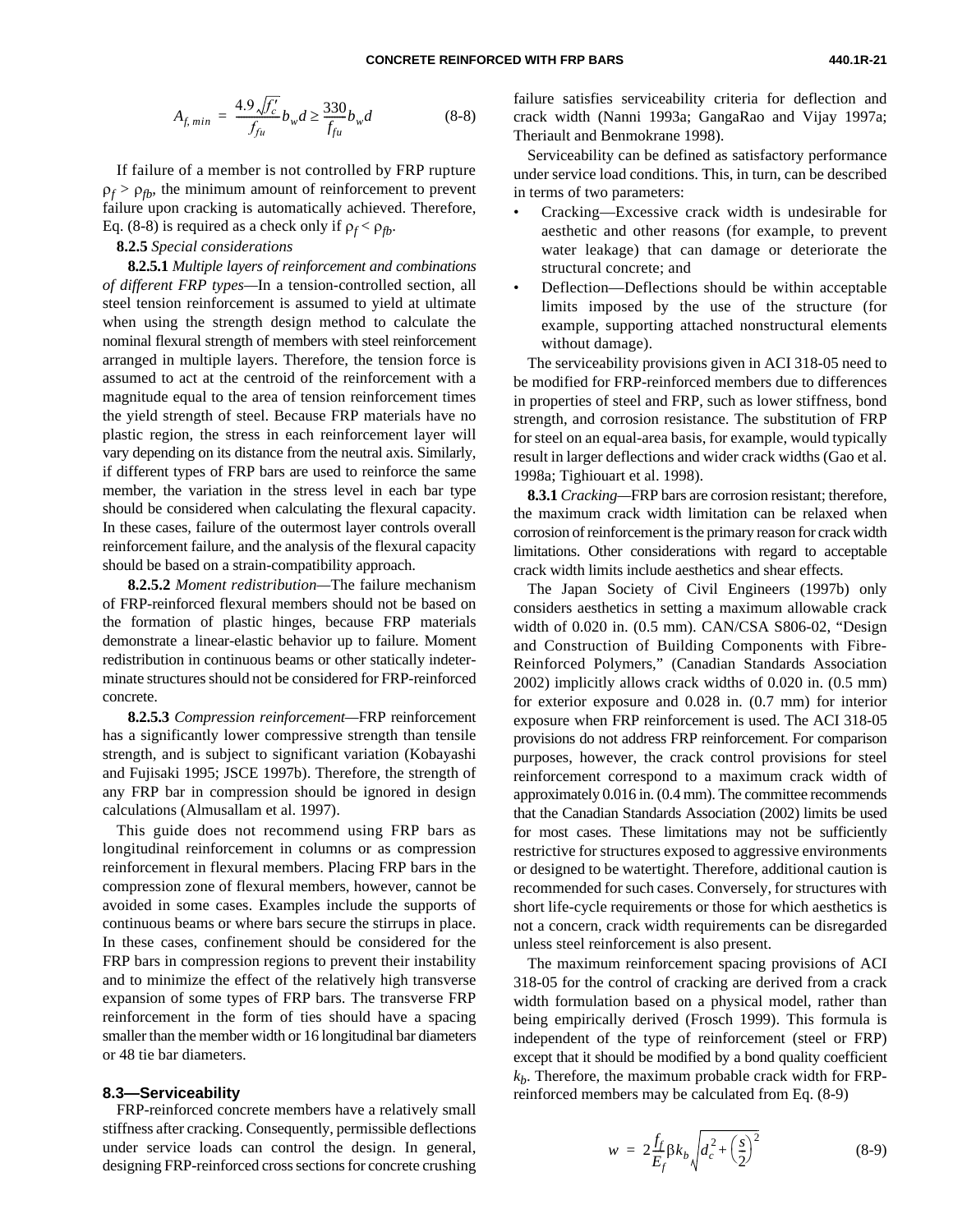<span id="page-21-3"></span>**Table 8.2—Recommended minimum thickness of nonprestressed beams or one-way slabs**

in which  $w =$  maximum crack width, in. or mm;  $f_f =$ reinforcement stress, psi or MPa;  $E_f$  = reinforcement modulus of elasticity, psi or MPa;  $\beta$  = ratio of distance between neutral axis and tension face to distance between neutral axis and centroid of reinforcement;  $d_c$  = thickness of cover from tension face to center of closest bar, in. or mm; and *s* = bar spacing, in. or mm.

<span id="page-21-2"></span><span id="page-21-1"></span><span id="page-21-0"></span>The  $k_b$  term is a coefficient that accounts for the degree of bond between FRP bar and surrounding concrete. For FRP bars having bond behavior similar to uncoated steel bars, the bond coefficient  $k_b$  is assumed equal to 1. For FRP bars having bond behavior inferior to steel,  $k_b$  is larger than 1.0, and for FRP bars having bond behavior superior to steel,  $k<sub>b</sub>$ is smaller than 1.0. Gao et al. (1998a) introduced a similar formula based on test results that indicated that bond characteristics of GFRP bars can vary from those of steel bars. Bakis and Boothby (2004) found that crack widths in GFRPreinforced concrete beams under sustained loads increased beyond initial values by approximately 40% in an indoor environment and by approximately 60% in an outdoor environment over a period of 3 years. Further research is needed to verify the effect of surface characteristics of FRP bars on the bond behavior and on crack widths. Data should be obtained for commercially available FRP bars. For an analysis of crack width data performed by members of this committee on a variety of concrete cross sections and FRP bar manufacturers, fiber types, resin formulations, and surface treatments, average  $k_b$  values ranged from 0.60 to 1.72, with a mean of 1.10. Data for rough sand-coated FRP bar surface treatments trended toward the lower end of this range. The consensus of the committee, for the case where  $k<sub>b</sub>$ is not known from experimental data, is that a conservative value of 1.4 should be assumed. Smooth bars and grids are specifically excluded from this recommendation. Data should be obtained for commercially available FRP smooth bars and grids. Further analysis is needed before a committee consensus can be reached on  $k_b$  for such reinforcement.

**8.3.2** *Deflections—*In general, ACI 318-05 provisions for deflection control are concerned with deflections that occur at service levels under immediate and sustained static loads, and do not apply to dynamic loads such as earthquakes, transient winds, or vibration of machinery. Two methods are presently given in ACI 318-05 for control of deflections of one-way flexural members:

- The indirect method of mandating the minimum thickness of the member (Table 9.5(a) in ACI 318-05); and
- The direct method of limiting computed deflections (Table 9.5(b) in ACI 318-05).

Because of the variable stiffness, brittle-elastic nature, and particular bond features of FRP reinforcement, deflections of FRP-reinforced concrete members are more sensitive to the variables affecting deflection than steel-reinforced members of identical size and reinforcement layout. Deflections in members with FRP reinforcement also tend to be greater in magnitude because of the lower stiffness associated with commercially available FRP reinforcement. This guide therefore requires the use of a direct method of deflection control, as outlined in Sections 8.3.2.2 an[d 8.3.2.3. R](#page-22-0)ecommended minimum thicknesses for FRP-reinforced members are provided in Section 8.3.2.1 for convenience in establishing member proportions for design only.

**8.3.2.1** *Recommended minimum thicknesses for design—*Recommended minimum thicknesses for design of one-way slabs and beams are provided in Table 8.2. The table is intended to only provide guidance for initial design, and use of these recommended minimum thicknesses does not guarantee that all deflection considerations will be satisfied for a particular project.

Values in Table 8.2 are based on a generic maximum spandepth ratio limitation (Ospina et al. 2001) corresponding to the limiting curvature associated with a target deflectionspan ratio (Eq. (8-10)). The procedure can be applied to any type of reinforcement

$$
\frac{\ell}{h} = \frac{48\eta}{5K_1} \left(\frac{1-k}{\epsilon_f}\right) \left(\frac{\Delta}{\ell}\right)_{max} \tag{8-10}
$$

In Eq. (8-10),  $η = d/h$ ; *k* is as defined i[n Eq. \(8-12\);](#page-22-1) and (∆/*l*)*max* is the limiting service load deflection-span ratio. *K*<sup>1</sup> is a parameter that accounts for boundary conditions. It may be taken as 1.0, 0.8, 0.6, and 2.4 for uniformly loaded simplysupported, one end continuous, both ends continuous, and cantilevered spans, respectively. The term  $\varepsilon_f$  is the strain in the FRP reinforcement under service loads, evaluated at midspan except for cantilevered spans. For cantilevers, ε*<sup>f</sup>* shall be evaluated at the support.

Equation (8-10) assumes no tensile contribution from concrete between cracks, also referred to as tension stiffening. To consider the effects of tension stiffening in developing Table 8.2, the values resulting from Eq. (8-10) were modified by the ratio of effective and fully cracked moments of inertia computed usin[g Eq. \(8-13a\) a](#page-22-2)nd [\(8-11\),](#page-22-3) respectively. Tabulated values are based on an assumed service deflection limit of *l*/240 under total service load, and assumed reinforcement ratios of  $2.0\rho_{fb}$  and  $3.0\rho_{fb}$  for slabs and beams, respectively.

**8.3.2.2** *Effective moment of inertia—*When a section is uncracked, its moment of inertia is equal to the gross moment of inertia  $I_g$ . When the applied moment  $M_a$  exceeds the cracking moment  $M_{cr}$ , cracking occurs, which causes a reduction in the stiffness; the moment of inertia is based on the cracked section  $I_{cr}$ . For a rectangular section, the gross moment of inertia is calculated as  $I_g = bh^3/12$ , while  $I_{cr}$  can be calculated using an elastic analysis. The elastic analysis for FRP-reinforced concrete is similar to the analysis used for steel-reinforced concrete (that is, concrete in tension is neglected) and is given by Eq.  $(8-11)$  and  $(8-12)$  with  $n_f$  as the modular ratio between the FRP reinforcement and the concrete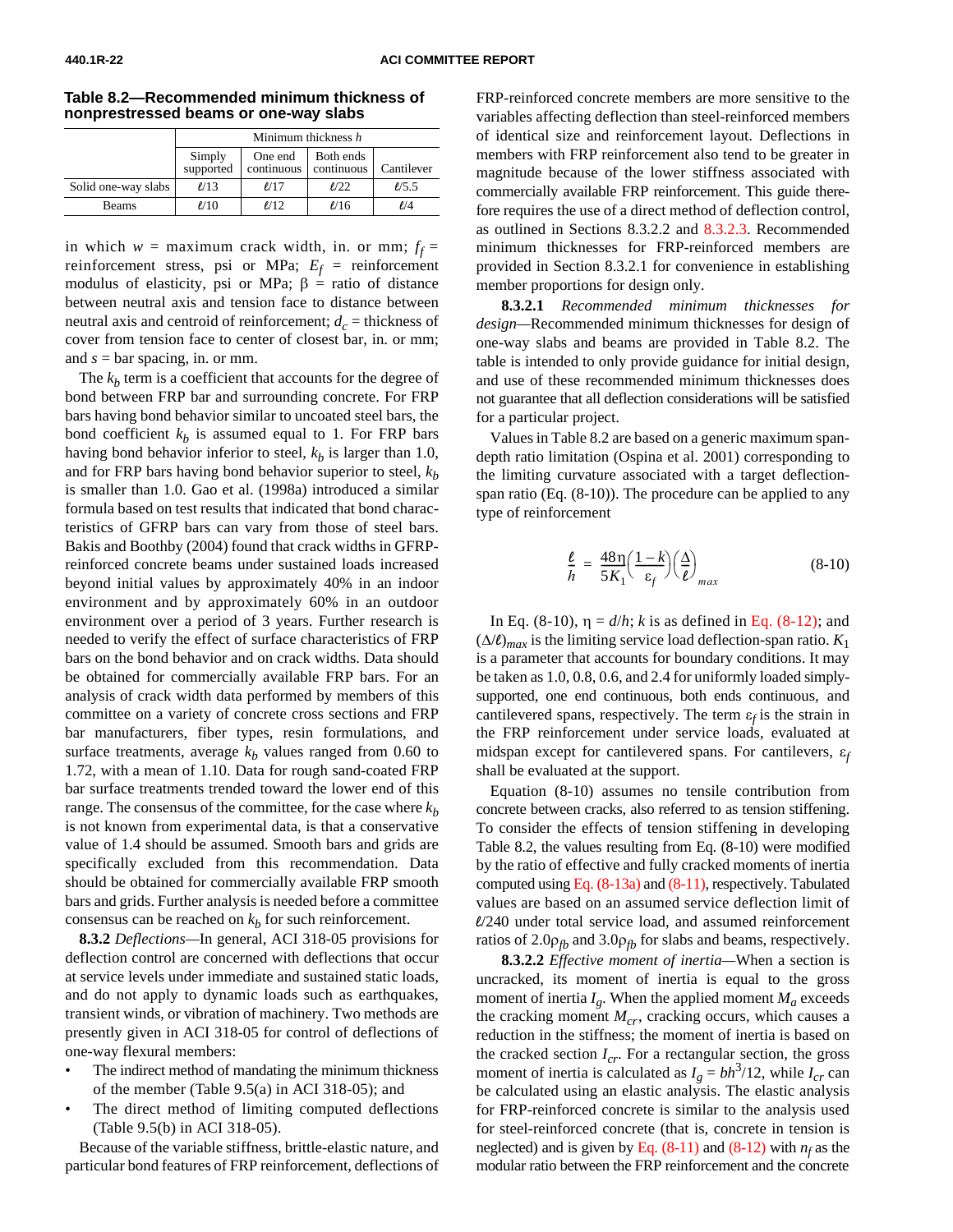<span id="page-22-5"></span><span id="page-22-3"></span>
$$
I_{cr} = \frac{bd^3}{3}k^3 + n_fA_f d^2(1-k)^2 \tag{8-11}
$$

$$
k = \sqrt{2\rho_f n_f + (\rho_f n_f)^2} - \rho_f n_f \tag{8-12}
$$

<span id="page-22-4"></span><span id="page-22-1"></span>The overall flexural stiffness  $E<sub>c</sub>I$  of a flexural member that has experienced cracking at service varies between  $E_cI_g$  and  $E<sub>c</sub>I<sub>cr</sub>$ , depending on the magnitude of the applied moment. Branson (1977) derived an equation to express the transition from  $I<sub>g</sub>$  to  $I<sub>cr</sub>$ . Branson's equation was adopted by ACI 318-05 as the following expression for the effective moment of inertia *Ie*

$$
I_e = \left(\frac{M_{cr}}{M_a}\right)^3 I_g + \left[1 - \left(\frac{M_{cr}}{M_a}\right)^3\right] I_{cr} \le I_g
$$

<span id="page-22-0"></span>Branson's equation reflects two different phenomena: the variation of *EI* stiffness along the member and the effect of concrete tension stiffening.

<span id="page-22-6"></span><span id="page-22-2"></span>This equation was based on the behavior of steel-reinforced beams at service load levels. Research on deflection of FRPreinforced beams (Benmokrane et al. 1996a; Brown and Bartholomew 1996; Zhao et al. 1997; Yost et al. 2003; Rasheed et al. 2004) indicates that on a plot of load-versusdeflection of simply supported beams, the experimental curves are roughly parallel to those predicted by Branson's equation. Branson's equation, however, has been found to overestimate the effective moment of inertia of FRP-reinforced beams, especially for lightly reinforced beams, implying a lesser degree of tension stiffening than in comparable steelreinforced beams (Nawy and Neuwerth 1977; Benmokrane et al. 1996a; Toutanji and Saafi 2000). This reduced tension stiffening may be attributed to the lower modulus of elasticity and different bond stress levels for the FRP reinforcement as compared with those of steel.

Gao et al. (1998a) concluded that to account for reduced tension stiffening in FRP-reinforced members, a modified expression for the effective moment of inertia is required. This expression is recommended and is given by Eq. (8-13a)

$$
I_e = \left(\frac{M_{cr}}{M_a}\right)^3 \beta_d I_g + \left[1 - \left(\frac{M_{cr}}{M_a}\right)^3\right] I_{cr} \le I_g \tag{8-13a}
$$

The factor  $\beta_d$  is a reduction coefficient related to the reduced tension stiffening exhibited by FRP-reinforced members. Research has demonstrated that the degree of tension stiffening is affected by the amount and stiffness of the flexural reinforcement and by the relative reinforcement ratio (ratio of ρ<sub>f</sub> to ρ<sub>fb</sub>) (Toutanji and Saafi 2000; Yost et al. 2003). Based on an evaluation of experimental results from several studies, the committee recommends the following simple relationship for β*<sup>d</sup>*

$$
\beta_d = \frac{1}{5} \cdot \left(\frac{\rho_f}{\rho_{fb}}\right) \le 1.0 \tag{8-13b}
$$

Equation (8-13a) is only valid if the maximum unfactored moment in the member is equal to or greater than the cracking moment ( $M_a \geq M_{cr}$ ). Recommended minimum thickness values in Table 8.2 assume this condition. If during the design process the designer finds the maximum unfactored moment in the member to be significantly lower than the cracking moment, then the deflection calculated according to [Sections 8.3.2.2](#page-21-2) and 8.3.2.3 should be based on  $I_g$ . In cases where the calculated maximum unfactored moment is only slightly less than the cracking moment, the designer is advised to assume a cracked section because factors such as shrinkage and temperature may cause the section to crack even if  $M_a < M_{cr}$ . This can be achieved by using Eq. (8-13a) with  $M_a = M_{cr}$ .

Other methods of computing the effective moment of inertia that are not based on Branson's approach have also been proposed (Bischoff 2005).

**8.3.2.3** *Calculation of deflection (direct method)—*When deflections are estimated by computation according to the provisions of this section, the designer should compare computed deflections to acceptable limits set as part of the design criteria for the project. In many cases, these deflection criteria are set by local building codes.

The short-term deflections (instantaneous deflection under service loads) of an FRP one-way flexural member can be calculated using the effective moment of inertia of the FRPreinforced beam and the usual structural analysis techniques.

The magnitude of long-term deflection can be several times the short-term deflection, and both short-term and longterm deflections under service loads should be considered in the design. The long-term increase in deflection is a function of member geometry (reinforcement area and member size), load characteristics (age of concrete at the time of loading, and magnitude and duration of sustained load), and material characteristics (elastic moduli of the concrete and FRP reinforcement, creep and shrinkage of concrete, formation of new cracks, and widening of existing cracks).

Data on time-dependent deflections of FRP-reinforced members due to creep and shrinkage indicates that the timeversus-deflection curves of FRP-reinforced and steel-reinforced members have the same basic shape, indicating that the same fundamental approach for estimating the long-term deflection can be used (Brown 1997).

According to ACI 318-05, the long-term deflection due to creep and shrinkage  $\Delta_{(cp+sh)}$  can be computed according to the following equations

$$
\Delta_{(cp+sh)} = \lambda(\Delta_i)_{sus} \tag{8-14a}
$$

$$
\lambda = \frac{\xi}{1 + 50\rho'}
$$
 (8-14b)

The parameter  $\lambda$  in Eq. (8-14b) reduces to ξ because compression reinforcement is not considered for FRPreinforced members ( $ρ<sub>f</sub> = 0$ ). Values of  $ξ$  are reported in ACI 318-05.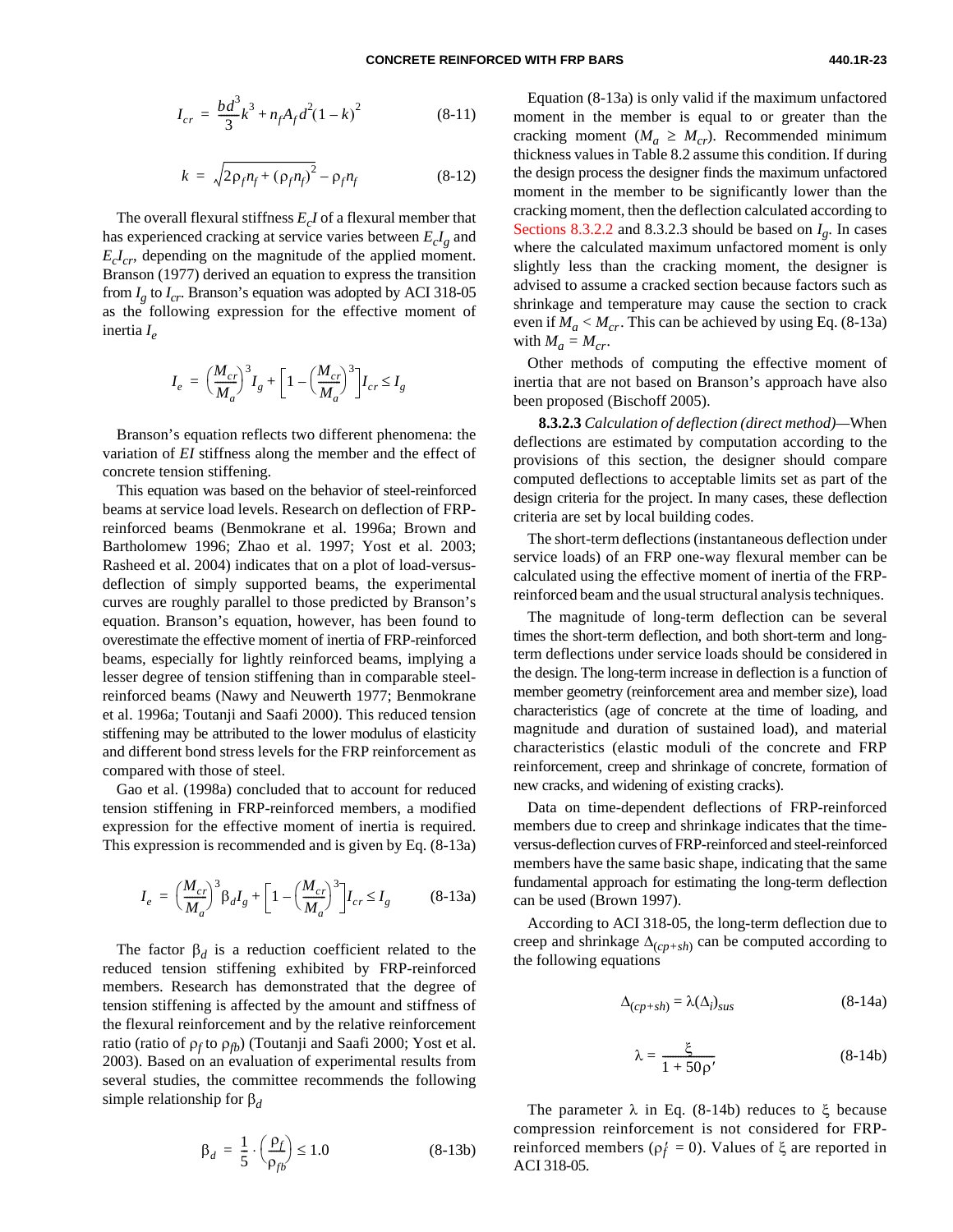

*Fig. 8.4—Elastic stress and strain distribution.*

These equations can be used for FRP reinforcement with modifications to account for the differences in the axial stiffness of the reinforcement for FRP-reinforced concrete members as compared with steel-reinforced concrete members. With either FRP or steel reinforcement, concrete creep leads to an effective reduction in the flexural stiffness *EcI*. For simplicity, this reduction can be considered as the superposition of two contradictory effects. The first effect is the decrease in effective elastic modulus as a direct result of the concrete creep. The second effect, which can be approximated using an elastic cross-section analysis with the reduced elastic modulus for concrete, is an increase in neutral axis depth. This increased neutral axis depth leads to an effective increase in the moment of inertia of the cracked section. The increase in neutral axis depth can be shown to be proportionally more significant for FRP-reinforced members than for steelreinforced members because of the lower axial stiffness of the reinforcement in typical FRP-reinforced concrete members. As a result, the time-dependent deflection increase for FRP reinforced concrete can be expected to be proportionally less than for steel-reinforced concrete.

<span id="page-23-0"></span>Brown (1997) observed that the time-dependent deflection of FRP-reinforced beams with no compression reinforcement over a sustained loading period of 6 months was 60 to 90% of the initial deflection. The measured additional timedependent deflection was only 50 to 75% of the deflection suggested b[y Eq. \(8-14a\) and \(8-14b\). S](#page-22-6)imilar results have been reported in other studies (Vijay et al. 1998; Arockiasamy et al. 1998) for both GFRP and CFRP.

Based on the aforementioned results, a modification factor of 0.6 is recommended to be applied to Eq.  $(8-14a)$ . For typical applications, the long-term deflection of FRP-reinforced members can therefore be determined from Eq. (8-15)

$$
\Delta_{(cp+sh)} = 0.6\xi(\Delta_i)_{sus} \tag{8-15}
$$

Gross et al. (2003) found that for beams that are not cracked prior to application of the sustained load, Eq. (8-15) may significantly underestimate the time-dependent deflection multiplier. This situation may be found in members where most or all of the service load is sustained load. They attributed this underestimation to the fact that additional flexural cracks were observed to form in the beams over time under the sustained loading. Further experimental work is necessary to validate Eq. (8-15) for applications with high levels of sustained load.

#### **Table 8.3—Creep rupture stress limits in FRP reinforcement**

| Fiber type                         | <b>GFRP</b>       | AFRP              | <b>CERP</b>      |
|------------------------------------|-------------------|-------------------|------------------|
| Creep rupture stress $\lim_{f, s}$ | $0.20 f_{\rm fu}$ | $0.30 f_{\rm fu}$ | $0.55f_{\rm fu}$ |

#### **8.4—Creep rupture and fatigue**

 To avoid creep rupture of the FRP reinforcement under sustained stresses or failure due to cyclic stresses and fatigue of the FRP reinforcement, the stress levels in the FRP reinforcement under these stress conditions should be limited. Because these stress levels will be within the elastic range of the member, the stresses can be computed through an elastic analysis as depicted in Fig. 8.4.

**8.4.1** *Creep rupture stress limits—*To avoid failure of an FRP-reinforced member due to creep rupture of the FRP, stress limits should be imposed on the FRP reinforcement. The stress level in the FRP reinforcement can be computed using Eq.  $(8-16)$ , with  $M_s$  equal to the unfactored moment due to all sustained loads (dead loads and the sustained portion of the live load)

$$
f_{f,s} = M_s \frac{n_f d(1-k)}{I_{cr}} \tag{8-16}
$$

The cracked moment of inertia  $I_{cr}$  and the ratio of the effective depth to the depth of the elastic neutral axis *k* are computed using Eq.  $(8-11)$  and  $(8-12)$ .

Values for safe sustained stress levels are given in Table 8.3. These values are based on the creep rupture stress limits previously stated in [Section](#page-9-0) 3.3.1, with an imposed safety factor of 1/0.60.

**8.4.2** *Fatigue stress limits—*If the structure is subjected to fatigue regimes, the FRP stress should be limited to the values stated in Table 8.3. The FRP stress can be calculated using Eq. (8-16), with  $M_s$  equal to the moment due to all sustained loads plus the maximum moment induced in a fatigue loading cycle.

#### **CHAPTER 9—SHEAR**

The design of FRP-reinforced concrete is similar to that of steel-reinforced concrete members. The different mechanical properties of FRP bars, however, affect shear strength and must be considered. This chapter addresses the shear resistance of FRP-reinforced beams and one-way slabs, the use of FRP stirrups, and the punching shear capacity of FRP-reinforced two-way slabs.

#### **9.1—General considerations**

Several issues need to be considered for the shear design of FRP reinforced members:

- FRP has a relatively low modulus of elasticity;
- FRP has low transverse shear resistance;
- FRP has a high tensile strength and no yield point; and
- The tensile strength of the bent of an FRP bar is significantly lower than that of the straight portion.

**9.1.1** *Shear design philosophy—*The design of FRP shear reinforcement is based on the strength design method. The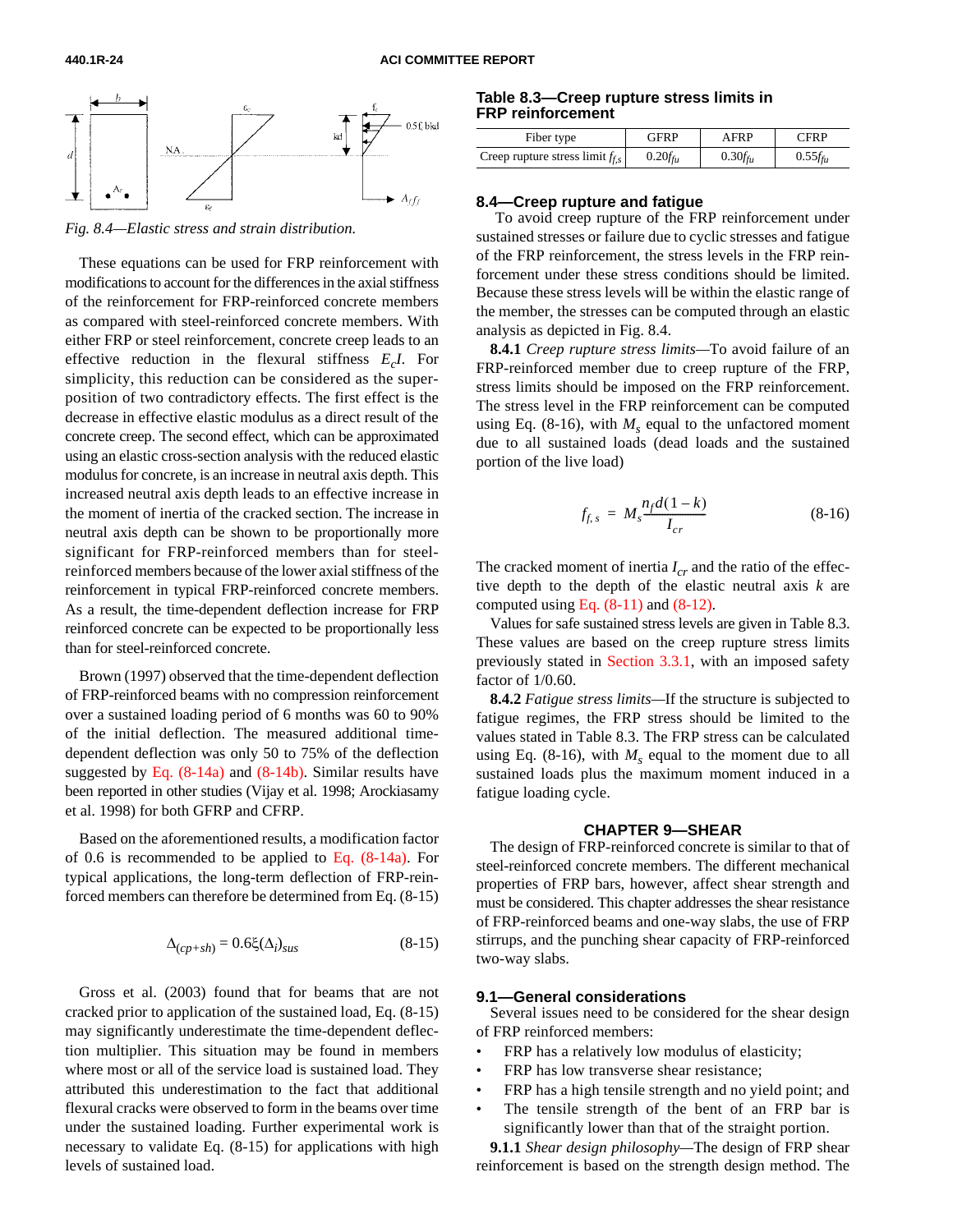strength reduction factor of 0.75 given by ACI 318-05 for reducing nominal shear capacity of steel-reinforced concrete members should also be used for FRP reinforcement. The factored shear strength  $\Phi V_n$  must be larger than the factored shear force  $V<sub>u</sub>$  at the section considered. Computation of the maximum shear force  $V_u$  at beam supports can be attained following ACI 318-05 provisions.

#### **9.2—Shear strength of FRP-reinforced members**

 According to ACI 318-05, the nominal shear strength of a reinforced concrete cross section  $V_n$  is the sum of the shear resistance provided by concrete  $V_c$  and the steel shear reinforcement  $V_s$ .

Compared with a steel-reinforced section with equal areas of longitudinal reinforcement, a cross section using FRP flexural reinforcement after cracking has a smaller depth to the neutral axis because of the lower axial stiffness (that is, product of reinforcement area and modulus of elasticity). The compression region of the cross section is reduced, and the crack widths are wider. As a result, the shear resistance provided by both aggregate interlock and compressed concrete is smaller. Research on the shear capacity of flexural members without shear reinforcement has indicated that the concrete shear strength is influenced by the stiffness of the tensile (flexural) reinforcement (Nagasaka et al. 1993; Zhao et al. 1995; JSCE 1997b; Sonobe et al. 1997; Michaluk et al. 1998; Tureyen and Frosch 2002, 2003).

<span id="page-24-0"></span>The contribution of longitudinal FRP reinforcement in terms of dowel action has not been determined. Because of the lower strength and stiffness of FRP bars in the transverse direction, however, it is assumed that their dowel action contribution is less than that of an equivalent steel area. Further research is needed to quantify this effect.

The concrete shear capacity  $V_c$  of flexural members using FRP as main reinforcement can be evaluated according to Eq. (9-1)

$$
V_c = 5 \sqrt{f_c'} b_w c \tag{9-1}
$$

For SI units

$$
V_c = \frac{2}{5} \sqrt{f_c'} b_w c
$$

where  $b_w$  = width of the web, in. (mm for SI); and  $c$  = cracked transformed section neutral axis depth, in. (mm for SI).

For singly reinforced, rectangular cross sections, the neutral axis depth *c* may be computed as

$$
c = kd
$$
  

$$
k = \sqrt{2\rho_f n_f + (\rho_f n_f)^2} - \rho_f n_f
$$

$$
\rho_f
$$
 = FRP reinforcement ratio =  $A_f/b_w d$ 

Equation (9-1) accounts for the axial stiffness of the FRP reinforcement through the neutral axis depth *c*, which is a

function of the reinforcement ratio  $\rho_f$  and the modular ratio *nf* . This equation has been shown to provide a reasonable factor of safety for FRP-reinforced specimens across the range of reinforcement ratios and concrete strengths tested to date (Tureyen and Frosch 2003).

Equation (9-1) may be rewritten as Eq. (9-1a). This form of the equation indicates that Eq. (9-1) is simply the ACI 318-05 shear equation for steel reinforcement  $V_c$  modified by the factor  $([5/2]k)$ , which accounts for the axial stiffness of the FRP reinforcement.

$$
V_c = \left(\frac{5}{2}k\right)2\sqrt{f_c'}\,b_w d\tag{9-1a}
$$

The ACI 318-05 method used to calculate the shear contribution of steel stirrups is applicable when using FRP as shear reinforcement. The shear resistance provided by FRP stirrups perpendicular to the axis of the member  $V_f$  can be written as

$$
V_f = \frac{A_{fv} f_{fv} d}{s} \tag{9-2}
$$

The stress level in the FRP shear reinforcement should be limited to control shear crack widths and maintain shear integrity of the concrete and to avoid failure at the bent portion of the FRP stirrup  $(Eq. (7-3))$ . Equation (9-3) gives the stress level in the FRP shear reinforcement at ultimate for use in design

$$
f_{f\nu} = 0.004 E_f \le f_{fb} \tag{9-3}
$$

When using shear reinforcement perpendicular to the axis of the member, the required spacing and area of shear reinforcement can be computed from Eq. (9-4)

$$
\frac{A_{f\nu}}{s} = \frac{(V_u - \phi V_c)}{\phi f_{f\nu} d} \tag{9-4}
$$

When inclined FRP stirrups are used as shear reinforcement, Eq. (9-5) is used to calculate the contribution of the FRP stirrups

$$
V_f = \frac{A_{f\nu}f_{f\nu}d}{s}(\sin\alpha + \cos\alpha) \tag{9-5}
$$

When continuous FRP rectangular spirals are used as shear reinforcement (in this case, *s* is the pitch, and  $\alpha$  is the angle of inclination of the spiral), Eq. (9-6) gives the contribution of the FRP spirals

$$
V_f = \frac{A_{fv} f_{fv} d}{s} (\sin \alpha) \tag{9-6}
$$

Shear failure modes of members with FRP as shear reinforcement can be classified into two types (Nagasaka et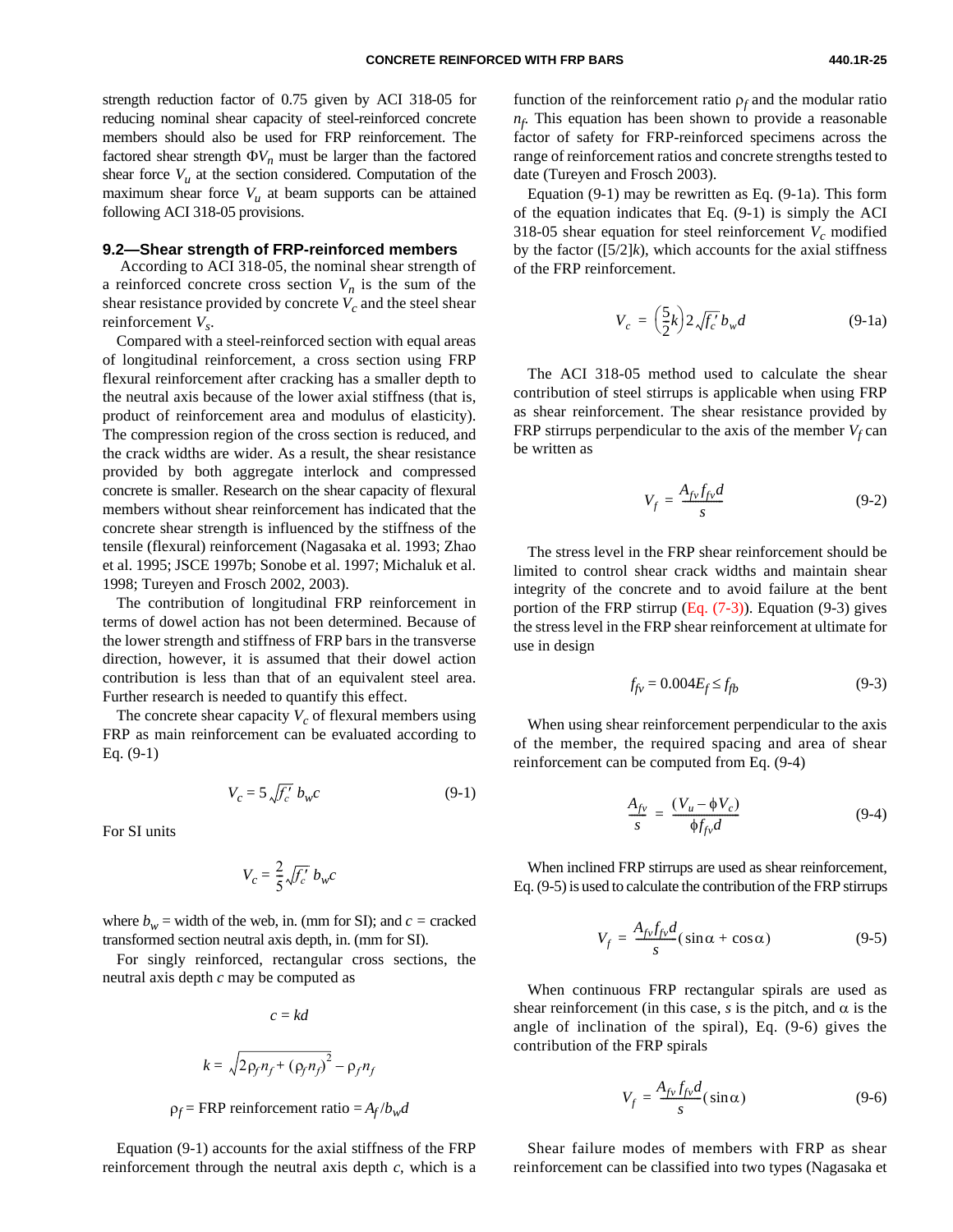#### <span id="page-25-1"></span><span id="page-25-0"></span>**440.1R-26 ACI COMMITTEE REPORT**



*Fig. 9.1—Required tail length for FRP stirrups.*

al. 1993): shear-tension failure mode (controlled by the rupture of FRP shear reinforcement) and shear-compression failure mode (controlled by the crushing of the concrete web). The first mode is more brittle, and the latter results in larger deflections. Experimental results have shown that the modes of failure depend on the shear reinforcement index  $\rho_{fv}E_f$ , where  $\rho_f$  is the ratio of FRP shear reinforcement  $A_{f\nu}/b_w s$ . As the value of  $\rho_{f\nu}E_f$  increases, the shear capacity in shear tension increases, and the mode of failure changes from shear tension to shear compression.

**9.2.1** *Limits on tensile strain of shear reinforcement—* The design assumption that concrete and reinforcement capacities are added is accurate when shear cracks are adequately controlled. Therefore, the tensile strain in FRP shear reinforcement should be limited to ensure that the ACI design approach is applicable.

The Canadian Highway Bridge Design Code (Canadian Standards Association 2000) limits the tensile strain in FRP shear reinforcement to 0.002 in./in. It is recognized that this strain value (corresponding to the yield strain of Grade 60 steel) may be very conservative. Experimental evidence shows the attainment of higher strain values (Wang 1998; Zhao et al. 1995; Okamoto et al. 1994). The Eurocrete Project provisions limit the value of the shear strain in FRP reinforcement to 0.0025 in./in. (Dowden and Dolan 1997). Given the high strain to failure of FRP, the engineer could consider using 0.00275 as implicitly allowed by previous editions of ACI 318. In no case should effective strain in FRP shear reinforcement exceed 0.004, nor should the design strength exceed the strength of the bent portion of the stirrup  $f_{\text{fb}}$ . The value of 0.004 is justified as the strain that prevents degradation of aggregate interlock and corresponding concrete shear (Priestley et al. 1996).

**9.2.2** *Minimum amount of shear reinforcement—*ACI 318-05 requires a minimum amount of shear reinforcement when *Vu* exceeds  $\phi V_c/2$ . This requirement is to prevent or restrain shear failure in members where the sudden formation of cracks can lead to excessive distress (Joint ACI-ASCE Committee 426 1974). To prevent brittle shear failure, adequate reserve strength should be provided to ensure a factor of safety similar to ACI 318-05 provisions for steel reinforcement. Equation (9-7) gives the recommended minimum amount of FRP shear reinforcement

$$
A_{fv, \, min} = \frac{50b_w s}{f_{fv}} \tag{9-7}
$$

For SI units

$$
A_{fv, min} = 0.35 \frac{b_w s}{f_{fv}} \tag{9-7}
$$

with  $b_w$  and *s* in mm, and  $f_{fv}$  in MPa.

The minimum amount of reinforcement given by Eq. (9-7) is independent of the strength of concrete. If steel stirrups are used, the minimum amount of reinforcement provides a shear strength that varies from  $1.50V_c$  when  $f_c'$  is 2500 psi (17 MPa) to  $1.25V_c$  when  $f_c'$  is 10,000 psi (69 MPa). Equation (9-7), which was derived for steel-reinforced members, is more conservative when used with FRP-reinforced members. For example, when applied to a flexural member having GFRP as longitudinal reinforcement, the shear strength provided by Eq. (9-7) could exceed  $3V_c$ . The ratio of the shear strength provided by Eq.  $(9-7)$  to  $V_c$  will decrease as the stiffness of longitudinal reinforcement increases or as the strength of concrete increases.

**9.2.3** *Shear failure due to crushing of the web—*Studies by Nagasaka et al. (1993) indicate that for FRP-reinforced sections, the transition from rupture to crushing failure mode occurs at an average value of  $0.3f'_{c}$  *b<sub>w</sub>d* for *V<sub>c</sub>*, but can be as low as  $0.18f_c'b_wd$ . When  $V_c$  is smaller than  $0.18f_c'b_wd$ , shear-tension can be expected, whereas when  $V_c$  exceeds  $0.3f_c'b_wd$ , crushing failure is expected. The correlation between rupture and the crushing failure is not fully understood, and it is more conservative and recommended to use the ACI 318-05 limit of  $8\sqrt{f'_c}$   $b_w d$  rather than  $0.3f'_c b_w d$ . In fact, the ACI limitation is aimed at controlling excess shear crack widths and is thus below values corresponding to crushing of the web.

#### **9.3—Detailing of shear stirrups**

 The maximum spacing of vertical steel stirrups given in ACI 318-05 as the smaller of *d*/2 or 24 in. is used for vertical FRP shear reinforcement. This limit ensures that each shear crack is intercepted by at least one stirrup.

 Tests by Ehsani et al. (1995) indicated that for specimens with  $r_b/d_b$  of zero, the reinforcing bars failed in shear at very low load levels at the bends. Therefore, although manufacturing of FRP bars with sharp bends is possible, such details should be avoided. A minimum  $r_b/d_b$  ratio of 3 is recommended. In addition, FRP stirrups should be closed with 90-degree hooks.

ACI 318-05 provisions for bond of hooked steel bars cannot be applied directly to FRP reinforcing bars because of their different mechanical properties. The tensile force in a vertical stirrup leg is transferred to the concrete through the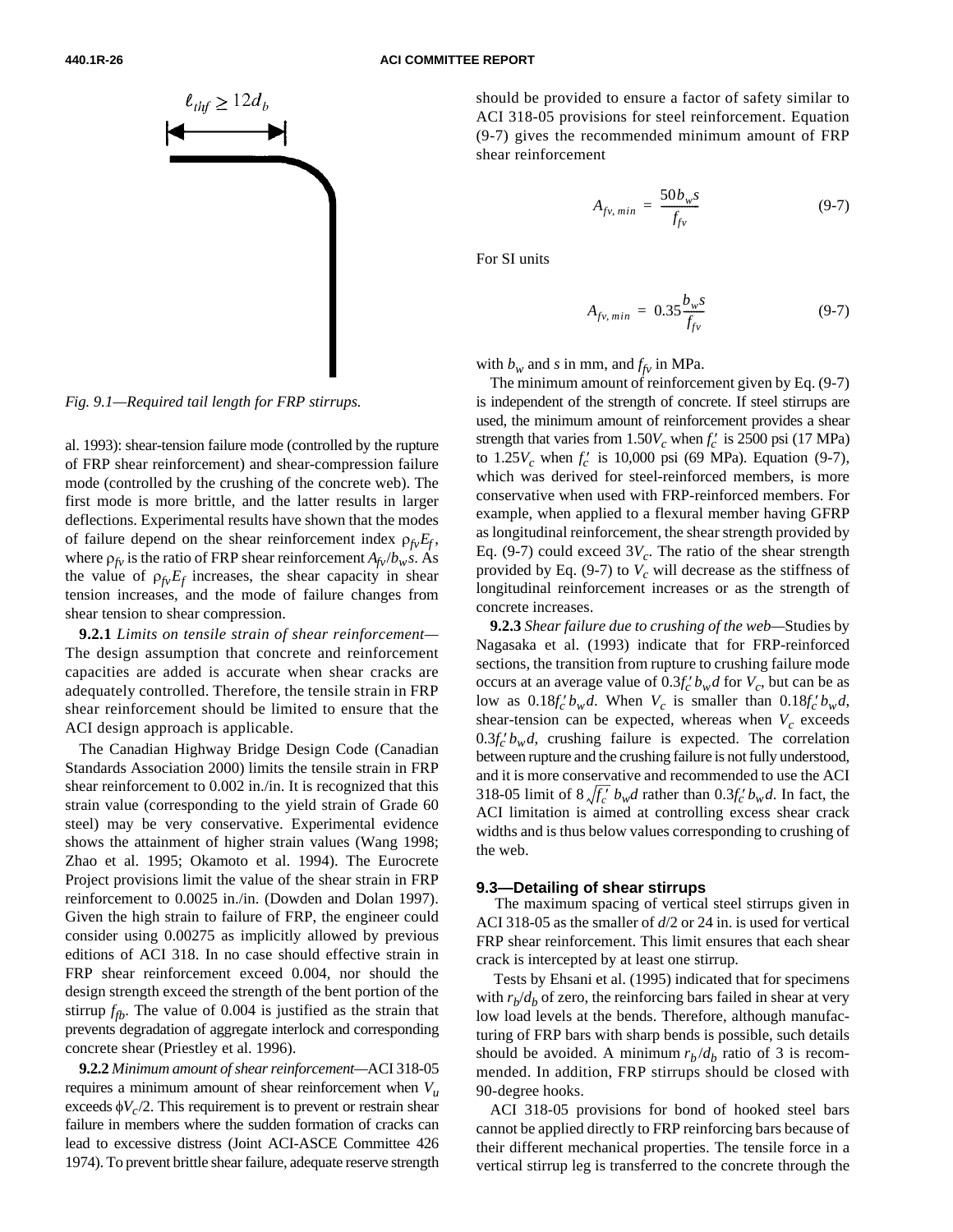tail beyond the hook, as shown i[n Fig. 9.1.](#page-25-0) Ehsani et al. (1995) found that for a tail length  $\ell_{thf}$  beyond  $12d_b$ , there is no significant slippage and no influence on the tensile strength of the stirrup leg. Therefore, it is recommended that a minimum tail length of  $12d_b$  be used.

#### **9.4—Shear strength of FRP-reinforced two-way concrete slabs**

Experimental evidence (Ahmad et al. 1993; Bank and Xi 1995; Banthia et al. 1995; Matthys and Taerwe 2000; El-Ghandour et al. 2003; Ospina et al. 2003) shows that the axial stiffness of the FRP reinforcement, as well as the concrete strength  $f'_c$ , significantly affect the transverse shear response of interior FRP-reinforced two-way slab-column connections. Test results of isolated FRP-reinforced twoway slab specimens subjected to uniform gravity loading indicate that an increase in the top FRP mat stiffness increases punching shear capacity and decreases the ultimate slab deflection. Punching shear failure in slabs reinforced with FRP bars is sudden and brittle. Conversely, punching test results (Bank and Xi 1995; Ospina et al. 2003) show that two-way slabs reinforced with FRP grids rather than bars do not exhibit a sharp load drop at punching failure. Instead, they continue to absorb energy in a stable fashion following initial failure.

<span id="page-26-1"></span><span id="page-26-0"></span>A statistical evaluation of test results reveal that the oneway shear design model proposed by Tureyen and Frosch (2003), which accounts for reinforcement stiffness, can be modified (Ospina 2005) to account for the shear transfer in two-way concrete slabs. The modification leads to Eq. (9-8), which can be used to calculate the concentric punching shear capacity of FRP-reinforced two-way concrete slabs that are either supported by interior columns or subjected to concentrated loads that are either square or circular in shape

$$
V_c = 10 \sqrt{f_c'} b_o c \tag{9-8}
$$

For SI units

$$
V_c = \frac{4}{5} \sqrt{f_c'} b_o c
$$

where  $b<sub>o</sub>$  = perimeter of critical section for slabs and footings, in. (mm for SI); and  $c =$  cracked transformed section neutral axis depth, in. (mm for SI).

For slabs, the neutral axis depth *c* may computed as follows

$$
c=kd
$$

$$
k = \sqrt{2\rho_f n_f + (\rho_f n_f)^2} - \rho_f n_f
$$

ρ*f* = FRP reinforcement ratio

In the evaluation of Eq. (9-8),  $b<sub>o</sub>$  should be computed at  $d/2$ away from the column face. In addition, the shape of the critical surface should be the same as that of the column.

Equation (9-8) can be rewritten as Eq. (9-8a). This equation is simply the basic ACI 318-05 concentric punching shear equation for steel-reinforced slabs  $V_c$  modified by the factor  $([5/2]k)$  that accounts for the axial stiffness of the FRP reinforcement.

$$
V_c = \left(\frac{5}{2}k\right)4\sqrt{f_c'} b_o c \tag{9-8a}
$$

Equation (9-8) provides a reasonable factor of safety for FRP-reinforced two-way slabs across the range of reinforcement ratios and concrete strengths tested to date. Further research is needed to examine the punching capacity of FRP-reinforced two-way slabs supported by edge and corner columns as well as the effects of column rectangularity and unbalanced moment transfer on the punching capacity of FRP-reinforced two-way slabs supported on interior columns.

#### **CHAPTER 10—TEMPERATURE AND SHRINKAGE REINFORCEMENT**

Shrinkage and temperature reinforcement is intended to limit crack width. The stiffness and strength of reinforcing bars control this behavior. Shrinkage cracks perpendicular to the member span are restricted by flexural reinforcement; thus, shrinkage and temperature reinforcement are only required in the direction perpendicular to the span. ACI 318-05 requires a minimum steel reinforcement ratio of 0.0020 when using Grade 40 or 50 deformed steel bars, and 0.0018 when using Grade 60 deformed bars or welded reinforcement (deformed or smooth). ACI 318-05 also requires that the spacing of shrinkage and temperature reinforcement not exceed five times the member thickness or 18 in. (500 mm).

No experimental data are available for the minimum FRP reinforcement ratio for shrinkage and temperature. ACI 318-05, Section 7.12.2, states that for slabs with steel reinforcement having a yield stress exceeding 60 ksi (414 MPa) measured at a yield strain of 0.0035, the ratio of reinforcement to gross area of concrete should be at least  $0.0018 \times 60/f_v$ , where  $f_v$  is in ksi, but not less than 0.0014. The stiffness and the strength of shrinkage and temperature for FRP reinforcement can be incorporated in this formula. Therefore, when deformed FRP shrinkage and temperature reinforcement is used, the amount of reinforcement should be determined by using Eq. (10-1)

$$
\rho_{f,ts} = 0.0018 \times \frac{60,000}{f_{fu}} \frac{E_s}{E_f} \text{ (U.S.)}
$$
 (10-1)

$$
\rho_{f,ts} = 0.0018 \times \frac{414 E_s}{f_{fu} E_f} \text{ (SI)}
$$

Due to limited experience, it is recommended that the ratio of temperature and shrinkage reinforcement given by Eq. (10-1) be taken not less than 0.0014, the minimum value specified by ACI 318-05 for steel shrinkage and temperature reinforcement.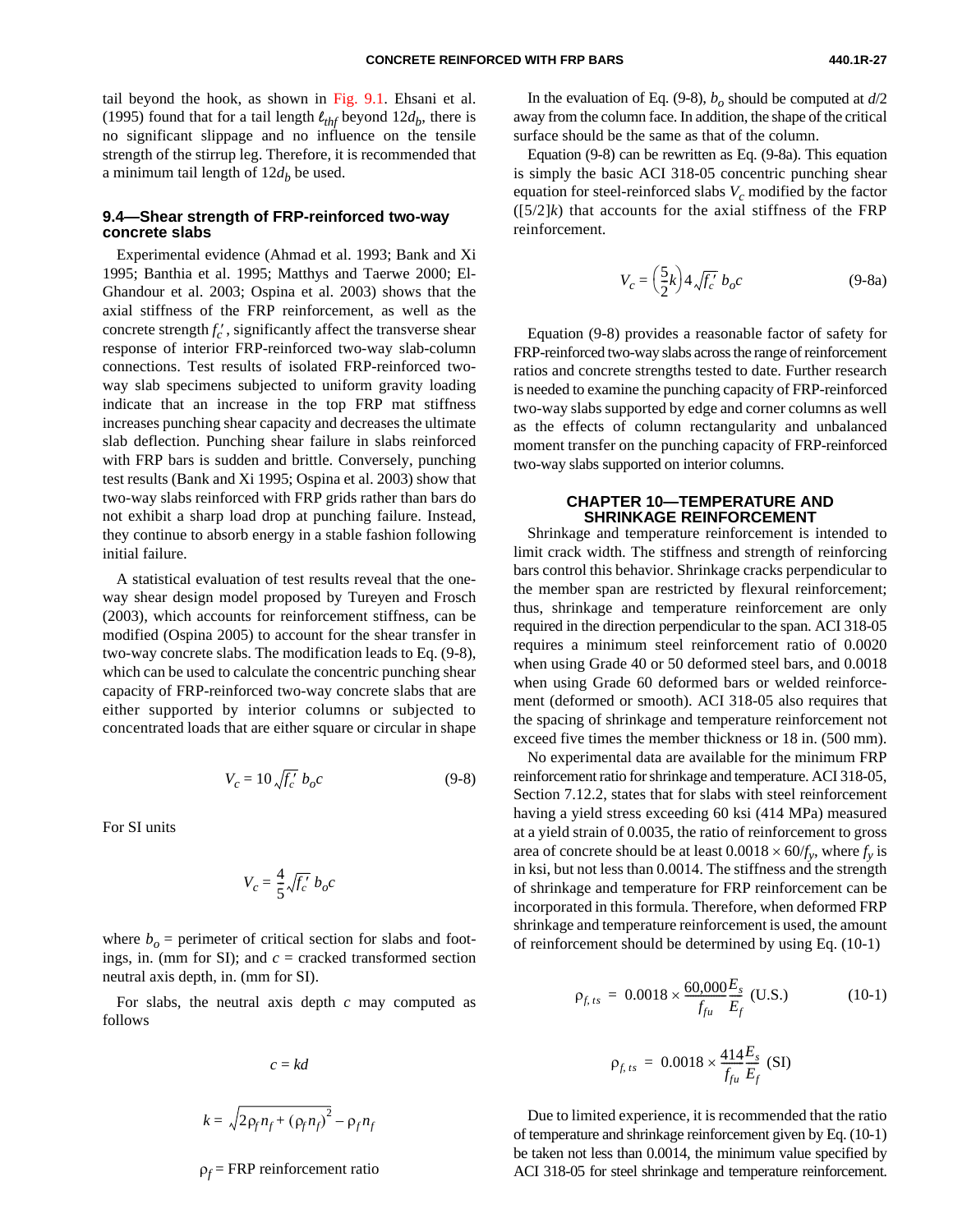The engineer may consider an upper limit for the ratio of temperature and shrinkage reinforcement equal to 0.0036, or compute the ratio based on calculated strain levels corresponding to the nominal flexural capacity rather than the strains calculated using Eq.  $(10-1)$ . Spacing of shrinkage and temperature of FRP reinforcement should not exceed three times the slab thickness or 12 in. (300 mm), whichever is less. The use of FRP for temperature and shrinkage reinforcement for slabs-on-ground is presented [in Appendix A.](#page-43-0)

#### **CHAPTER 11—DEVELOPMENT AND SPLICES OF REINFORCEMENT**

<span id="page-27-0"></span> In a reinforced concrete flexural member, the tension force carried by the reinforcement balances the compression force in the concrete. The tension force is transferred to the reinforcement through the bond between the reinforcement and the surrounding concrete. Bond stresses exist whenever the force in the tensile reinforcement changes. Bond between FRP reinforcement and concrete is developed through a mechanism similar to that of steel reinforcement and depends on FRP type, elastic modulus, surface deformation, and the shape of the FRP bar (Al-Zahrani et al. 1996; Uppuluri et al. 1996; Gao et al. 1998b).

#### **11.1—Development of stress in straight bar**

<span id="page-27-1"></span>Figure 11.1 shows the equilibrium condition of an FRP bar of length  $\ell_e$  embedded in concrete. The force in the bar is resisted by an average bond stress *u* acting on the surface of the bar. Equilibrium of forces can be written as follows

$$
\ell_e \pi d_b u = A_{f,bar} f_f \tag{11-1}
$$

in which  $A_{f,bar}$  is the area of one bar,  $d_b$  is the bar diameter, and  $f_f$  is the stress developed in the bar at the end of the embedment length. In contrast to steel bars, the full strength of an FRP bar need not be developed, especially when flexural capacity is controlled by concrete crushing and the required stress in the bar at failure is less than its guaranteed ultimate strength. Additionally, changing a failure mode from bar fracture or concrete crushing to bond failure does not significantly change the ductility associated with the failure.

The development length equation for steel reinforcing bars found in ACI 318-05 is based on the work done by Orangun et al. (1977). The development length equation was based on 62 unconfined splice tests and 54 confined splice tests that failed by splitting of the concrete. In their work, Orangun et al. developed an equation relating the average bond stress normalized by the square root of the concrete compressive strength to the normalized cover to the center of the bar  $C/d<sub>b</sub>$  and the normalized splice length  $d_b/\ell_e$  using linear regression. This equation served as the foundation for the development length equation for steel reinforcing bars found in ACI 318-05.

A similar methodology was followed by Wambeke and Shield (2006) in which a consolidated database of 269 beam bond tests was created. The database was limited to beamend tests, notch-beam tests, and splice tests. The majority of the bars represented in the database were composed of GFRP. In Wambeke and Shield's database (2006), there



*Fig. 11.1—Transfer of force through bond.*

were 82 beam tests that resulted in splitting failures based on the work of Ehsani et al. (1996a), Daniali (1992), Shield et al. (1997, 1999), and Tighiouart et al. (1999). The tests included both spiral wrap and helical lug patterned bars with and without confining reinforcement. A linear regression of the normalized average bond stress versus the normalized cover and embedment (splice) length resulted in the following relationship after rounding the coefficients

$$
\frac{u}{\sqrt{f'_c}} = 4.0 + 0.3 \frac{C}{d_b} + 100 \frac{d_b}{\ell_e}
$$
 (11-2)

For SI units

$$
\frac{u}{0.083\sqrt{f'_c}} = 4.0 + 0.3\frac{C}{d_b} + 100\frac{d_b}{\ell_e}
$$

where *C* is the lesser of the cover to the center of the bar or one-half of the center-on-center spacing of the bars being developed. The bar surface (spiral wrap versus helical lug) did not appear to affect the results, nor surprisingly did the presence of confining reinforcement (Wambeke and Shield 2006). Darwin et al. (1996) found that confining steel used in beams that had steel reinforcing bars with a high relative rib area had more of a beneficial increase in the bond force over the same-size steel bars with moderate rib area. The counterargument is proposed herein. The GFRP bars have a very low relative rib area and, therefore, the presence of confinement may not increase the average bond stress. Additional research into the effect of confining reinforcement on bond of GFRP bars, however, is warranted.

Equation (11-1) and (11-2) can be solved for the achievable bar stress given the existing embedment length and cover. A subset of the full database developed by Wambeke and Shield (2006) was used to determine a factor of safety for use with these equations so that the probability of a testpredicted ratio less than 1.0 was 22%. This database included both splitting and pullout failures with embedment lengths of at least  $19d_b$ . Additionally, a limit of 3.5 was put on the  $C/d<sub>b</sub>$  term so that the same equation could be used to predict developable bar stresses for either bond failure mode (splitting or pullout). When the normalized cover was over 3.5 and the embedment length was greater than  $19d_h$ , the failure mode was always pullout. The resulting expression for developable bar stress is

$$
f_{fe} = \frac{\sqrt{f_c'}}{\alpha} \left( 13.6 \frac{\ell_e}{d_b} + \frac{C}{d_b} \frac{\ell_e}{d_b} + 340 \right) \le f_{fu}
$$
 (11-3)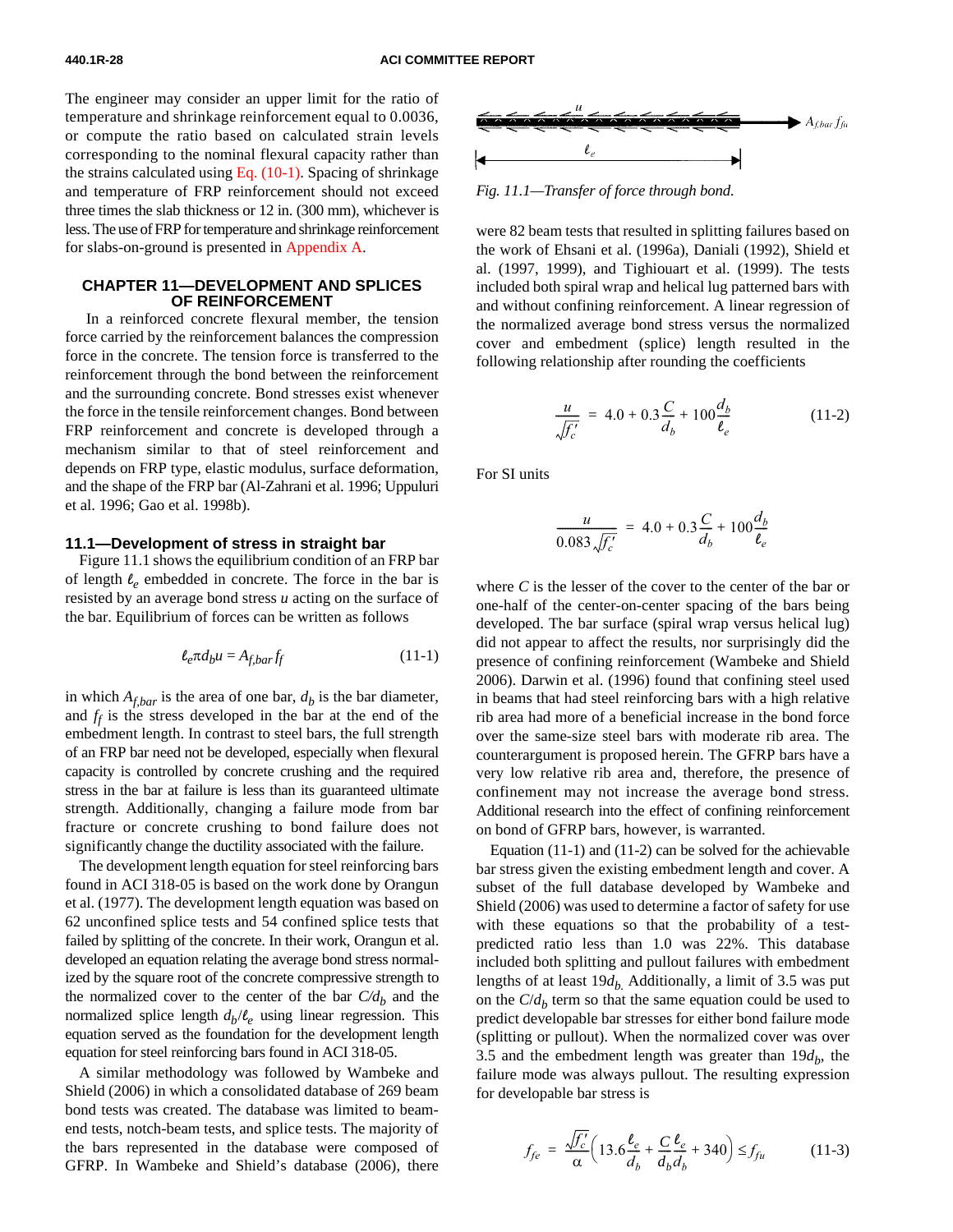For SI units

$$
f_{fe} = \frac{0.083 \sqrt{f_c'}}{\alpha} \left( 13.6 \frac{\ell_e}{d_b} + \frac{C}{d_b} \frac{\ell_e}{d_b} + 340 \right) \le f_{fu}
$$

in which the term  $C/d_b$  should not be taken larger than 3.5, and  $\alpha$  is a factor to account for bar location (discussed in Section 11.1.1) The mean of the test-predicted ratio of bar stresses using this equation was 1.14, with a coefficient of variation of 15.8%. The appropriateness of this equation for embedment lengths greater than  $100d<sub>b</sub>$  is questionable, as the dataset used to develop it did not include any bond failures with embedment lengths greater than  $100d_b$ . Embedment lengths shorter than  $20d_b$  are not recommended. Additional work needs to be performed to determine the effect of the chosen factor of safety for bond on the flexural reliability of the section.

<span id="page-28-0"></span>When applyin[g Eq. \(11-3\) f](#page-27-1)or design purposes, it should be assumed that the maximum achievable bar stress varies linearly from 0 to the value produced by Eq.  $(11-3)$  along the first  $20d_b$  of the bar embedment. After this point, [Eq. \(11-3\)](#page-27-1) can be used to determine the achievable bar stress along the bar. A check should be made to determine if adequate moment capacity can be achieved at the end of the available embedment length. If not, then the embedment length must be increased, the number of bars increased so that a lower stress in each bar is required at ultimate, or the nominal moment capacity must be recalculated to include the possibility of bond failure as described in Section 11.1.3. It should be noted that increasing the number of bars may decrease the stress developed in any one bar, as the term  $C/d<sub>b</sub>$ may decrease as the bar spacing decreases.

**11.1.1** *Bar location modification factor—*The default bar location modification factor is 1.0.

While placing concrete, air, water, and fine particles migrate upward through the concrete. This can cause a significant drop in bond strength under the horizontal reinforcement. The term "top reinforcement" usually refers to horizontal reinforcement with more than 12 in. (305 mm) of concrete below it at the time of embedment. The database assembled by Wambeke and Shield (2006) included 15 tests using top bars with embedment lengths greater than  $16d<sub>b</sub>$  that resulted in bond failure (Ehsani et al. 1996a; Mosley 2002). Based on these data, for bars with more than 12 in. (300 mm) of concrete cast below,  $\alpha$  i[n Eq. \(11-3\) s](#page-27-1)hould be taken as 1.5.

**11.1.2** *Material modification factor—*A limited amount of bond data exists in the Wambeke and Shield (2006) database for AFRP bars (Mosley 2002). Based on these few tests, however, the development length of AFRP bars appears to be similar to that of GFRP bars. Therefore, the development length equations provided are also reasonable for AFRP bars without the addition of a material modification factor. No data exists in the database for CFRP bars; it is anticipated that the much larger stiffness of the CFRP bars will likely decrease the required development lengths and, correspondingly, its material modification factor. At this time, a material factor equal to 1.0 is recommended for CFRP bars.

**11.1.3** *Nominal moment strength of bond critical sections—*Bond critical sections are defined as sections where the maximum achievable stress in the FRP bar is limited by Eq.  $(11-3)$ . For this case, the nominal moment capacity should be recalculated using a modification of the method described i[n Section](#page-17-1) 8.2. When bond limits the stress that can be developed in the bar, the two possible failure modes are concrete crushing and bond failure. The capacity for a concrete crushing failure can be calculated usin[g Eq. \(8-5\).](#page-18-0) This equation is applicable if the bar stress that can be developed  $(f_{f_e}$  as determined from Eq.  $(11-3)$ ) is greater than or equal to the bar stress determined by [Eq. \(8-4d\).](#page-18-0) When  $\rho < \rho_{fb}$  or  $\rho > \rho_{fb}$  and the bar stress required in [Eq. \(8-4d\)](#page-18-0) cannot be developed, the capacity for failure controlled by bond can be determined using Eq.  $(8-6b)$  with  $f_{fe}$  from Eq. [\(11-3\) s](#page-27-1)ubstituted for  $f_{fu}$ , and  $f_{fe}/E_f$  substituted for  $\varepsilon_{fu}$ in Eq. [\(8-6c\). A](#page-19-0) strength reduction factor of 0.55 is recommended for flexure when the mode of failure is bond.

#### **11.2—Development length of bent bar**

Limited experimental data are available on the bond behavior of hooked FRP reinforcing bars. ACI 318-05 provisions for development length of hooked steel bars are not applicable to FRP bars due to the differences in material characteristics.

Ehsani et al. (1996b) tested 36 specimens with hooked GFRP bars. Based on the results of the study, the expression for the development length of a 90-degree hooked bar *lbhf* was proposed as follows

$$
\ell_{bhf} = K_4 \frac{d_b}{\sqrt{f'_c}} \tag{11-4}
$$

The  $K_4$  factor for the calculation of the development length in this equation is 1820 (150 for SI units) for bars with  $f_{\rm f\mu}$  less than 75,000 psi (517 MPa). This factor should be multiplied by  $f_{\hat{f}u}/75,000$  ( $f_{\hat{f}u}/517$  for SI units) for bars having a tensile strength between 75,000 psi (517 MPa) and 150,000 psi (1034 MPa).

When the side cover (normal to the plane of hook) is more than 2-1/2 in. (64 mm) and the cover extension beyond hook is not less than 2 in. (50 mm), another multiplier of 0.7 can be applied (Ehsani et al. 1996b). These modification factors are similar to those in ACI 318-05, Section 12.5.3, for steel hooked bars. To account for the lack of experimental data, the use of Eq. (11-5) in calculating the development length of hooked bars is recommended by the committee

$$
\ell_{bhf} = \begin{cases}\n2000 \frac{d_b}{\sqrt{f_c'}} & \text{for } f_{fu} \le 75,000 \text{ psi} \\
\frac{f_{fu}}{37.5} \frac{d_b}{\sqrt{f_c'}} & \text{for } 75,000 < f_{fu} < 150,000 \text{ psi} \\
4000 \frac{d_b}{\sqrt{f_c'}} & \text{for } f_{fu} \ge 150,000 \text{ psi}\n\end{cases}
$$
(11-5)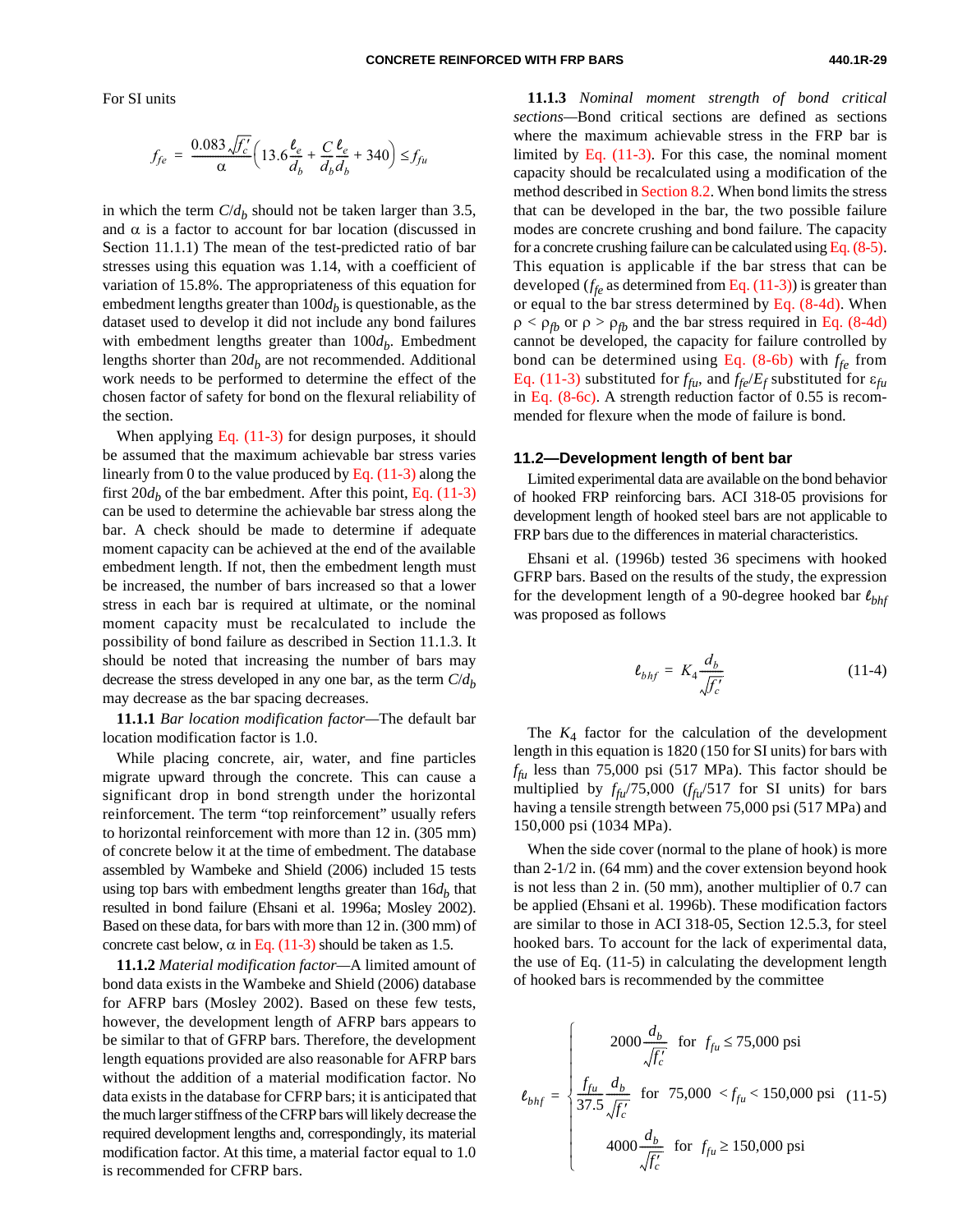**440.1R-30 ACI COMMITTEE REPORT**

For SI units,

$$
\ell_{bhf} = \begin{cases}\n165 \frac{d_b}{\sqrt{f_c'}} & \text{for } f_{fu} \le 520 \text{ MPa} \\
\frac{f_{fu}}{3.1} \frac{d_b}{\sqrt{f_c'}} & \text{for } 520 < f_{fu} < 1040 \text{ MPa} \\
330 \frac{d_b}{\sqrt{f_c'}} & \text{for } f_{fu} \ge 1040 \text{ MPa}\n\end{cases}
$$

with  $\ell_{bhf}$  in mm,  $f_{fu}$  and  $f_c'$  in MPa, and  $d_b$  in mm.

The value calculated using Eq.  $(11-5)$  should not be less than  $12d_b$  or 9 in. (230 mm). These values are based on test results reported by Ehsani et al. (1995), in which the tensile force and slippage of a hooked bar stabilized in the neighborhood of  $12d_b$ . The tail length of a hooked bar,  $\ell_{thf}$  [\(Fig. 9.1\),](#page-25-0) should not be less than  $12d_b$ . Longer tail lengths were found to have an insignificant influence on the ultimate tensile force and slippage of the hook. To avoid shear failure at the bend, the radius of the bend should not be less than  $3d<sub>b</sub>$ (Ehsani et al. 1995).

#### <span id="page-29-0"></span>**11.3—Development of positive moment reinforcement**

 In general, the requirements of Sections 12.10 and 12.11 of ACI 318-05 should be met when using FRP reinforcement with the following changes: for straight bars, the stress to be developed  $f_{fr}$  should be the minimum of  $f_{ft}$ , the stress given by Eq.  $(8-4d)$ , and the stress given by Eq.  $(11-3)$ . The development length for straight bars is defined as the bond length required to develop  $f_{fr}$  and is given by

$$
\ell_d = \frac{\alpha \frac{f_{fr}}{\sqrt{f_c'}} - 340}{13.6 + \frac{C}{d_b}} d_b \tag{11-6}
$$

For SI units

$$
\ell_d = \frac{\alpha \frac{f_{fr}}{0.083 \sqrt{f_c'}} - 340}{13.6 + \frac{C}{d_b}} d_b
$$

Because of the reduced resistance factor compared with steel, the provision for development of positive reinforcement at points of inflection and simple supports given in ACI 318-05 (Section 12.11.3) should be altered to

$$
\ell_d \le \frac{\phi M_n}{V_u} + \ell_a \tag{11-7}
$$

where  $M_n$  is the nominal moment strength assuming all reinforcement at the section to be stressed to the required bar stress  $f_{\hat{t}r}$ ;  $V_u$  is the factored shear force at the section; and  $l_a$ , at a support, is the embedment length beyond center of the support, or  $\ell_a$ , at a point of inflection, is the larger of the effective depth of the member or  $12d_b$ . The value of  $\phi M_n/V_u$ may be increased by 30% when the ends of the reinforcement are confined by a compressive reaction. This restriction on the development length need not be met if it can be shown by refined analysis that the design moment capacity is greater than the factored moment everywhere along the development length.

#### **11.4—Tension lap splice**

ACI 318-05, Section 12.15, distinguishes between two types of tension lap splices depending on the fraction of the bars spliced in a given length and on the reinforcement stress in the splice. For steel reinforcement, the splice length for a Class A splice is 1.0*ld*, and for a Class B splice is 1.3*ld*. This classification for FRP applications is inappropriate, as often the full tensile strength of the bar need not be developed; hence, it is conservative to assume that all splices are Class B splices. Limited data are available for the minimum development length of FRP tension lap splices. (Benmokrane 1997; Mosley 2002). Consequently, a value of 1.3 $\ell$ <sup>*d*</sup> is recommended for all splices.

#### **CHAPTER 12—REFERENCES 12.1—Referenced standards and reports**

The standards and reports listed below were the latest editions at the time this document was prepared. Because these documents are revised frequently, the reader is advised to contact the proper sponsoring organization for the latest edition.

*American Concrete Institute (ACI)*

- 117 Standard Specifications for Tolerances for Concrete Construction and Materials
- 216R Guide for Determining the Fire Endurance of Concrete Elements
- 360R Design of Slabs on Grade
- 440R State-of-the-Art Report on FRP Reinforcement for Concrete Structures
- 440.3R Guide Test Methods for Fiber-Reinforced Polymers (FRPs) for Reinforcing or Strengthening Concrete Structures
- 440.4R Prestressing Concrete Structures with FRP Tendons

These publications may be obtained from:

American Concrete Institute P. O. Box 9094 Farmington Hills, Mich. 48333-9094 www.concrete.org

#### **12.2—Cited references**

ACI Committee 318, 2005, "Building Code Requirements for Structural Concrete (ACI 318-05) and Commentary (318R-05)," American Concrete Institute, Farmington Hills, Mich., 430 pp.

Adimi, R.; Rahman, H.; Benmokrane, B.; and Kobayashi, K., 1998, "Effect of Temperature and Loading Frequency on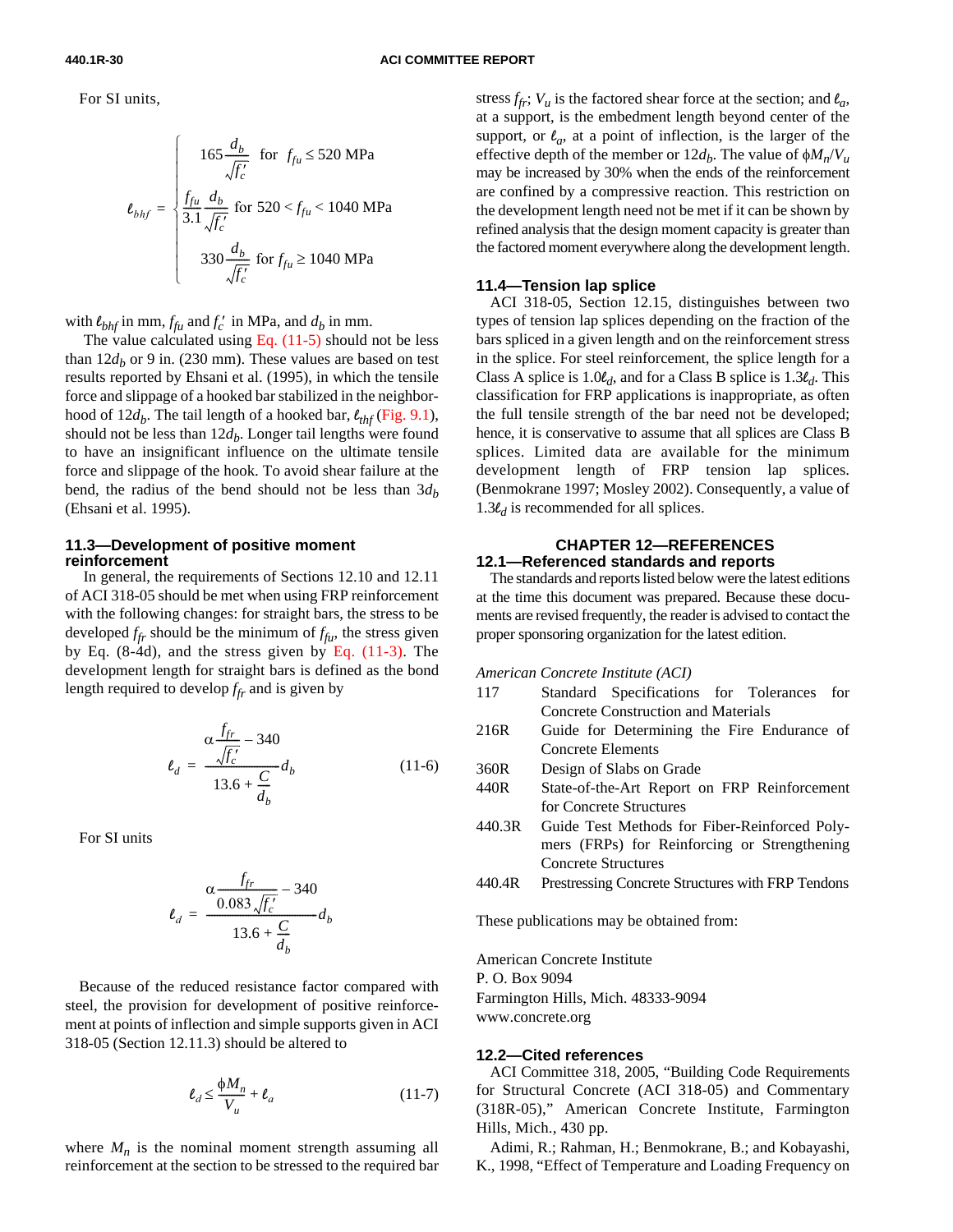the Fatigue Life of a CFRP Bar in Concrete," *Proceedings of the Second International Conference on Composites in Infrastructure (ICCI-98)*, Tucson, Ariz., V. 2, pp. 203-210.

Ahmad, S. H.; Zia, P.; Yu, T.; and Xie, Y., 1993, "Punching Shear Tests of Slabs Reinforced with 3-D Carbon Fiber Fabric," *Concrete International*, V. 16, No. 6, June, pp. 36-41.

Al-Dulaijan, S. U.; Nanni, A.; Al-Zahrani, M. M.; and Bakis, C. E., 1996, "Bond Evaluation of Environmentally Conditioned GFRP/Concrete System*,*" *Proceedings of the Second International Conference on Advanced Composite Materials in Bridges and Structures (ACMBS-2)*, M. M. El-Badry, ed., Canadian Society for Civil Engineering, Montreal, Quebec, pp. 845-852.

Almusallam, T. H.; Al-Salloum, Y.; Alsayed, S.; and Amjad, M., 1997, "Behavior of Concrete Beams Doubly Reinforced by FRP Bars," *Proceedings of the Third International Symposium on Non-Metallic (FRP) Reinforcement for Concrete Structures (FRPRCS-3)*, Japan Concrete Institute, Tokyo, Japan, V. 2, pp. 471-478.

Al-Zahrani, M. M.; Nanni, A.; Al-Dulaijan, S. U.; and Bakis, C. E., 1996, "Bond of FRP to Concrete for Rods with Axisymmetric Deformations," *Proceedings of the Second International Conference on Advanced Composite Materials in Bridges and Structures (ACMBS-II)*, Montreal, Canada, pp. 853-860.

Ando, N.; Matsukawa, H.; Hattori, A.; and Mashima, A., 1997, "Experimental Studies on the Long-Term Tensile Properties of FRP Tendons," *Proceedings of the Third International Symposium on Non-Metallic (FRP) Reinforcement for Concrete Structures (FRPRCS-3)*, V. 2, Japan Concrete Institute, Tokyo, Japan, pp. 203-210.

Arockiasamy, M.; Amer, A.; and Shahawy, M., 1998, "Environmental and Long-Term Studies on CFRP Cables and CFRP Reinforced Concrete Beams," *Proceedings of the First International Conference on Durability of Composites for Construction*, B. Benmokrane and H. Rahman, eds., Sherbrooke, Quebec, pp. 599-610.

Bakis, C. E., 1993, "FRP Composites: Materials and Manufacturing," *Fiber-Reinforced-Plastic for Concrete Structures: Properties and Applications*, A. Nanni, ed., Elsevier, Amsterdam, pp. 13-58.

Bakis, C. E.; Al-Dulaijan, S. U.; Nanni, A.; Boothby, T. E.; and Al-Zahrani, M. M., 1998a, "Effect of Cyclic Loading on Bond Behavior of GFRP Rods Embedded in Concrete Beams," *Journal of Composites Technology and Research*, V. 20, No. 1, pp. 29-37.

Bakis, C. E., and Boothby, T. E., 2004, "Evaluation of Crack Width and Bond Strength in GFRP Reinforced Beams Subjected to Sustained Loads," *Proceedings of the 4th International Conference on Advanced Composite Materials in Bridges and Structures—ACMBS-IV*, M. El-Badry and L. Dunaszegi, eds. (CD-ROM)

Bakis, C. E.; Freimanis, A. J.; Gremel, D.; and Nanni, A., 1998b, "Effect of Resin Material on Bond and Tensile Properties of Unconditioned and Conditioned FRP Reinforcement Rods," *Proceedings of the First International Conference on*

*Durability of Composites for Construction*, B. Benmokrane and H. Rahman, eds., Sherbrooke, Quebec, pp. 525-535.

Bank, L. C., 1993, "Properties of FRP Reinforcement for Concrete," *Fiber-Reinforced-Plastic (FRP) Reinforcement for Concrete Structures: Properties and Applications*, *Developments in Civil Engineering,* V. 42, A. Nanni, ed., Elsevier, Amsterdam, pp. 59-86.

Bank, L. C., and Puterman, M., 1997, "Microscopic Study of Surface Degradation of Glass Fiber-Reinforced Polymer Rods Embedded in Concrete Castings Subjected to Environmental Conditioning," *High Temperature and Environmental Effects on Polymeric Composites*, V. 2, ASTM STP 1302, T. S. Gates and A.-H. Zureick, eds., ASTM International, West Conshohocken, Pa., pp. 191-205.

Bank, L. C.; Puterman, M.; and Katz, A., 1998, "The Effect of Material Degradation on Bond Properties of FRP Reinforcing Bars in Concrete," *ACI Materials Journal*, V. 95, No. 3, May-June, pp. 232-243.

Bank, L. C., and Xi, Z., 1995 "Punching Shear Behavior of Pultruded FRP Grating Reinforced Concrete Slabs," *Proceedings*, 2nd International Symposium on Non-Metallic (FRP) Reinforcement for Concrete Structures, Ghent, Belgium, pp. 360-367.

Banthia, N.; Al-Asaly, M.; and Ma, S., 1995, "Behavior of Concrete Slabs Reinforced with Fiber-Reinforced Plastic Grid," *Journal of Materials in Civil Engineering*, ASCE, V. 7, No. 4, pp. 643-652.

Benmokrane, B., 1997, "Bond Strength of FRP Rebar Splices," *Proceedings of the Third International Symposium on Non-Metallic (FRP) Reinforcement for Concrete Structures (FRPRCS-3)*, V. 2, Japan Concrete Institute, Tokyo, Japan, pp. 405-412.

Benmokrane, B.; Chaallal, O.; and Masmoudi, R., 1996, "Flexural Response of Concrete Beams Reinforced with FRP Reinforcing Bars," *ACI Structural Journal*, V. 93, No. 1, Jan.-Feb., pp. 46-55.

Benmokrane, B.; El-Salakawy, E.; El-Ragaby, A.; Desgagne, G.; and Lackey, T., 2004, "Design, Construction and Monitoring of Four Innovative Concrete Bridge Decks Using Non-Corrosive FRP Composite Bars," *2004 Annual Conference of the Transportation Association of Canada*, Québec City, Québec, Canada.

Benmokrane, B., and Rahman, H., eds., 1998, "Durability of Fiber Reinforced Polymer (FRP) Composites for Construction," *Proceedings of the First International Conference (CDCC '98),* Québec, Canada, 692 pp.

Bischoff, P., 2005, "Reevaluation of Deflection Prediction for Concrete Beams Reinforced with Steel and Fiber-Reinforced Polymer Bars," *Journal of Structural Engineering*, ASCE, V. 131, No. 5, May, pp. 752-767.

Bootle, J.; Burzesi, F.; and Fiorini, L., 2001, "Design Guidelines," *ASM Handbook*, V. 21, Composites, ASM International, Material Park, Ohio, pp. 388-395.

Boyle, H. C., and Karbhari, V. M., 1994, "Investigation of Bond Behavior Between Glass Fiber Composite Reinforcements and Concrete," *Journal of Polymer-Plastic Technology Engineering*, V. 33, No. 6, pp. 733-753.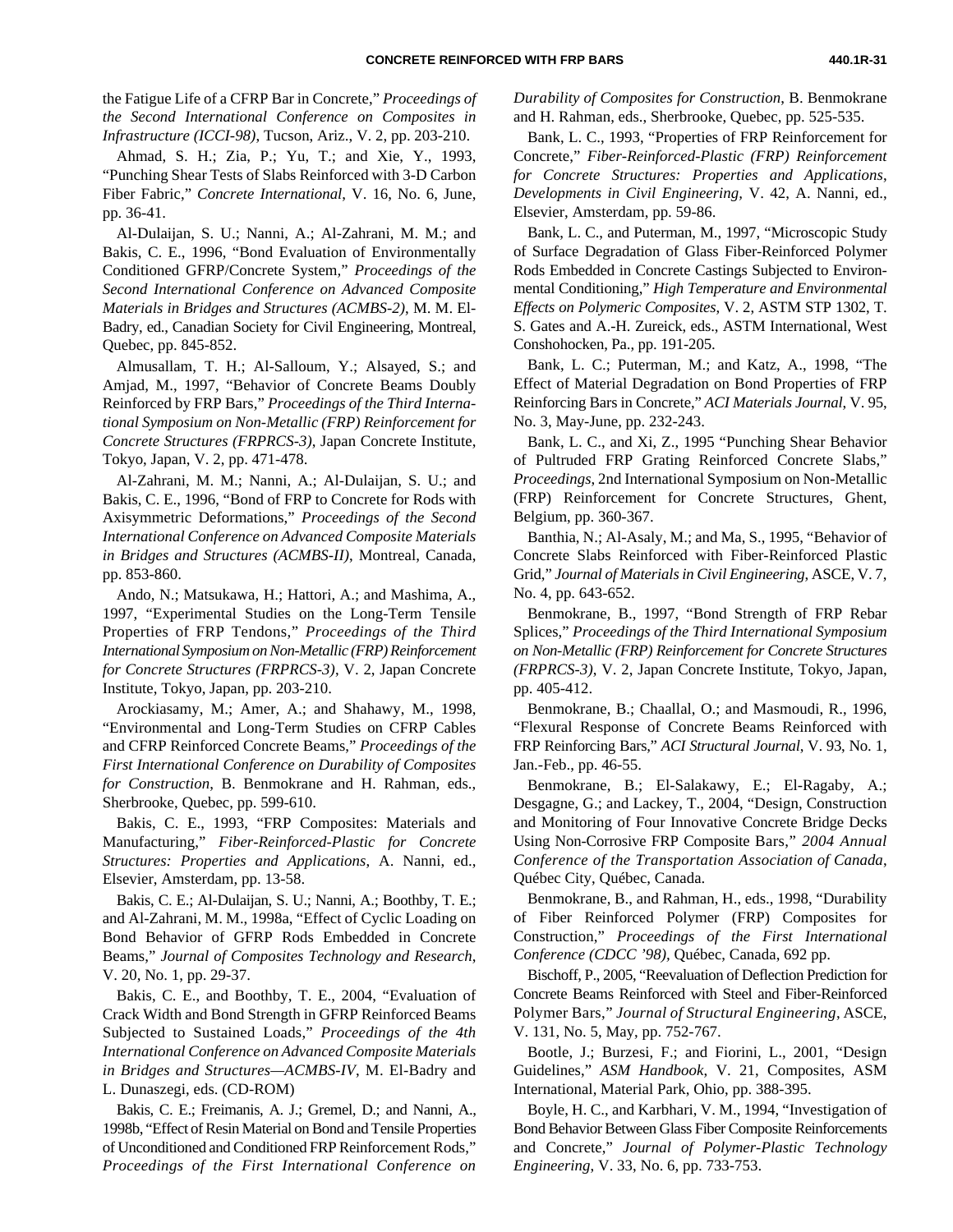Branson, D. E., 1977, *Deformation of Concrete Structures*, McGraw-Hill Book Co., New York, 546 pp.

Brown, V., 1997, "Sustained Load Deflections in GFRP-Reinforced Concrete Beams," *Proceedings of the Third International Symposium on Non-Metallic (FRP) Reinforcement for Concrete Structures (FRPRCS-3)*, V. 2, Japan Concrete Institute, Tokyo, Japan, pp. 495-502.

Brown, V., and Bartholomew, C., 1996, "Long-Term Deflections of GFRP-Reinforced Concrete Beams," *Proceedings of the First International Conference on Composites in Infrastructure (ICCI-96)*, H. Saadatmanesh and M. R. Ehsani, eds., Tucson, Ariz., pp. 389-400.

Burgoyne, C., ed., 2001, "Non-Metallic Reinforcement for Concrete Structures—FRPRCS-5," *Proceedings*, International Conference, Cambridge, UK.

CAN/CSA-S6-00, 2000, "Canadian High Bridge Design Code," Clause 16.8.6, Canadian Standard Association (CSA) International, Toronto, Ontario, Canada, 734 pp.

CAN/CSA-S6-02, 2002, "Design and Construction of Building Components with Fibre-Reinforced Polymers," CAN/CSA S806-02, Canadian Standards Association, Rexdale, Ontario, Canada, 177 pp.

Chang, K. K., 2001, "Aramid Fibers," *ASM Handbook*, V. 21, Composites, ASM International, Material Park, Ohio, pp. 41-45.

Clarke, J., and Sheard, P., 1998, "Designing Durable FRP Reinforced Concrete Structures," *Proceedings of the First International Conference on Durability of Composites for Construction*, B. Benmokrane and H. Rahman, eds., Sherbrooke, Québec, Canada, pp. 13-24.

Conrad, J. O.; Bakis, C. E.; Boothby, T. E.; and Nanni, A., 1998, "Durability of Bond of Various FRP Rods in Concrete," *Proceedings of the First International Conference on Durability of Composites for Construction*, B. Benmokrane and H. Rahman, eds., Sherbrooke, Quebec, Canada, pp. 299-310.

Coomarasamy, A., and Goodman, S., 1997, "Investigation of the Durability Characteristics of Fiber Reinforced Polymer (FRP) Materials in Concrete Environment," *American Society for Composites—Twelfth Technical Conference*, Dearborn, Mich.

Cosenza, E.; Manfredi, G.; and Nanni, A., eds., 2001, "Composites in Construction: A Reality," *Proceedings, International Workshop,* Capri, Italy, ASCE, Reston, Va., 277 pp.

Curtis, P. T., 1989, "The Fatigue Behavior of Fibrous Composite Materials," *Journal of Strain Analysis*, V. 24, No. 4, pp. 235-244.

Dally, J. W., and Riley, W. F., 1991, *Experimental Stress Analysis*, 3rd Edition, McGraw Hill, New York, 672 pp.

Daniali, S., 1992 "Development Length for Fiber-Reinforced Plastic Bars," *Advanced Composite Materials in Bridges and Structures*, K. W. Neale and P. Labossiere, eds., pp. 179-188.

Darwin, D.; Zuo, J.; Tholen, M.; and Idun, E., 1996, "Development Length Criteria for Conventional and High Relative Rib Area Reinforcing Bars," *ACI Structural Journal*, V. 93, No. 3, May-June, pp. 347-359.

Devalapura, R. K.; Greenwood, M. E.; Gauchel, J. V.; and Humphrey, T. J., 1996, *Advanced Composite Materials in Bridges and Structures*, M. M. El-Badry, ed., Canadian Society for Civil Engineering, Montreal, Québec, Canada, pp. 107-116.

Dolan, C. W.; Rizkalla, S.; and Nanni, A., eds., 1999, *Fourth International Symposium on Fiber Reinforced Polymer Reinforcement for Reinforced Concrete Structures*, SP-188, C. W. Dolan, S. H. Rizkalla, and A. Nanni, eds., American Concrete Institute, Farmington Hills, Mich., 1182 pp.

Dowden, D. M., and Dolan, C. W., 1997, "Comparison of Experimental Shear Data with Code Predictions for FRP Prestressed Beams," *Proceedings of the Third International Symposium on Non-Metallic (FRP) Reinforcement for Concrete Structures (FRPRCS-3)*, V. 2, Japan Concrete Institute, Tokyo, Japan, pp. 687-694.

Ehsani, M. R., 1993, "Glass-Fiber Reinforcing Bars," *Alternative Materials for the Reinforcement and Prestressing of Concrete*, J. L. Clarke, Blackie Academic & Professional, London, pp. 35-54.

Ehsani, M. R.; Saadatmanesh, H.; and Tao, S., 1995, "Bond of Hooked Glass Fiber Reinforced Plastic (GFRP) Reinforcing Bars to Concrete," *ACI Materials Journal*, V. 92, No. 4, July-Aug., pp. 391-400.

Ehsani, M. R.; Saadatmanesh, H.; and Tao, S., 1996a, "Design Recommendation for Bond of GFRP Rebars to Concrete," *Journal of Structural Engineering*, V. 122, No. 3, pp. 247-257.

Ehsani, M. R.; Saadatmanesh, H.; and Tao, S., 1996b, "Bond Behavior and Design Recommendations for Fiber-Glass Reinforcing Bars," *Proceedings of the First International Conference on Composites in Infrastructure (ICCI-96)*, H. Saadatmanesh and M. R. Ehsani, eds., Tucson, Ariz., pp. 466-476.

El-Badry, M., ed., 1996, "Advanced Composite Materials in Bridges and Structures (ACMBS-II)," *Proceedings of the Second International Conference*, Montreal, Canada, 1027 pp.

El-Ghandour, A. W.; Pilakoutas, K.; and Waldron, P., 2003, "Punching Shear Behavior of Fiber Reinforced Polymers Reinforced Concrete Flat Slabs: Experimental Study," *Journal of Composites for Construction*, ASCE, V. 7, No. 3, pp. 258-265.

Faza, S. S., and GangaRao, H. V. S., 1990, "Bending and Bond Behavior of Concrete Beams Reinforced with Plastic Rebars," *Transportation Research Record* 1290, pp. 185-193.

Faza, S. S., and GangaRao, H. V. S., 1993a, "Theoretical and Experimental Correlation of Behavior of Concrete Beams Reinforced with Fiber Reinforced Plastic Rebars," *Fiber-Reinforced-Plastic Reinforcement for Concrete Structures—International Symposium*, SP-138, A. Nanni and C. W. Dolan, eds., American Concrete Institute, Farmington Hills, Mich., pp. 599-614.

Faza, S. S., and GangaRao, H. V. S., 1993b, "Glass FRP Reinforcing Bars for Concrete," *Fiber-Reinforced-Plastic (FRP) Reinforcement for Concrete Structures: Properties and Applications*, *Developments in Civil Engineering,* V. 42, A. Nanni, ed., Elsevier, Amsterdam, pp. 167-188.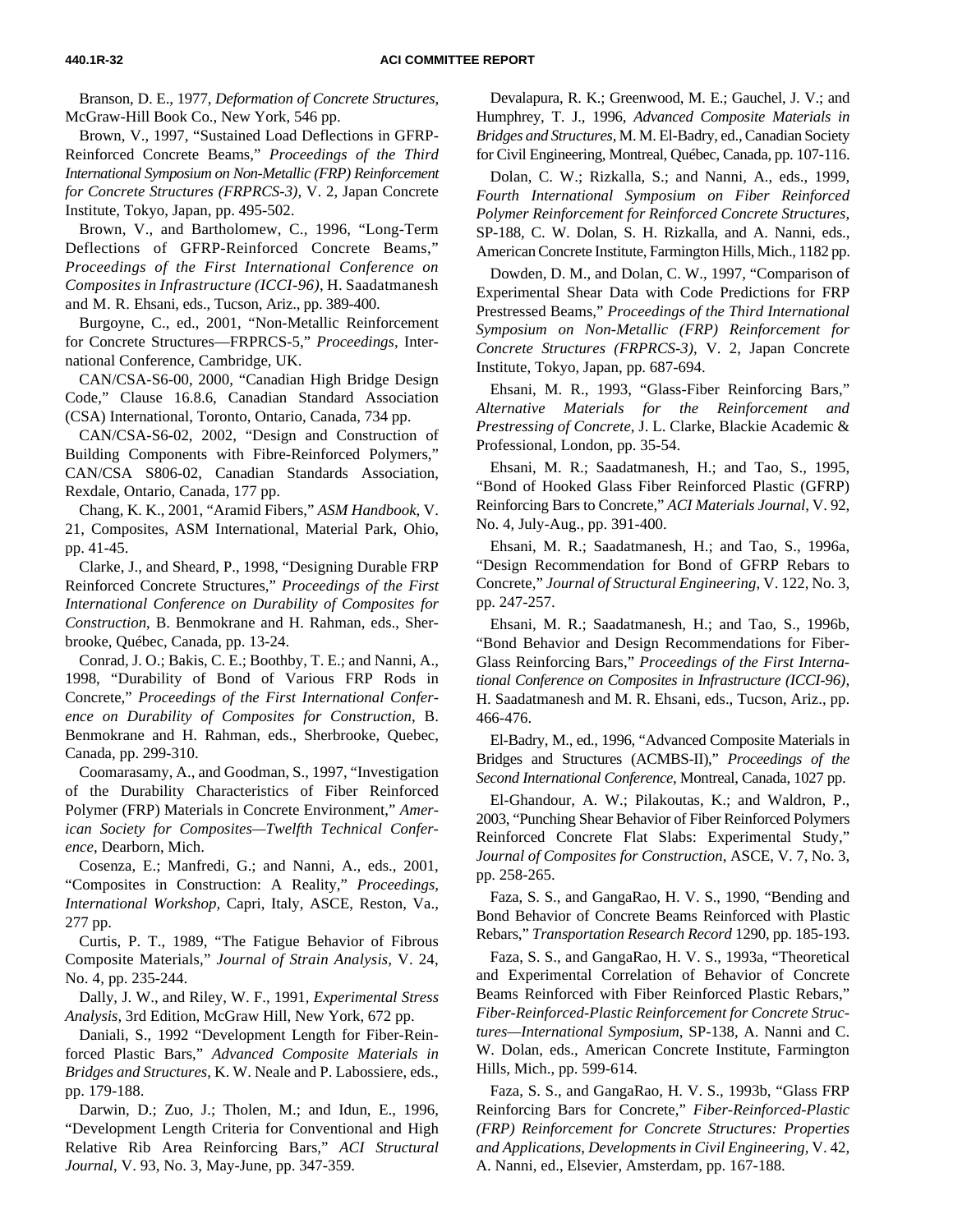Figueiras, J.; Juvandes, L.; and Furia, R., eds., 2001, "Composites in Construction," *Proceedings*, CCC 2001, Porto, Portugal.

Freimanis, A. J.; Bakis, C. E.; Nanni, A.; and Gremel, D., 1998, "A Comparison of Pullout and Tensile Behaviors of FRP Reinforcement for Concrete," *Proceedings of the Second International Conference on Composites in Infrastructure (ICCI-98)*, V. 2, Tucson, Ariz., pp. 52-65.

Frosch, R. J., 1999, "Another Look at Cracking and Crack Control in Reinforced Concrete," *ACI Structural Journal*, V. 96, No. 3, May-June, pp. 437-442.

GangaRao, H. V. S., and Vijay, P. V., 1997a, "Design of Concrete Members Reinforced with GFRP Bars," *Proceedings of the Third International Symposium on Non-Metallic (FRP) Reinforcement for Concrete Structures (FRPRCS-3)*, V. 1, Japan Concrete Institute, Tokyo, Japan, pp. 143-150.

GangaRao, H. V. S., and Vijay, P. V., 1997b, "Aging of Structural Composites under Varying Environmental Conditions," *Proceedings of the Third International Symposium on Non-Metallic (FRP) Reinforcement for Concrete Structures (FRPRCS-3)*, V. 2, Japan Concrete Institute, Tokyo, Japan, pp. 91-98.

Gao, D.; Benmokrane, B.; and Masmoudi, R., 1998a, "A Calculating Method of Flexural Properties of FRP-Reinforced Concrete Beam: Part 1: Crack Width and Deflection," *Technical Report*, Department of Civil Engineering, University of Sherbrooke, Sherbrooke, Québec, Canada, 24 pp.

Gao, D.; Benmokrane, B.; and Tighiouart, B., 1998b, "Bond Properties of FRP Rebars to Concrete," *Technical Report*, Department of Civil Engineering, University of Sherbrooke, Sherbrooke, Quebec, Canada, 27 pp.

Gentry, T. R.; Bank, L. C.; Barkatt, A.; and Prian, L., 1998, "Accelerated Test Methods to Determine the Long-Term Behavior of Composite Highway Structures Subject to Environmental Loading," *Journal of Composites Technology & Research*, V. 20, No. 1, pp. 38-50.

Gerritse, A., 1992, "Durability Criteria for Non-Metallic Tendons in an Alkaline Environment," *Proceedings of the First International Conference on Advance Composite Materials in Bridges and Structures (ACMBS-I)*, Canadian Society of Civil Engineers, Sherbrooke, Canada, pp. 129-137.

Gross, S.; Yost, J.; and Kevgas, G., 2003, "Time-Dependent Behavior of Normal and High Strength Concrete Beams Reinforced With GFRP Bars Under Sustained Loads," *High Performance Materials in Bridges*, American Society of Civil Engineers, pp. 451-462.

Gulbrandsen, P., 2005, "Reliability Analysis of the Flexural Capacity of Fiber Reinforced Polymer Bars in Concrete Beams," Masters thesis, University of Minnesota, 80 pp.

Hayes, M. D.; Garcia, K.; Verghese, N.; and Lesko, J., 1998, "The Effect of Moisture on the Fatigue Behavior of a Glass/Vinyl Ester Composite," *Proceedings of the Second International Conference on Composites in Infrastructure (ICCI-98)*, V. 1, Tucson, Ariz., pp. 1-12.

Hughes, B. W., and Porter, M. L., 1996, "Experimental Evaluation of Non-Metallic Dowel Bars in Highway Pavements," *Proceedings of the First International* *Conference on Composites in Infrastructure (ICCI-96)*, H. Saadatmanesh and M. R. Ehsani, eds., Tucson, Ariz., pp. 440-450.

Humar, J., and Razaqpur, A. G., eds., 2000, "Advanced Composite Materials in Bridges and Structures," *Proceedings*, 3rd International Conference, Ottawa, Canada.

Iyer, S. L., and Sen, R., eds., 1991, "Advanced Composite Materials in Civil Engineering Structures," *Proceedings of the Specialty Conference*, American Society of Civil Engineers, New York, 443 pp.

Jaeger, L. G.; Mufti, A.; and Tadros, G., 1997, "The Concept of the Overall Performance Factor in Rectangular-Section Reinforced Concrete Beams," *Proceedings of the Third International Symposium on Non-Metallic (FRP) Reinforcement for Concrete Structures (FRPRCS-3)*, V. 2, Japan Concrete Institute, Tokyo, Japan, pp. 551-558.

Japan Society of Civil Engineers (JSCE) Subcommittee on Continuous Fiber Reinforcement, 1992, *Proceedings of the Utilization of FRP-Rods for Concrete Reinforcement*, Japan Society of Civil Engineers, Tokyo, Japan, 314 pp.

Japan Society of Civil Engineers (JSCE), 1997a, *Proceedings of the Third International Symposium on Non-Metallic (FRP) Reinforcement for Concrete Structures (FRPRCS-3),* V. 2, Japan Concrete Institute, Tokyo, Japan, pp. 511-518.

Japan Society of Civil Engineers (JSCE), 1997b, "Recommendation for Design and Construction of Concrete Structures Using Continuous Fiber Reinforcing Materials," *Concrete Engineering Series* No. 23, 325 pp.

Joint ACI-ASCE Committee 426, 1974, "The Shear Strength of Reinforced Concrete Members," American Concrete Institute, Farmington Hills, Mich., 111 pp.

Katz, A., 1998, "Effect of Helical Wrapping on Fatigue Resistance of GFRP," *Journal of Composites for Construction*, V. 2, No. 3, pp. 121-125.

Katz, A., 2000, "Bond to Concrete of FRP Rebars after Cyclic Loading," *Journal of Composites for Construction*, V. 4, No. 3, pp. 137-144.

Katz, A.; Berman, N.; and Bank, L. C., 1998, "Effect of Cyclic Loading and Elevated Temperature on the Bond Properties of FRP Rebars," *International Conference on the Durability of Fiber Reinforced Polymer (FRP) Composites for Construction*, Sherbrooke, Canada, pp. 403-413.

Katz, A.; Berman, N.; and Bank, L. C., 1999, "Effect of High Temperature on the Bond Strength of FRP Rebars," *Journal of Composites for Construction*, V. 3, No. 2, pp. 73-81.

Keesler, R. J., and Powers, R. G., 1988, "Corrosion of Epoxy Coated Rebars—Keys Segmental Bridge—Monroe County," *Report* No. 88-8A, Florida Dept. of Transportation, Materials Office, Corrosion Research Laboratories, Gainesville, Fla.

Kobayashi, K., and Fujisaki, T., 1995, "Compressive Behavior of FRP Reinforcement in Non-prestressed Concrete Members," *Proceedings of the Second International RILEM Symposium on Non-Metallic (FRP) Reinforcement for Concrete Structures (FRPRCS-2)*, Ghent, Belgium, pp. 267-274.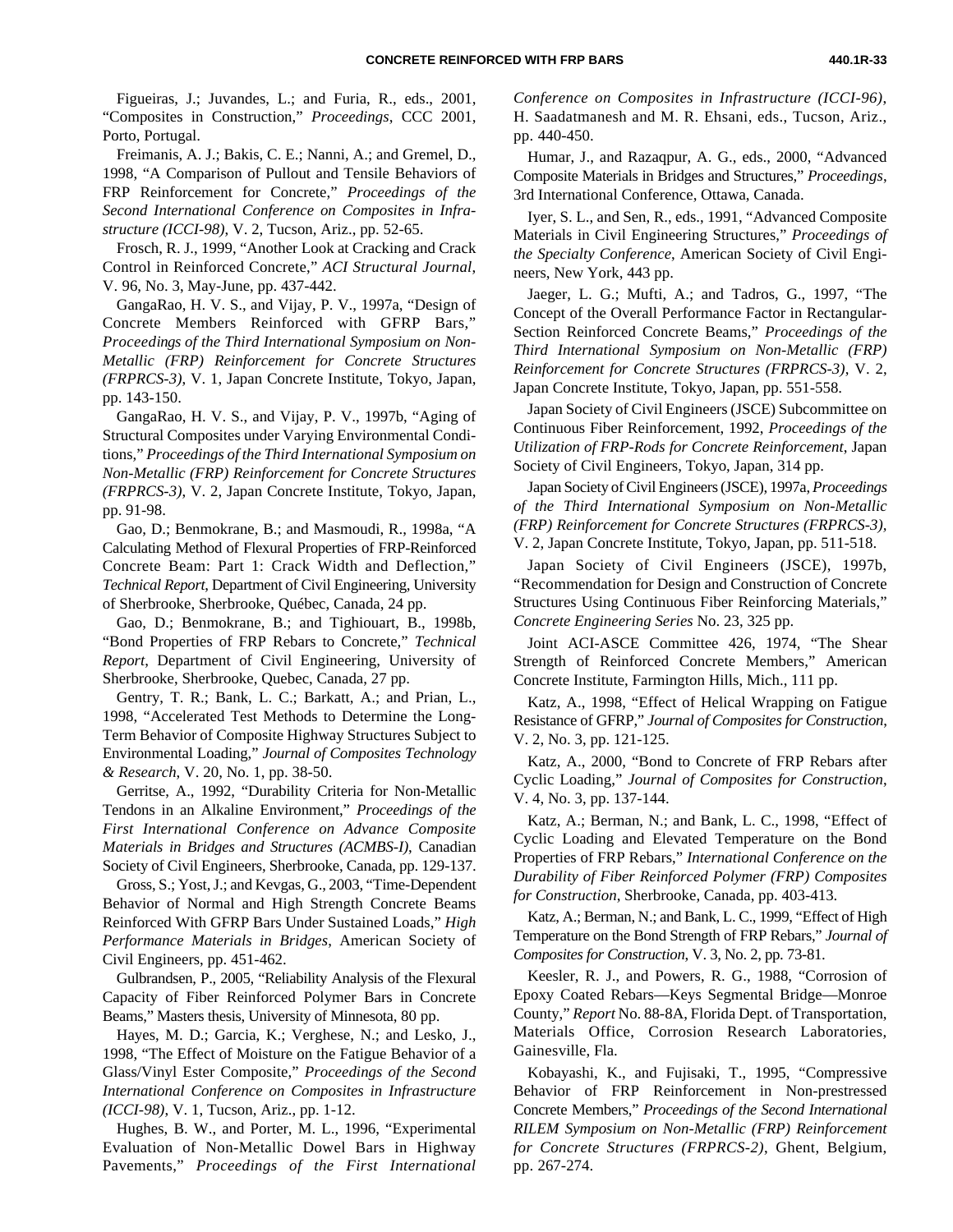Kocaoz, S.; Samaranayake, V. A.; and Nanni, A., 2005, "Tensile Characterization of Glass FRP Bars," *Composites*, Part B, V. 36, No. 1, Jan., pp. 127-134.

Kollár, L. P., and Springer, G. S., 2003, *Mechanics of Composite Structures*, Cambridge University Press, New York, 498 pp.

Kumahara, S.; Masuda, Y.; and Tanano, Y., 1993, "Tensile Strength of Continuous Fiber Bar Under High Temperature," *Fiber-Reinforced-Plastic Reinforcement for Concrete Structures—International Symposium*, SP-138, A. Nanni and C. W. Dolan, eds., American Concrete Institute, Farmington Hills, Mich., pp. 731-742.

Lamouroux, F.; Bertrand, S.; Pailler, R.; Naslain, R.; and Cataldi, M., 1999, "Oxidation-Resistant Carbon-Fiber-Reinforced Ceramic-Matrix Composites," *Composites Science and Technology*, V. 59, No. 7, May, pp. 1073-1085.

Litherland, K. L.; Oakley, D. R.; and Proctor, B. A., 1981, "The Use of Accelerated Aging Procedures to Predict the Long Term Strength of GRC Composites," *Cement and Concrete Research*, V. 11, No. 3, pp. 455-466.

Mallick, P. K., 1988, *Fiber Reinforced Composites, Materials, Manufacturing, and Design*, Marcell Dekker, Inc., New York, 469 pp.

Mandell, J. F., 1982, "Fatigue Behavior of Fiber-Resin Composites," *Developments in Reinforced Plastics*, V. 2, Applied Science Publishers, London, pp. 67-107.

Mandell, J. F., and Meier, U., 1983, "Effects of Stress Ratio Frequency and Loading Time on the Tensile Fatigue of Glass-Reinforced Epoxy*,*" *Long Term Behavior of Composites*, ASTM STP 813, ASTM International, West Conshohocken, Pa., pp. 55-77.

Matthys, S., and Taerwe, L., 2000, "Concrete Slabs Reinforced with FRP Grids. II: Punching Resistance," *Journal of Composites for Construction*, ASCE, V. 4, No. 3, pp. 154-161.

Meier, U., 1992, "Carbon Fiber Reinforced Polymers: Modern Materials in Bridge Engineering," *Structural Engineering International,* Journal of the International Association for Bridge and Structural Engineering, V. 2, No. 1, pp. 7-12.

Michaluk, C. R.; Rizkalla, S.; Tadros, G.; and Benmokrane, B., 1998, "Flexural Behavior of One-Way Concrete Slabs Reinforced by Fiber Reinforced Plastic Reinforcement," *ACI Structural Journal*, V. 95, No. 3, May-June, pp. 353-364.

MIL-17, 1999, "Guidelines for Characterization of Structural Materials, Composite Materials Handbook," V. 1, Rev. E, June 1999.

Mindess, S.; Young, J. F.; and Darwin, D., 2003, *Concrete*, 2nd Edition, Prentice-Hall, Upper Saddle River, N.J., 644 pp.

Mosley, C. P., 2002, "Bond Performance of Fiber Reinforced Plastic (FRP) Reinforcement in Concrete," MS thesis, Purdue University, West Lafayette, Ind.

Mutsuyoshi, H.; Uehara, K.; and Machida, A., 1990, "Mechanical Properties and Design Method of Concrete Beams Reinforced with Carbon Fiber Reinforced Plastics," *Transaction of the Japan Concrete Institute*, V. 12, Japan Concrete Institute, Tokyo, Japan, pp. 231-238.

Nagasaka, T.; Fukuyama, H.; and Tanigaki, M.; 1993, "Shear Performance of Concrete Beams Reinforced with FRP Stirrups," *Fiber-Reinforced-Plastic Reinforcement for Concrete Structures—International Symposium*, SP-138, A. Nanni and C. W. Dolan, eds., American Concrete Institute, Farmington Hills, Mich., pp. 789-811.

Nanni, A., ed., 1993a, "Fiber-Reinforced-Plastic (FRP) Reinforcement for Concrete Structures: Properties and Applications," *Developments in Civil Engineering,* Elsevier, V. 42, 450 pp.

Nanni, A., 1993b, "Flexural Behavior and Design of Reinforced Concrete Using FRP Rods," *Journal of Structural Engineering*, V. 119, No. 11, pp. 3344-3359.

Nanni, A., 2001, "Relevant Field Applications of FRP Composites in Concrete Structures," *Proceedings of the International Conference Composites in Construction— CCC2001*, J. Figueiras, L. Juvandes, and R. Faria, eds., Portugal, pp. 661-670.

Nanni, A.; Bakis, C. E.; and Boothby, T. E., 1995, "Test Methods for FRP-Concrete Systems Subjected to Mechanical Loads: State of the Art Review," *Journal of Reinforced Plastics and Composites*, V. 14, pp. 524-588.

Nanni, A., and Dolan, C. W., eds., 1993, *Fiber-Reinforced-Plastic Reinforcement for Concrete Structures—International Symposium*, SP-138, American Concrete Institute, Farmington Hills, Mich., 977 pp.

Nanni, A.; Nenninger, J.; Ash, K.; and Liu, J., 1997, "Experimental Bond Behavior of Hybrid Rods for Concrete Reinforcement," *Structural Engineering and Mechanics*, V. 5, No. 4, pp. 339-354.

Nanni, A.; Rizkalla, S.; Bakis, C. E.; Conrad, J. O.; and Abdelrahman, A. A., 1998, "Characterization of GFRP Ribbed Rod Used for Reinforced Concrete Construction," *Proceedings of the International Composites Exhibition (ICE-98)*, Nashville, Tenn., pp. 16A/1-6.

National Research Council, 1991, "Life Prediction Methodologies for Composite Materials," *Committee on Life Prediction Methodologies for Composites*, NMAB-460, National Materials Advisory Board, Washington, D.C., 66 pp.

Nawy, E., and Neuwerth, G., 1977, "Fiberglass Reinforced Concrete Slabs and Beams," *Journal of the Structural Division*, ASCE, V. 103, No. ST2, pp. 421-440.

Neale, K.W., and Labossiere, P., eds., 1992, "Advanced Composite Materials in Bridges and Structures," *Proceedings of the First International Conference (ACMBS-I)*, Sherbrooke, Canada, 705 pp.

Noritake, K.; Kakihara, R.; Kumagai, S.; and Mizutani, J., 1993, "Technora, an Aramid FRP Rod," *Fiber-Reinforced-Plastic (FRP) Reinforcement for Concrete Structures: Properties and Applications*, *Developments in Civil Engineering*, V. 42, A. Nanni, ed., Elsevier, Amsterdam, pp. 267-290.

Odagiri, T.; Matsumoto, K.; and Nakai H., 1997, "Fatigue and Relaxation Characteristics of Continuous Aramid Fiber Reinforced Plastic Rods," *Proceedings of the Third International Symposium on Non-Metallic (FRP) Reinforcement for*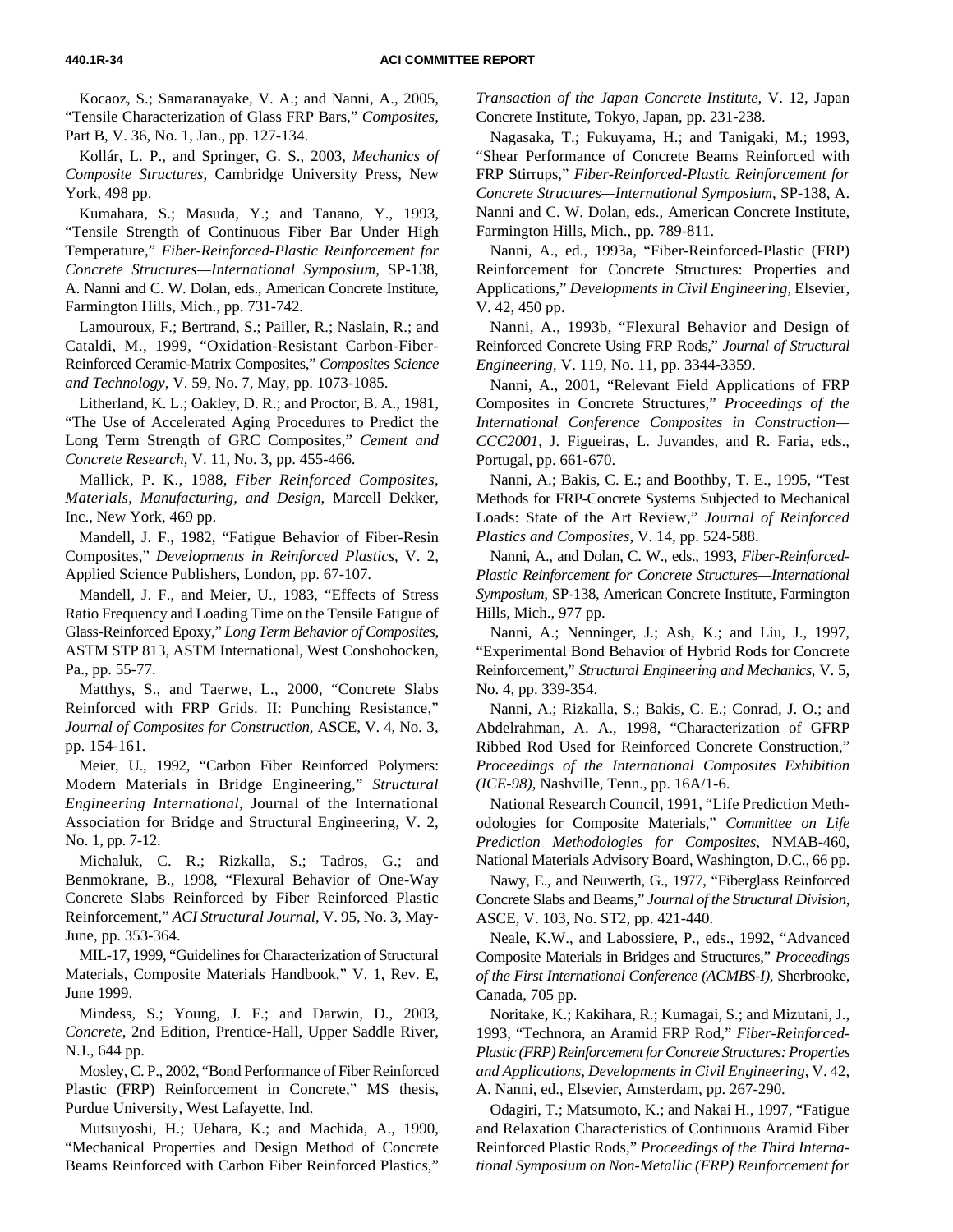*Concrete Structures (FRPRCS-3)*, V. 2, Japan Concrete Institute, Tokyo, Japan, pp. 227-234.

Okamoto, T.; Matsubara, S.; Tanigaki, M.; and Jasuo, K., 1993, "Practical Application and Performance of PPC Beams Reinforced with Braided FRP Bars," *Fiber-Reinforced-Plastic Reinforcement for Concrete Structures—International Symposium*, SP-138, A. Nanni and C. W. Dolan, eds., American Concrete Institute, Farmington Hills, Mich., pp. 875-894.

Okamoto, T.; Nagasaka, T.; and Tanigaki, M., 1994, "Shear Capacity of Concrete Beams Using FRP Reinforcement," *Journal of Structural Construction Engineering*, No. 455, pp. 127-136.

Orangun, C.; Jirsa, J. O.; and Breen, J. E., 1977, "A Reevaluation of Test Data on Development Length and Splices," ACI JOURNAL, *Proceedings* V. 74, No. 3, Mar., pp. 114-122.

Ospina, C. E., 2005, "Alternative Model for Concentric Punching Capacity Evaluation of Reinforced Concrete Two-Way Slabs, *Concrete International*, V. 27, No. 9, Sept., pp. 53-57.

Ospina, C. E.; Alexander, S.; and Cheng, J. J., 2001, "Behaviour of Concrete Slabs with Fibre-Reinforced Polymer Reinforcement," *Structural Engineering Report* No. 242, Department of Civil and Environmental Engineering, University of Alberta, Alberta, Canada, 355 pp.

Ospina, C. E.; Alexander, S. D. B.; and Cheng, J. J. R., 2003, "Punching of Two-way Concrete Slabs with Fiber-Reinforced Polymer Reinforcing Bars or Grids," *ACI Structural Journal*, V. 100, No. 5, Sept.-Oct., pp. 589-598.

Plecnik, J., and Ahmad, S. H., 1988, "Transfer of Composite Technology to Design and Construction of Bridges," *Final Report* to USDOT, Contract No. DTRS 5683-C000043.

Porter, M. L., and Barnes, B. A., 1998, "Accelerated Aging Degradation of Glass Fiber Composites," *Second International Conference on Composites in Infrastructure*, V. II, H. Saadatmanesh and M. R. Eshani, eds., University of Arizona, Tucson, Ariz., pp. 446-459.

Porter, M. L.; Hughes, B. W.; Barnes, B. A.; and Viswanath, K. P., 1993, "Non-Corrosive Tie Reinforcing and Dowel Bars for Highway Pavement Slabs," *Report* No. HR-343, Iowa Highway Research Board and Iowa Department of Transportation, Ames, Iowa.

Porter, M. L.; Mehus, J.; Young, K. A.; O'Neil, E. F.; and Barnes, B. A., 1997, "Aging for Fiber Reinforcement in Concrete," *Proceedings of the Third International Symposium on Non-Metallic (FRP) Reinforcement for Concrete Structures (FRPRCS-3)*, V. 2, Japan Concrete Institute, Tokyo, Japan, pp. 59-66.

Portland Cement Association (PCA), 1990, "Concrete Floors on Ground," Skokie, Ill., 36 pp. (revised)

Priestley, M. N.; Seible, F.; and Calvi, G. M., 1996, *Seismic Design and Retrofit of Bridges*, John Wiley and Sons, New York, 704 pp.

Rahman, A. H.; Kingsley, C. Y.; and Crimi, J., 1996, "Durability of FRP Grid Reinforcement," *Advanced Composite Materials in Bridges and Structures*, M. M. El-Badry, ed., Canadian Society for Civil Engineering, Montreal, Québec, Canada, pp. 681-690.

Rahman, A. H., and Kingsley, C. Y., 1996, "Fatigue Behavior of a Fiber-Reinforced-Plastic Grid as Reinforcement for Concrete," *Proceedings of the First International Conference on Composites in Infrastructure (ICCI-96)*, H. Saadatmanesh and M. R. Ehsani, eds., Tucson, Ariz., pp. 427-439.

Rahman, H.; Adimi, R.; and Crimi, J., 1997, "Fatigue Behavior of a Carbon FRP Grid Encased in Concrete," *Proceedings of the Third International Symposium on Non-Metallic (FRP) Reinforcement for Concrete Structures (FRPRCS-3)*, V. 2, Japan Concrete Institute, Tokyo, Japan, pp. 219-226.

Rasheed, H. A.; Nayal, R.; and Melhem, H. G., 2004, "Response Prediction of Concrete Beams Reinforced with FRP Bars," *Composite Structures*, V. 65, pp. 193-204.

Rizkalla, S. H., 1997, "A New Generation of Civil Engineering Structures and Bridges," *Proceedings of the Third International Symposium on Non-Metallic (FRP) Reinforcement for Concrete Structures (FRPRCS-3)*, V. 1, Japan Concrete Institute, Tokyo, Japan, pp. 113-128.

Rostasy, F. S., 1997, "On Durability of FRP in Aggressive Environments," *Proceedings of the Third International Symposium on Non-Metallic (FRP) Reinforcement for Concrete Structures (FRPRCS-3)*, V. 2, Japan Concrete Institute, Tokyo, Japan, pp. 107-114.

Roylance, M.; and Roylance, O., 1981, "Effect of Moisture on the Fatigue Resistance of an Aramid-Epoxy Composite," *Organic Coatings and Plastics Chemistry*, American Chemical Society, Washington, D.C., V. 45, pp. 784-788.

Saadatmanesh, H., and Ehsani, M. R., eds., 1998, "Fiber Composites in Infrastructure," *Proceedings of the Second International Conference on Composites in Infrastructure (ICCI-98)*, Tucson, Ariz.

Saadatmanesh, H., and Tannous, F. E., 1999a, "Relaxation, Creep, and Fatigue Behavior of Carbon Fiber-Reinforced Plastic Tendons," *ACI Materials Journal*, V. 96, No. 2, Mar.-Apr., pp. 143-153.

Saadatmanesh, H., and Tannous, F. E., 1999b, "Long-Term Behavior of Aramid Fiber-Reinforced Plastic Tendons," *ACI Materials Journal*, V. 96, No. 3, May-June, pp. 297-305.

Sakashita, M.; Masuda, Y.; Nakamura, K.; Tanano, H.; Nishida, I.; and Hashimoto, T., 1997, "Deflection of Continuous Fiber Reinforced Concrete Beams Subjected to Loaded Heating," *Proceedings of the Third International Symposium on Non-Metallic (FRP) Reinforcement for Concrete Structures (FRPRCS-3)*, V. 2, Japan Concrete Institute, Tokyo, Japan, pp. 51-58.

Santoh, N., 1993, "CFCC (Carbon Fiber Composite Cable)," *Fiber-Reinforced-Plastic (FRP) Reinforcement for Concrete Structures: Properties and Applications*, *Developments in Civil Engineering*, V. 42, A. Nanni, ed., Elsevier, Amsterdam, pp. 223-247.

Sasaki, I.; Nishizaki, I.; Sakamoto, H.; Katawaki, K.; and Kawamoto, Y., 1997, "Durability Evaluation of FRP Cables by Exposure Tests," *Proceedings of the Third International Symposium on Non-Metallic (FRP) Reinforcement for*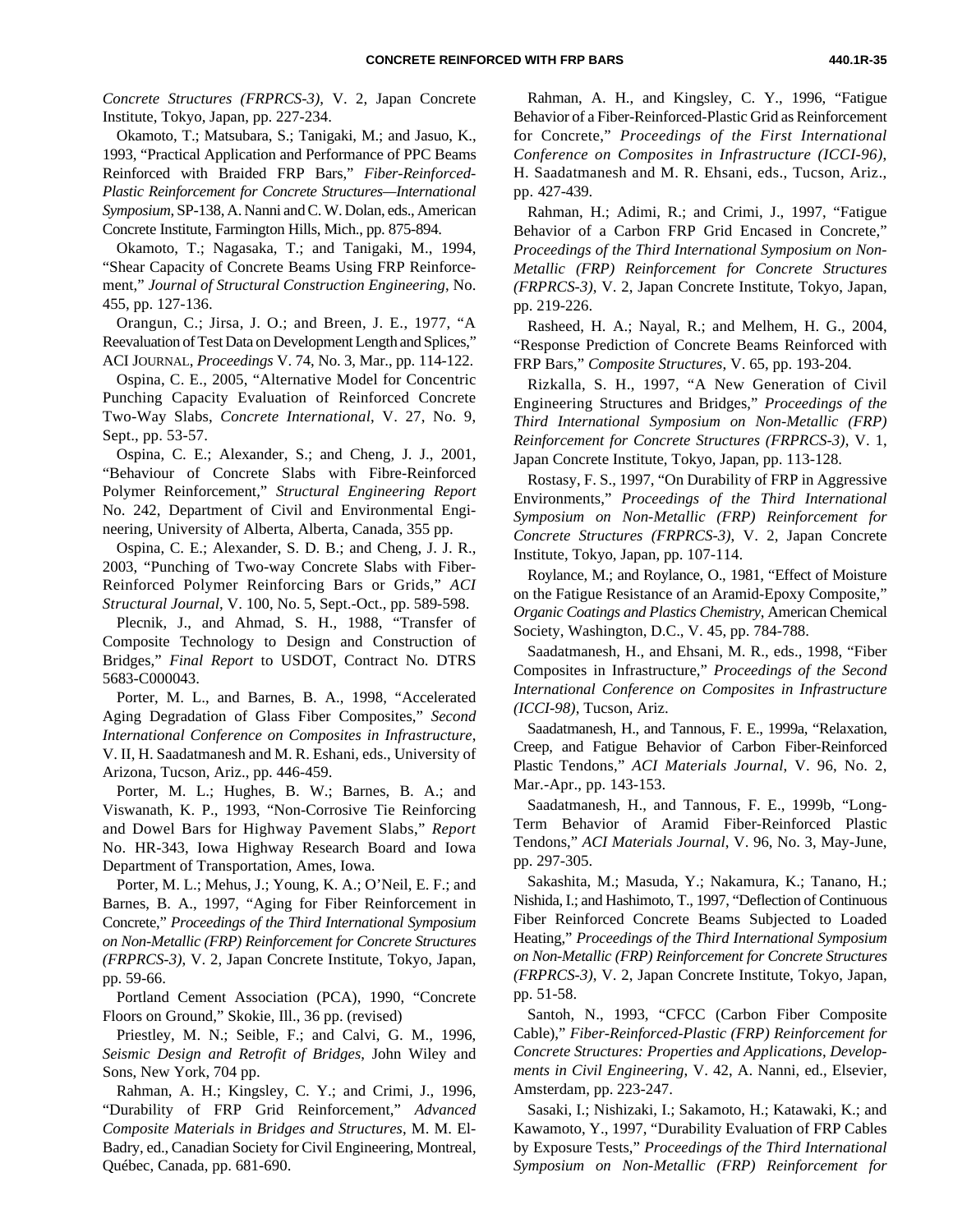*Concrete Structures (FRPRCS-3)*, V. 2, Japan Concrete Institute, Tokyo, Japan, pp. 131-137.

Scheibe, M., and Rostasy, F. S., 1998, "Stress-Rupture Behavior of AFRP Bars in Concrete and Under Natural Environment," *Second International Conference on Composites in Infrastructure*, V. II, H. Saadatmanesh and M. R. Eshani, eds., University of Arizona, Tucson, Ariz., pp. 138-151.

Seki, H.; Sekijima, K.; and Konno, T., 1997, "Test Method on Creep of Continuous Fiber Reinforcing Materials," *Proceedings of the Third International Symposium on Non-Metallic (FRP) Reinforcement for Concrete Structures (FRPRCS-3)*, V. 2, Japan Concrete Institute, Tokyo, Japan, pp. 195-202.

Sen, R.; Shahawy, M.; Sukumar, S.; and Rosas, J., 1998a, "Effect of Tidal Exposure on Bond of CFRP Rods," *Second International Conference on Composites in Infrastructure*, V. II, H. Saadatmanesh and M. R. Eshani, eds., University of Arizona, Tucson, Ariz., pp. 512-523.

Sen, R.; Shahawy, M.; Rosas, J.; and Sukumar, S., 1998b, "Durability of Aramid Pretensioned Elements in a Marine Environment," *ACI Structural Journal*, V. 95, No. 5, Sept.- Oct., pp. 578-587.

Shield, C.; French, C.; and Hanus, J., 1999, "Bond of GFRP Rebar for Consideration in Bridge Decks," *Fourth International Symposium on Fiber Reinforced Polymer Reinforcement for Reinforced Concrete Structures*, SP-188, C. W. Dolan, S. H. Rizkalla, and A. Nanni, eds., American Concrete Institute, Farmington Hills, Mich., pp. 393-406.

Shield, C.; French, C.; and Retika, A., 1997, "Thermal and Mechanical Fatigue Effects on GFRP Rebar-Concrete Bond," *Proceedings of the Third International Symposium on Non-Metallic (FRP) Reinforcement for Concrete Structures (FRPRCS-3)*, V. 2, Japan Concrete Institute, Tokyo, Japan, pp. 381-388.

Sippel, T. M., and Mayer, U., 1996, "Bond Behavior of FRP Strands under Short-Term, Reversed and Cyclic Loading," *Proceedings of the Second International Conference on Advanced Composite Materials in Bridges and Structures (ACMBS-2)*, M. M. El-Badry, ed., Canadian Society for Civil Engineering, Montreal, Québec, Canada, pp. 837-844.

Sonobe, Y.; Fukuyama, H.; Okamoto, T.; Kani, N.; Kobayashi, K.; Masuda, Y.; Matsuzaki, Y.; Mochizuki, S.; Nagasaka, T.; Shimizu, A.; Tanano, H.; Tanigaki, M.; and Tenshigawara, M., 1997, "Design Guidelines of FRP Reinforced Concrete Building Structures," *Journal of Composites for Construction*, V. 1, No. 3, pp. 90-113.

Szerszen, M., and Nowak, A., 2003, "Calibration of Design Code for Buildings (ACI 318): Part 2—Reliability Analysis and Resistance Factors," *ACI Structural Journal*, V. 100, No. 3, May-June, pp. 383-391.

Tadros, G.; Tromposch, E.; and Mufti, A., 1998, "University Drive/Crowchild Trail Bridge Superstructure Replacement," *Proceedings of the Second International Conference on Composites in Infrastructure (ICCI-98)*, V. 1, Tucson, Ariz., pp. 693-704.

Taerwe, L., ed., 1995, "Non-Metallic (FRP) Reinforcement for Concrete Structures," *Proceedings of the Second International RILEM Symposium on Non-Metallic (FRP)*

*Reinforcement for Concrete Structures (FRPRCS-2)*, Ghent, Belgium, 714 pp.

Taerwe, L., 1997, "FRP Activities in Europe: Survey of Research and Applications," *Proceedings of the Third International Symposium on Non-Metallic (FRP) Reinforcement for Concrete Structures (FRPRCS-3)*, V. 1, Japan Concrete Institute, Tokyo, Japan, pp. 59-74.

Takewaka, K., and Khin, M., 1996, "Deterioration of Stress-Rupture of FRP Rods in Alkaline Solution Simulating as Concrete Environment," *Advanced Composite Materials in Bridges and Structures*, M. M. El-Badry, ed., Canadian Society for Civil Engineering, Montreal, Québec, Canada, pp. 649-664.

Tamura, T., 1993, "FiBRA," *Fiber-Reinforced-Plastic (FRP) Reinforcement for Concrete Structures: Properties and Applications*, *Developments in Civil Engineering,* V. 42, A. Nanni, ed., Elsevier, Amsterdam, pp. 291-303.

Tannous, F. E.; and Saadatmanesh, H., 1999, "Durability of AR-Glass Fiber Reinforced Plastic Bars," *Journal of Composites for Construction*, V. 3, No. 1, pp. 12-19.

Teng, J.-G., ed., 2001, "FRP Composites in Civil Engineering," *Proceedings CICE 2001*, Hong Kong, China, V. 1 and 2.

Tepfers R., 2002, "Test System for Evaluation of Bond Properties of FRP Reinforcement in Concrete," *Proceedings of the Third International Symposium on Bond in Concrete from Research to Standards*, Budapest, Hungary, Nov. 20-22, 2002, pp. 657-666.

Theriault, M., and Benmokrane, B., 1998, "Effects of FRP Reinforcement Ratio and Concrete Strength on Flexural Behavior of Concrete Beams," *Journal of Composites for Construction*, V. 2, No. 1, pp. 7-16.

Tighiouart, B.; Benmokrane, B.; and Gao, D., 1998, "Investigation of Bond in Concrete Member with Fiber Reinforced Polymer (FRP) Bars," *Construction and Building Materials Journal*, Dec. 1998, p. 10.

Tighiouart, B.; Benmokrane, B.; and Mukhopadhyaya, P., 1999, "Bond Strength of Glass FRP Rebar Splices in Beams Under Static Loading," *Construction and Building Materials*, V. 13, No. 7, pp. 383-392.

Tokyo Rope, 2000, "CFCC, Carbon Fiber Composite Cable," *Product Circular* No. 991-2T-SA, Tokyo Rope Manufacturing Co., Tokyo. (http://www.tokyorope.co.jp/).

Tomosawa, F., and Nakatsuji, T., 1996, "Evaluation of the ACM Reinforcement Durability by Exposure Test," *Advanced Composite Materials in Bridges and Structures*, M. M. El-Badry, ed., Canadian Society for Civil Engineering, Montreal, Québec, Canada, pp. 699-706.

Tomosawa, F., and Nakatsuji, T., 1997, "Evaluation of the ACM Reinforcement Durability by Exposure Test," *Proceedings of the Third International Symposium on Non-Metallic (FRP) Reinforcement for Concrete Structures (FRPRCS-3)*, V. 2, Japan Concrete Institute, Tokyo, Japan, pp. 139-146.

Toutanji, H., and Saafi, M., 2000, "Flexural Behavior of Concrete Beams Reinforced with Glass Fiber-Reinforced Polymer (GFRP) Bars," *ACI Structural Journal*, V. 97, No. 5, Sept.-Oct., pp. 712-719.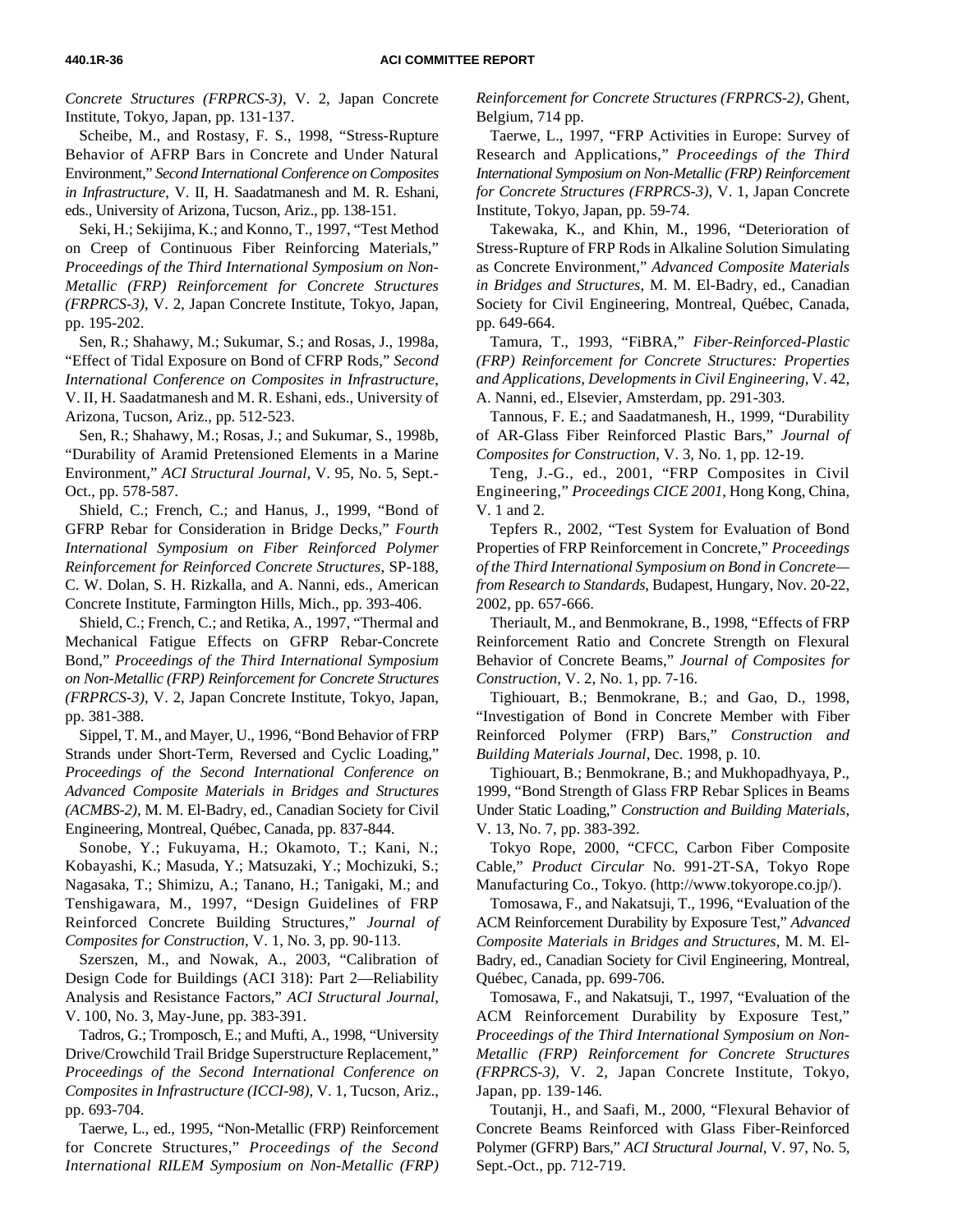Tureyen, A. K., and Frosch, R. J., 2002, "Shear Tests of FRP Reinforced Concrete Beams without Stirrups," *ACI Structural Journal*, V. 99, No. 4, July-Aug. 2002, pp. 427-434.

Tureyen, A. K., and Frosch, R. J., 2003, "Concrete Shear Strength: Another Perspective," *ACI Structural Journal*, V. 100, No. 5, Sept.-Oct. 2003, pp. 609-615.

Uomoto, T., 2000, "Durability of FRP as Reinforcement for Concrete Structures," *Proceedings of the 3rd International Conference on Advanced Composite Materials in Bridges and Structures, ACMBS-3*, J. L. Humar and A. G. Razaqpur, eds., Canadian Society for Civil Engineering, Montreal, Québec, Canada, pp. 3-17.

Uppuluri, V. S.; Bakis, C. E.; Nanni, A.; and Boothby, T. E., 1996, "Analysis of the Bond Mechanism in FRP Reinforcement Rods: The Effect of Rod Design and Properties," *Proceedings of the Second International Conference on Advanced Composite Materials in Bridges and Structures (ACMBS-II)*, Montreal, Québec, Canada, pp. 893-900.

Vijay, P. V., and GangaRao, H. V. S., 1999, "Accelerated and Natural Weathering of Glass Fiber Reinforced Plastic Bars," *Fourth International Symposium on Fiber Reinforced Polymer Reinforcement for Reinforced Concrete Structures*, SP-188, C. W. Dolan, S. H. Rizkalla, and A. Nanni, eds., American Concrete Institute, Farmington Hills, Mich., pp. 605-614.

Vijay, P. V.; GangaRao, H. V. S.; and Kalluri, R., 1998, "Hygrothermal Response of GFRP Bars under Different Conditioning Schemes," *Proceedings of the First International Conference (CDCC 1998)*, Sherbrooke, Canada, pp. 243-252.

Wallenberger, F. T.; Watson, J. C.; and Hong, L., 2001, "Glass Fibers," *ASM Handbook*, V. 21, Composites, ASM International, Material Park, Ohio, pp. 27-34.

Walsh, P. J., 2001, "Carbon Fibers," *ASM Handbook*, V. 21, Composites, ASM International, Material Park, Ohio, pp. 35-40.

Wambeke, B., and Shield, C., 2006, "Development Length of Glass Fiber Reinforced Polymer Bars in Concrete," *ACI Structural Journal*, V. 103, No. 1, Jan.-Feb., pp. 11-17.

Wang, J., 1998, "Determination of the Shear Resistance of Concrete Beams and Slabs Reinforced with Fibre Reinforced Plastics," MS thesis, Carleton University, Ottawa, Canada.

Wang, N., and Evans, J. T., 1995, "Collapse of Continuous Fiber Composite Beam at Elevated Temperatures," *Composites*, V. 26, No. 1, pp. 56-61.

White, T. D., ed., 1992, "Composite Materials and Structural Plastics in Civil Engineering Construction," *Proceedings of the Materials Engineering Congress*, American Society of Civil Engineers, New York, pp. 532-718.

Wu, W. P., 1990, "Thermomechanical Properties of Fiber Reinforced Plastic (FRP) Bars," PhD dissertation, West Virginia University, Morgantown, W.Va., 292 pp.

Yamaguchi, T.; Kato, Y.; Nishimura, T.; and Uomoto, T., 1997, "Creep Rupture of FRP Rods Made of Aramid, Carbon and Glass Fibers," *Proceedings of the Third International Symposium on Non-Metallic (FRP) Reinforcement for Concrete Structures (FRPRCS-3)*, V. 2., Japan Concrete Institute, Tokyo, Japan, pp. 179-186.

Ye, L. P.; Feng, P.; Zhang, K.; Lin, L.; Hong, W. H.; Yue, Q. R.; Zhang, N.; and Yang, T., 2003, "FRP in Civil Engineering in China: Research and Applications," *Proceedings of the Sixth International Symposium on FRP Reinforcement for Concrete Structures (FRPRCS-6)*, K. H. Tan, ed., Singapore, p. 1401.

Yost, J.; Gross, S.; and Dinehart, D., 2003, "Effective Moment of Inertia for GFRP Reinforced Concrete Beams," *ACI Structural Journal*, V. 100, No. 6, Nov.-Dec., pp. 732-739.

Zhao, W.; Maruyama, K.; and Suzuki, H., 1995, "Shear Behavior of Concrete Beams Reinforced by FRP Rods as Longitudinal and Shear Reinforcement," *Proceedings of the Second International RILEM Symposium on Non-Metallic (FRP) Reinforcement for Concrete Structures (FRPRCS-2)*, Ghent, Belgium, pp. 352-359.

Zhao, W.; Pilakoutas, K.; and Waldron, P., 1997, "FRP Reinforced Concrete Beams: Calculations for Deflection," *Proceedings of the Third International Symposium on Non-Metallic (FRP) Reinforcement for Concrete Structures (FRPCS-3)*, V. 2, Japan Concrete Institute, Tokyo, Japan, pp. 511-518.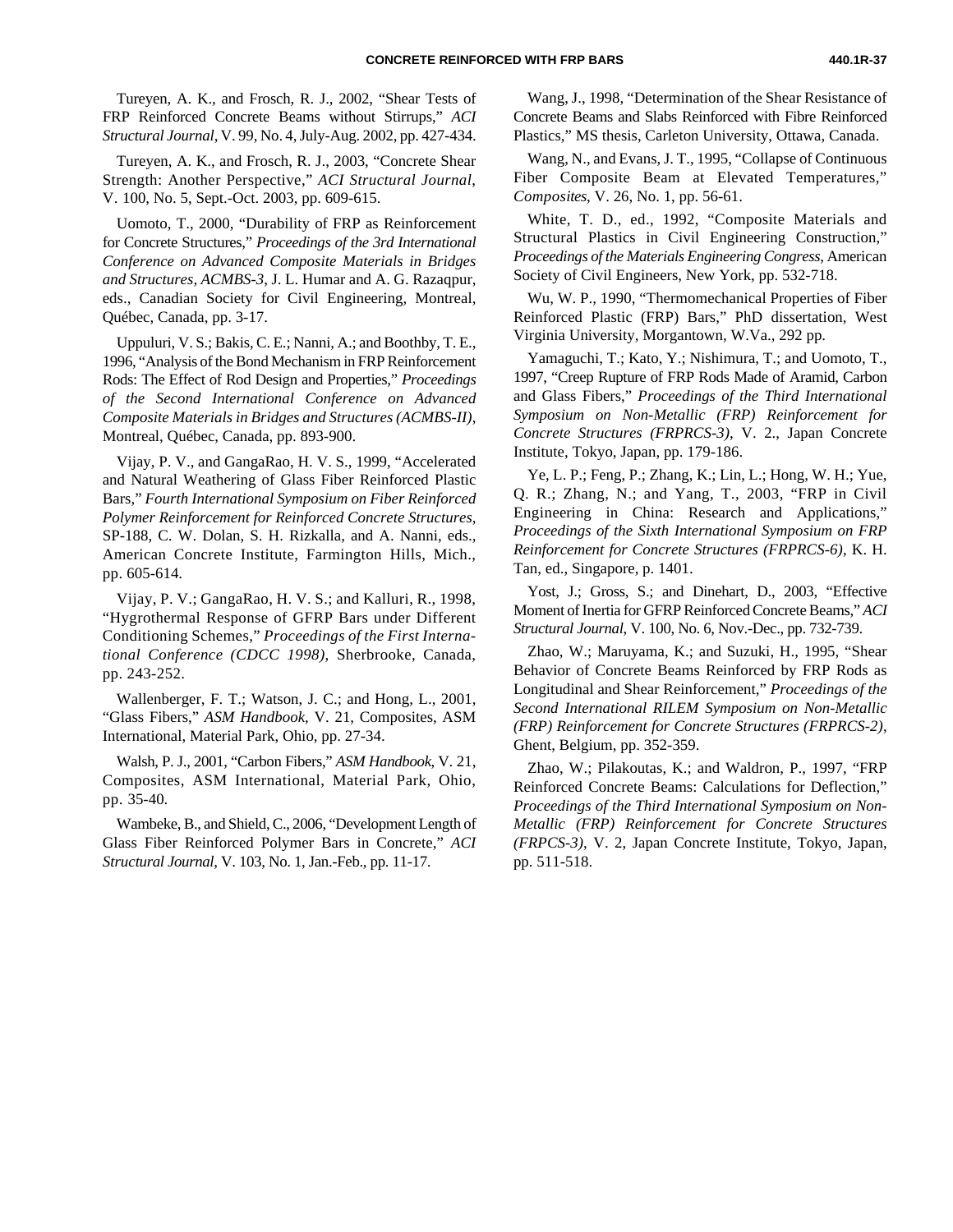#### **CHAPTER 13—BEAM DESIGN EXAMPLE**

<span id="page-37-0"></span>This example of beam design follows the ultimate strength approach described in this document and includes the load factors according to ACI 318-05.

A simply supported, normalweight concrete beam with  $f'_c$  = 4000 psi (27.6 MPa) is needed in a medical facility to support an MRI unit. The beam is an interior beam. The beam is to be designed to carry a service live load of  $w_{LL} = 400$  lb/ft (5.8 kN/m) (20% sustained) and a superimposed service dead load of  $w_{SDL}$  = 208 lb/ft (3.0 kN/m) over a span of  $\ell$  = 11 ft (3.35 m). The beam deflection should not exceed *l*/240, which is the limitation for long-term deflection. Due to construction restriction, the depth of the member should not exceed 14 in.

#### **Table 13.1—Manufacturer's reported GFRP bar properties**

| Tensile strength $f_{fu}^*$                | $90,000$ psi  | 620.6 MPa  |
|--------------------------------------------|---------------|------------|
| Rupture strain $\varepsilon_{\text{f}u}^*$ | 0.014         | 0.014      |
| Modulus of elasticity $E_f$                | 6,500,000 psi | 44,800 MPa |

(356 mm). GFRP reinforcing bars are selected to reinforce the beam; material properties of the bars (as reported by the bar manufacturer) are shown in Table 13.1.

The design procedure presented hereafter is equally applicable to CFRP and AFRP bars, with use of appropriate manufacturer's reported material properties similar to Table 13.1.

| Procedure                                                                                                                                                                                                                            | <b>Calculation in U.S. units</b>                                                                                                                                                                | <b>Calculation in SI units</b>                                                                                                                         |
|--------------------------------------------------------------------------------------------------------------------------------------------------------------------------------------------------------------------------------------|-------------------------------------------------------------------------------------------------------------------------------------------------------------------------------------------------|--------------------------------------------------------------------------------------------------------------------------------------------------------|
| Step 1—Estimate the appropriate cross-sectional<br>dimensions of the beam.<br>An initial value for the depth of a simply supported<br>reinforced concrete beam can be estimated from<br>Table 8.2.                                   |                                                                                                                                                                                                 |                                                                                                                                                        |
| $h = \frac{\ell}{10}$                                                                                                                                                                                                                | $h = \frac{(11 \text{ ft}) (12 \frac{\text{in.}}{\text{ft}})}{10} = 13.2 \text{ in.}$                                                                                                           | $h = \frac{3.35 \text{ m}}{10} = 0.335 \text{ m}$                                                                                                      |
| Recognizing that the values suggested in the table<br>are meant only to be a starting point for design,<br>try $h = 12$ in.                                                                                                          | Try $h = 12$ in. < 13.2 in.                                                                                                                                                                     | Try $h = 305$ mm < 335 mm                                                                                                                              |
|                                                                                                                                                                                                                                      | Assuming No. 5 bars for main $= 5/8$ in. $= 0.625$ in.<br>Assuming No. 3 bars for shear $= 3/8$ in. $= 0.375$ in.<br>Cover $= 1.5$ in.                                                          | Assuming $\phi$ 16 mm bars for main<br>Assuming $\phi$ 9.5 mm bars for shear<br>Cover = $38 \text{ mm}$                                                |
| An effective depth of the section is estimated using<br>$1-1/2$ in. clear cover                                                                                                                                                      | A minimum width of approximately 7 in. is<br>required when using two No. 5 or two No. 6 bars<br>with No. 3 stirrups<br>Try $b = 7$ in.                                                          | A minimum width of approximately 178 mm is<br>required when using two $\phi$ 16 or two $\phi$ 19 bars with<br>$\phi$ 9.5 stirrups<br>Try $b = 0.178$ m |
| Estimated $d = h - \text{cover} - d_{b, shear} - \frac{d_b}{2}$                                                                                                                                                                      | Estimated $d = 12 - 1.5 - 0.375 - \frac{0.625}{2} = 9.81$ in.                                                                                                                                   | Estimated $d = 305$ mm $- 38$ mm $- 9.5$ mm $- \frac{16$ mm<br>$= 250$ mm                                                                              |
| Step 2—Compute the factored load.<br>The uniformly distributed dead load can be.<br>computed including the self-weight of the beam.                                                                                                  |                                                                                                                                                                                                 |                                                                                                                                                        |
| $w_{DL} = w_{SDL} + w_{SW}$                                                                                                                                                                                                          | $w_{DL} = 208 \frac{\text{lb}}{\text{ft}} + \frac{(7 \text{ in.})(12 \text{ in.})}{(12 \frac{\text{in.}}{\text{A}})^2} (150 \frac{\text{lb}}{\text{ft}^2}) = 295.5 \frac{\text{lb}}{\text{ft}}$ | $w_{DL} = (3.0 \text{ kN/m}) + (0.178 \text{''' m})$<br>$(0.305\,\text{m})(24\,\text{kN/m}^3) = 4.3\,\text{'''kN/m}$                                   |
| Compute the factored uniform load and ultimate<br>moment                                                                                                                                                                             | $w_u = 1.2(295.5\frac{\text{lb}}{\text{ft}}) + 1.6(400\frac{\text{lb}}{\text{ft}}) = 995\frac{\text{lb}}{\text{ft}}$                                                                            | $w_u = 1.2(4.3 \text{kN/m}) + 1.7(5.8 \text{kN/m})$<br>$w_u = 14.4$ kN/m                                                                               |
| $w_u = 1.4w_{DI} + 1.6w_{LI}$<br>$M_u = \frac{W_u \ell^2}{8}$                                                                                                                                                                        | $M_u = \frac{(995 \frac{\text{lb}}{\text{ft}})(11 \text{ ft}^2)}{8} \cdot \frac{1 \text{ kip}}{1000 \text{ lb}} = 15.04 \text{ kip·ft}$                                                         | $M_u = \frac{(14.4 \text{ kN/m})(3.35 \text{ m})^2}{8} = 20.2 \text{ kN} \cdot \text{m}$                                                               |
| Step 3—Compute the design rupture stress of<br>the FRP bars.<br>The beam will be located in an interior conditioned<br>space. Therefore, for glass FRP bars, an environmental<br>reduction factor $C_F$ of 0.80 is as per Table 7.1. |                                                                                                                                                                                                 |                                                                                                                                                        |
| $f_{\rm fu} = C_E f_{\rm fu}^*$                                                                                                                                                                                                      | $f_{\text{fu}} = (0.80)(90 \text{ ks}) = 72 \text{ ks}$                                                                                                                                         | $f_{\text{ft}}$ = (0.80)(620.6 MPa) = 496 MPa                                                                                                          |
| Step 4—Determine the area of GFRP bars<br>required for flexural strength.<br>Find the reinforcement ratio required for flexural<br>strength by trial and error using Eq. $(8-1)$ , $(8-4d)$ ,<br>and $(8-5)$ .                       |                                                                                                                                                                                                 |                                                                                                                                                        |
| Assume an initial amount of FRP reinforcement                                                                                                                                                                                        | Try two No. 5 bars                                                                                                                                                                              | Try two $\phi$ 16 bars                                                                                                                                 |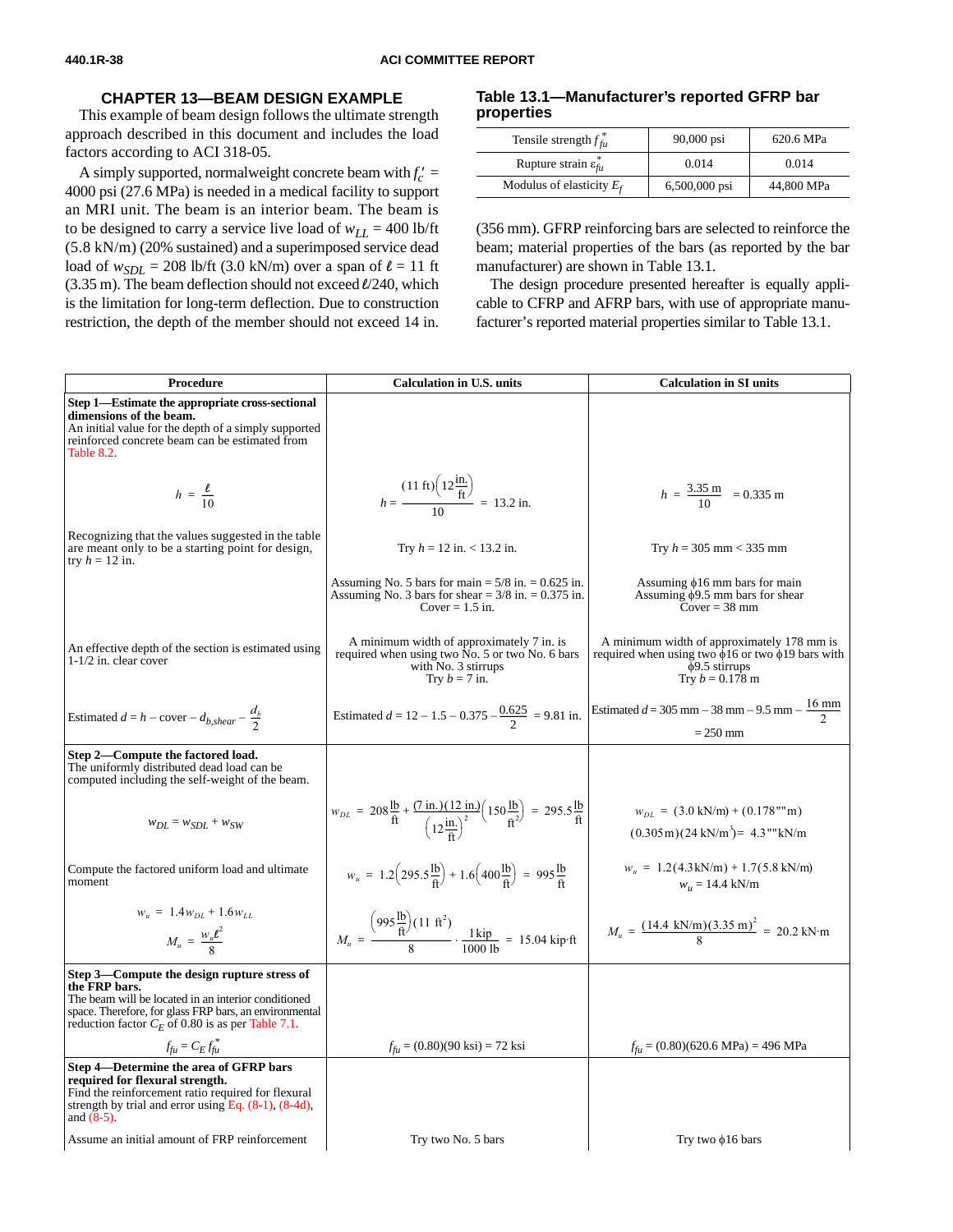#### **CONCRETE REINFORCED WITH FRP BARS 440.1R-39**

| Procedure                                                                                                                                                      | <b>Calculation in U.S. units</b>                                                                                                                                                                                                                                            | <b>Calculation in SI units</b>                                                                                                                                                        |
|----------------------------------------------------------------------------------------------------------------------------------------------------------------|-----------------------------------------------------------------------------------------------------------------------------------------------------------------------------------------------------------------------------------------------------------------------------|---------------------------------------------------------------------------------------------------------------------------------------------------------------------------------------|
| Computed the balanced FRP reinforcement ratio                                                                                                                  |                                                                                                                                                                                                                                                                             |                                                                                                                                                                                       |
| $\rho_{fb} = 0.85 \frac{f_c'}{f_{fu}} \beta_1 \frac{E_f \varepsilon_{cu}}{E_f \varepsilon_{cu} + f_{fu}}$                                                      | $\rho_{fb} = 0.85 \frac{4}{72} 0.85 \frac{(6500)(0.003)}{(6500)(0.003) + 72} = 0.0086$                                                                                                                                                                                      | $\rho_{fb} = 0.85 \frac{27.6 \text{ MPa}}{496 \text{ MPa}} 0.85$<br>$(44,800 \text{ MPa})(0.003)$<br>$(44,800 \text{ MPa})(0.003) + (496 \text{ MPa})$<br>$\rho_{\text{fb}} = 0.0086$ |
| $\rho_f = \frac{A_f}{h d}$                                                                                                                                     | $\rho_f = \frac{(0.62 \text{ in.}^2)}{(7 \text{ in.})(9.81 \text{ in.})} = 0.009$                                                                                                                                                                                           | $\rho_f = \frac{(400 \text{ mm}^2)}{(178 \text{ mm})(250 \text{ mm})} = 0.009$                                                                                                        |
| $f_f = \left  \sqrt{\frac{\left(E_f \varepsilon_{cu}\right)^2}{4} + \frac{0.85 \beta_1 f_c'}{\rho_f} E_f \varepsilon_{cu} - 0.5 E_f \varepsilon_{cu}} \right $ |                                                                                                                                                                                                                                                                             |                                                                                                                                                                                       |
| Setting<br>$A = \frac{(E_f \varepsilon_{cu})^2}{4}$                                                                                                            | $A = \frac{(6500(0.003))^2}{4} = 95.06$                                                                                                                                                                                                                                     | $A = \frac{((44,800 \text{ MPa})(0.003))^2}{4} = 4516$                                                                                                                                |
| $B = \frac{0.85 \beta_1 f_c'}{0.6} E_f \varepsilon_{cu}$                                                                                                       | $B = \frac{0.85(0.85)(4)}{(0.009)}(6500)(0.003) = 6262$                                                                                                                                                                                                                     | $B = \frac{0.85(0.85)(27.6 \text{ MPa})}{(0.009)}(44,800 \text{ MPa})(0.003)$<br>$= 297.800$                                                                                          |
| $C = 0.5E_f \varepsilon_{cu}$                                                                                                                                  | $C = 0.5(6500)(0.003) = 9.75$                                                                                                                                                                                                                                               | $C = 0.5(44,800 \text{ MPa})(0.003) = 67.2$                                                                                                                                           |
| Then<br>$f_f = \left[\sqrt{A+B}-C\right]$                                                                                                                      | $f_f = \sqrt{95.06 + 6262} - 9.75 = 70$ ksi                                                                                                                                                                                                                                 | $f_f = \sqrt{4516 + 297,800}$ - 67.2 = 483 MPa                                                                                                                                        |
| $M_n = \rho_f f_f \left(1 - 0.59 \frac{\rho_f f_f}{f'}\right) b d^2$                                                                                           | $M_n = (0.009)(70) \left( 1 - 0.59 \frac{(0.009)(70)}{(4)} \right)$<br>$(7)(9.81)^{2}/12 = 32.08$ kip ft                                                                                                                                                                    | $M_n = (0.009)(483 \text{ MPa})$<br>$\left(1-0.59\frac{(0.009)(483 \text{ MPa})}{(27.6 \text{ MPa})}\right)$<br>$(178 \text{ mm})(250 \text{ mm})^2 = 43.9 \text{ kN} \cdot \text{m}$ |
| Compute the strength reduction factor                                                                                                                          |                                                                                                                                                                                                                                                                             |                                                                                                                                                                                       |
| $\phi = 0.30 \frac{\rho_f}{4 \rho_a}$ for $\rho_{fb} < \rho_f \le 1.4 \rho_{fb}$                                                                               | $\phi = 0.30 + \frac{0.009}{4(0.0086)} = 0.562$                                                                                                                                                                                                                             | $\phi = 0.30 + \frac{0.009}{4(0.0086)} = 0.562$                                                                                                                                       |
| Check $\phi M_n \geq M_u$                                                                                                                                      | $\phi M_n = (0.562)(32 \text{ kip·ft})$<br>$\phi M_n = 17.98 \text{ kip·ft} \ge M_u = 15.04 \text{ kip·ft}$                                                                                                                                                                 | $\phi M_n = (0.562)(43.9 \text{ kN} \cdot \text{m})$<br>$\phi M_n = 24.7 \text{ kN} \cdot \text{m} \ge M_u = 20.2 \text{ kN} \cdot \text{m}$                                          |
| Step 5—Check the crack width.<br>Compute the stress level in the FRP bars under dead<br>load plus live load.                                                   |                                                                                                                                                                                                                                                                             |                                                                                                                                                                                       |
| $M_{DL} = \frac{\omega_{DL} l^2}{8}$                                                                                                                           | $M_{DL} = \frac{(295.5 \frac{\text{lb}}{\text{ft}})(11 \text{ ft}^2)}{8} \cdot \frac{1 \text{ kip}}{1000 \text{ lb}} = 4.47 \text{ kip·ft}$                                                                                                                                 | $M_{DL} = \frac{4.3(3.35)^2}{8} = 6.03$ kN·m                                                                                                                                          |
| $M_{LL} = \frac{\omega_{LL} \ell^2}{8}$                                                                                                                        | $M_{LL} = \frac{\left(400 \frac{\text{lb}}{\text{ft}}\right) (11 \text{ ft}^2)}{8} \cdot \frac{1 \text{ kip}}{1000 \text{ lb}} = 6.05 \text{ kip} \cdot \text{ft}$                                                                                                          | $M_{LL} = \frac{5.8(3.35)^2}{8} = 8.14 \text{ kN} \cdot \text{m}$                                                                                                                     |
| $M_{DL+LL} = M_{DL} + M_{LL}$                                                                                                                                  | $M_{DL+LL}$ = 4.47 + 6.05 = 10.5 kip·ft                                                                                                                                                                                                                                     | $M_{DL+LL}$ = 6.03 + 8.14 = 14.17 kN·m                                                                                                                                                |
| $n_f = \frac{E_f}{E_c} = \frac{E_f}{57.000 \sqrt{f'_c}}$ (U.S.)                                                                                                | $n_f = \frac{6,500,000 \text{ ps1}}{57,000 \sqrt{4000 \text{ ps1}}} = 1.8$                                                                                                                                                                                                  |                                                                                                                                                                                       |
| $n_f = \frac{E_f}{E_c} = \frac{E_f}{4750 \sqrt{f'_c}}$ (SI)                                                                                                    |                                                                                                                                                                                                                                                                             | $n_f = \frac{44,800 \text{ MPa}}{4750 \sqrt{27.6 \text{ MPa}}} = 1.8$                                                                                                                 |
| $k = \sqrt{2 \rho_f n_f + (\rho_f n_f)^2} - \rho_f n_f$                                                                                                        | $k = \sqrt{2(0.009)(1.8) + [(0.009)(1.8)]^2}$<br>$- (0.009)(1.8) = 0.165$                                                                                                                                                                                                   | $k = \sqrt{2(0.009)(1.8) + [(0.009)(1.8)]^2}$<br>$- (0.009)(1.8) = 0.165$                                                                                                             |
| $f_f = \frac{M_{DL+LL}}{A_d(1 - k/3)}$                                                                                                                         | $f_f = \frac{(10.5 \text{ kip} \cdot \text{ft})(12 \text{ in.}/\text{ft})}{(0.62 \text{ in.}^2)(9.81 \text{ in.})(1 - 0.165/3)} = 21.9 \text{ ksi} \left  f_f = \frac{14.17 \times 10^6 \text{ N} \cdot \text{m}}{(400 \text{ mm}^2)(250 \text{ mm})(1 - 0.165/3)} \right $ | $= 149.9 \text{ MPa}$                                                                                                                                                                 |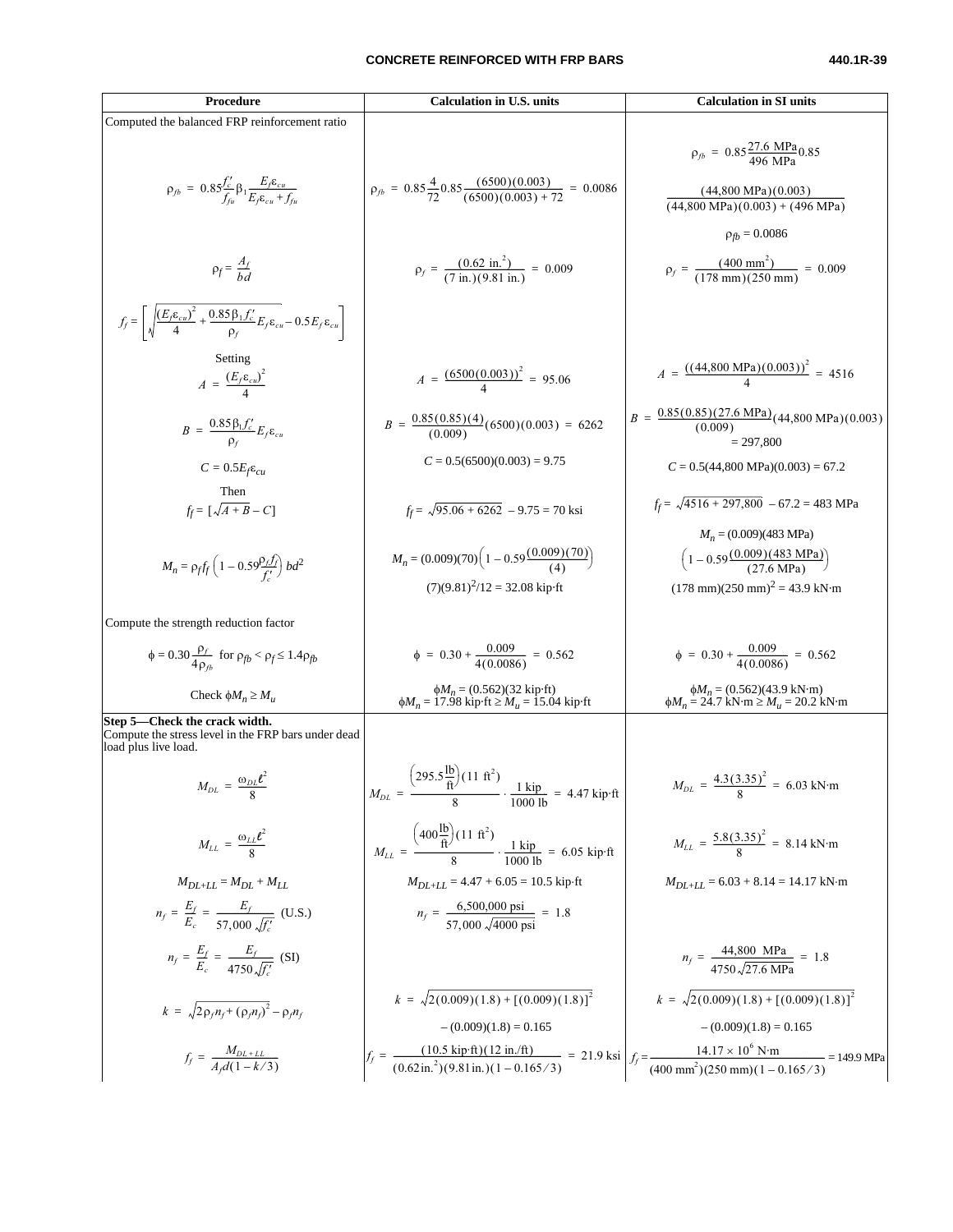#### **440.1R-40 ACI COMMITTEE REPORT**

**Procedure Calculation in U.S. units Calculation in SI units** Determine the strain gradient used to transform reinforcement level strains to the near surface of the beam where cracking is expected. Calculate the distance from the extreme tension fiber of the concrete to the centerline of the flexural reinforcement. *dc* = *h* − *d dc* = (12 in.) − (9.81 in.) = 2.19 in. *dc* = 305 mm − 250 mm = 55 mm Calculate bar spacing *s*. *s* = *b* – 2*dc s* = 7 in. – 2(2.19 in.) = 2.62 in. *s* = 178 mm – 2(55 mm) = 68 mm Compare the crack width from Eq. (8-9) using the recommended value of *kb* = 1.4 for deformed FRP bars. = 37 mils > 28 mils ∴ **n.g.** = 0.77 mm > 0.7 mm ∴ **n.g.** Crack width limitation controls the design. Try larger amount of FRP reinforcement. Note that it is preferable to use bars with smaller diameters to mitigate cracking. For example, using three No. 4 bars will result in approximately the same area of FRP and nearly the same effective depth; however, the width of the member would need to be increased. Note that it is preferable to use bars with smaller diameters to mitigate cracking. For example, using three φ12.7 bars will result in approximately the same area of FRP and nearly the same effective depth; however, the width of the member would need to be increased. To maintain *b* = 7.0 in. Try two No. 6 → *Af* = 0.88 in.<sup>2</sup> To maintain *b* = 0.178 mm Try 2φ19 <sup>→</sup> *Af* = 567 mm<sup>2</sup> Estimated *d* = *h* − cover − *db,shear* − Estimated *d* = 12 − 1.5 − 0.375 − = 9.75 in. Estimated *d* = 305 − 38 − 9.5 − = 248 mm Calculate the new capacity. Setting = 4516 = 4369 = 209,400 *C* = 0.5*Ef*ε*cu C* = 0.5(6500)(0.003) = 9.75 *C* = 0.5(44,800 MPa)(0.003) = 67.2 Then *ff* = *ff* = = 57.1 ksi *ff* = – 67.2 = 395.3 MPa *bd*<sup>2</sup> *Mn* = (0.0129)(57.1) (7)(9.75)2 = 36.4 kip·ft *Mn* = (0.0128)(395.3) (178)(248)2 = 49.4 kN·m φ = 0.65 for ρ*<sup>f</sup>* ≥ 1.4ρ*fb* ρ*<sup>f</sup>* = 0.0129 > 1.4ρ*fb* = 0.012 → φ = 0.65 ρ*<sup>f</sup>* = 0.0128 > 1.4ρ*fb* = 0.012 → φ = 0.65 Check φ*Mn* ≥ *Mu* φ*Mn* = (0.65)(36.4 kip·ft) φ*Mn* = 23.7 kip·ft ≥ *Mu* = 16.5 kip·ft φ*Mn* = (0.65)(49.4 kN·m) φ*Mn* = 32.1 kN·m ≥ *Mu* = 22.3 kN·m *k* = – (0.0129)(1.8) = 0.194 – (0.0128)(1.8) = 0.193 = 15.7 ksi = 107.7 MPa *dc* = *h* − *d dc* = (12 in.) − (9.75 in.) = 2.25 in. *dc* = (305 mm) − (248 mm) = 57 mm <sup>β</sup> h kd – <sup>d</sup>( ) <sup>1</sup> – <sup>k</sup> <sup>=</sup> ------------------- <sup>β</sup> 12 in. 0.165 – ( )( ) 9.81 in. ( ) 9.81 in. ( ) 1 0.165 – = = ------------------------------------------------------------ 1.267 <sup>β</sup> 305 mm 0.165 – ( )( ) 250 mm ( ) 250 mm ( ) 1 0.165 – = = ------------------------------------------------------------------- 1.263 <sup>w</sup> <sup>2</sup> <sup>f</sup><sup>f</sup> Ef ----βk<sup>b</sup> d<sup>c</sup> <sup>2</sup> s 2 -- 2 = + <sup>w</sup> <sup>2</sup> ( ) 21.9 ksi ( ) 6500 ksi <sup>=</sup> ------------------------( ) 1.267 ( ) 1.4 ( ) 2.19 in. <sup>2</sup> 2.62 in. <sup>2</sup> ----------------- <sup>2</sup> + <sup>w</sup> <sup>2</sup> ( ) 149.9 MPa ( ) 44,800 MPa <sup>=</sup> ---------------------------------( ) 1.263 ( ) 1.4 ( ) 55 mm <sup>2</sup> 68 mm <sup>2</sup> ---------------- <sup>2</sup> + db 2 ---- 0.75 2 ---------- 19 2 ---- ρf Af bd <sup>=</sup> ------ <sup>ρ</sup><sup>f</sup> 0.88 in.<sup>2</sup> ( ) (0.7 in.)(9.75 in.) = = ---------------------------------------- 0.0129 <sup>ρ</sup><sup>f</sup> 567mm<sup>2</sup> ( ) (178 mm) (248 mm) = = ------------------------------------------------ 0.0128 ff <sup>E</sup>fεcu ( )<sup>2</sup> <sup>4</sup> ------------------ 0.85β1fc′ ρf = + ---------------------E<sup>f</sup> εcu – 0.5E<sup>f</sup> εcu <sup>A</sup> <sup>E</sup>fεcu ( )<sup>2</sup> <sup>4</sup> <sup>=</sup> ------------------ <sup>A</sup> ( ) 6500 0.003 ( ) <sup>2</sup> <sup>4</sup> = = ------------------------------------- 95.06 <sup>A</sup> ( ) ( ) 44,800 MPa ( ) 0.003 <sup>2</sup> <sup>4</sup> <sup>=</sup> ----------------------------------------------------------- <sup>B</sup> 0.85β<sup>1</sup> <sup>f</sup><sup>c</sup> ′ ρf <sup>=</sup> ---------------------E<sup>f</sup> <sup>ε</sup>cu <sup>B</sup> 0.85 0.85 ( )( ) <sup>4</sup> ( ) 0.0129 <sup>=</sup> ----------------------------------( ) <sup>6500</sup> ( ) 0.003 <sup>B</sup> 0.85 0.85 ( )( ) 27.6 MPa ( ) 0.0128 <sup>=</sup> ------------------------------------------------------( ) 44,800 MPa ( ) 0.003 [ ] A B + – C 95.06 4369 + – 9.75 4516 209,400 + <sup>M</sup><sup>n</sup> <sup>ρ</sup><sup>f</sup> <sup>f</sup><sup>f</sup> 1 0.59ρ<sup>f</sup> <sup>f</sup><sup>f</sup> fc ′ – ------- <sup>=</sup> 1 0.59( ) 0.0129 ( ) 57.1 ( ) <sup>4</sup> – ------------------------------------ 1 0.59( ) 0.0128 ( ) 395.3 ( ) 27.6 – --------------------------------------- <sup>2</sup>ρfn<sup>f</sup> <sup>ρ</sup>fn<sup>f</sup> ( )<sup>2</sup> <sup>+</sup> – <sup>ρ</sup>fn<sup>f</sup> k 2 0.0129 ( )( ) 1.8 [ ] ( ) 0.0129 ( ) 1.8 <sup>2</sup> = + k 2 0.0128 ( )( ) 1.8 [ ] ( ) 0.0128 ( ) 1.8 <sup>2</sup> = + ff MDL LL <sup>+</sup> <sup>A</sup>fd( ) <sup>1</sup> – <sup>k</sup> <sup>⁄</sup> <sup>3</sup> <sup>=</sup> ------------------------------- <sup>f</sup><sup>f</sup> ( ) 10.5 kip·ft ( ) 12in./ft 0.88in.<sup>2</sup> ( )( ) 9.75in. ( ) 1 0.194 3 – <sup>⁄</sup> <sup>=</sup> -------------------------------------------------------------------------------- <sup>f</sup><sup>f</sup> 14.17 10–<sup>6</sup> × N·mm 567mm<sup>2</sup> ( )( ) 248mm ( ) 1 0.193 3 – <sup>⁄</sup> <sup>=</sup> ----------------------------------------------------------------------------------- <sup>β</sup> h kd – <sup>d</sup>( ) <sup>1</sup> – <sup>k</sup> <sup>=</sup> ------------------- <sup>β</sup> 12 in. 0.194 – ( )( ) 9.75 in. ( ) 9.75 in. ( ) 1 0.194 – = = ------------------------------------------------------------- 1.286 <sup>β</sup> 305 mm 0.193 – ( )( ) 248 mm ( ) 248 mm ( ) 1 0.193 – = = -------------------------------------------------------------------- 1.285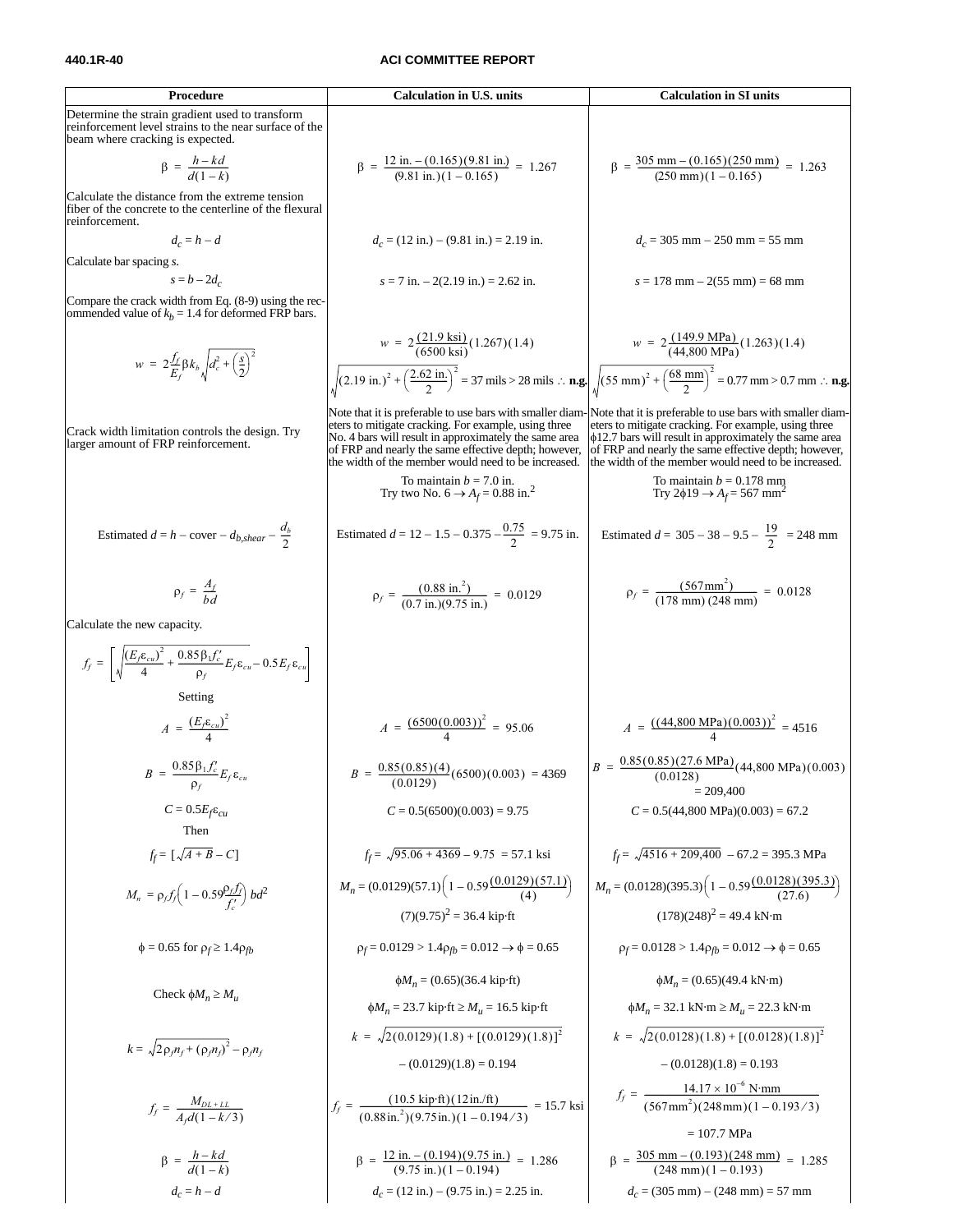#### **CONCRETE REINFORCED WITH FRP BARS 440.1R-41**

Calculate bar spacing *x* = 5-2*d*,  
\nCompare the circle the line in which is 31 units  
\n
$$
x = 7
$$
 in. -2(2.15 in). 4-2(3.16 in). 4-2(3.16 in). 4-2(3.16 in). 4-2(3.16 in). 4-2(3.16 in). 4-2(3.16 in). 4-2(3.16 in). 4-2(3.16 in). 4-2(3.16 in). 4-2(3.16 in). 4-2(3.16 in). 4-2(3.16 in). 4-2(3.16 in). 4-2(3.16 in). 4-2(3.16 in). 4-2(3.16 in). 4-2(3.16 in). 4-2(3.16 in). 4-2(3.16 in). 4-2(3.16 in). 4-2(3.16 in). 4-2(3.16 in). 4-2(3.16 in). 4-2(3.16 in). 4-2(3.16 in). 4-2(3.16 in). 4-2(3.16 in). 4-2(3.16 in). 4-2(3.16 in). 4-2(3.16 in). 4-2(3.16 in). 4-2(3.16 in). 4-2(3.16 in). 4-2(3.16 in). 4-2(3.16 in). 4-2(3.16 in). 4-2(3.16 in). 4-2(3.16 in). 4-2(3.16 in). 4-2(3.16 in). 4-2(3.16 in). 4-2(3.16 in). 4-2(3.16 in). 4-2(3.16 in). 4-2(3.16 in). 4-2(3.16 in). 4-2(3.16 in). 4-2(3.16 in). 4-2(3.16 in). 4-2(3.16 in). 4-2(3.16 in). 4-2(3.16 in). 4-2(3.16 in). 4-2(3.16 in). 4-2(3.16 in). 4-2(3.16 in). 4-2(3.16 in). 4-2(3.16 in). 4-2(3.16 in). 4-2(3.16 in). 4-2(3.16 in). 4-2(3.16 in). 4-2(3.16 in). 4-2(3.16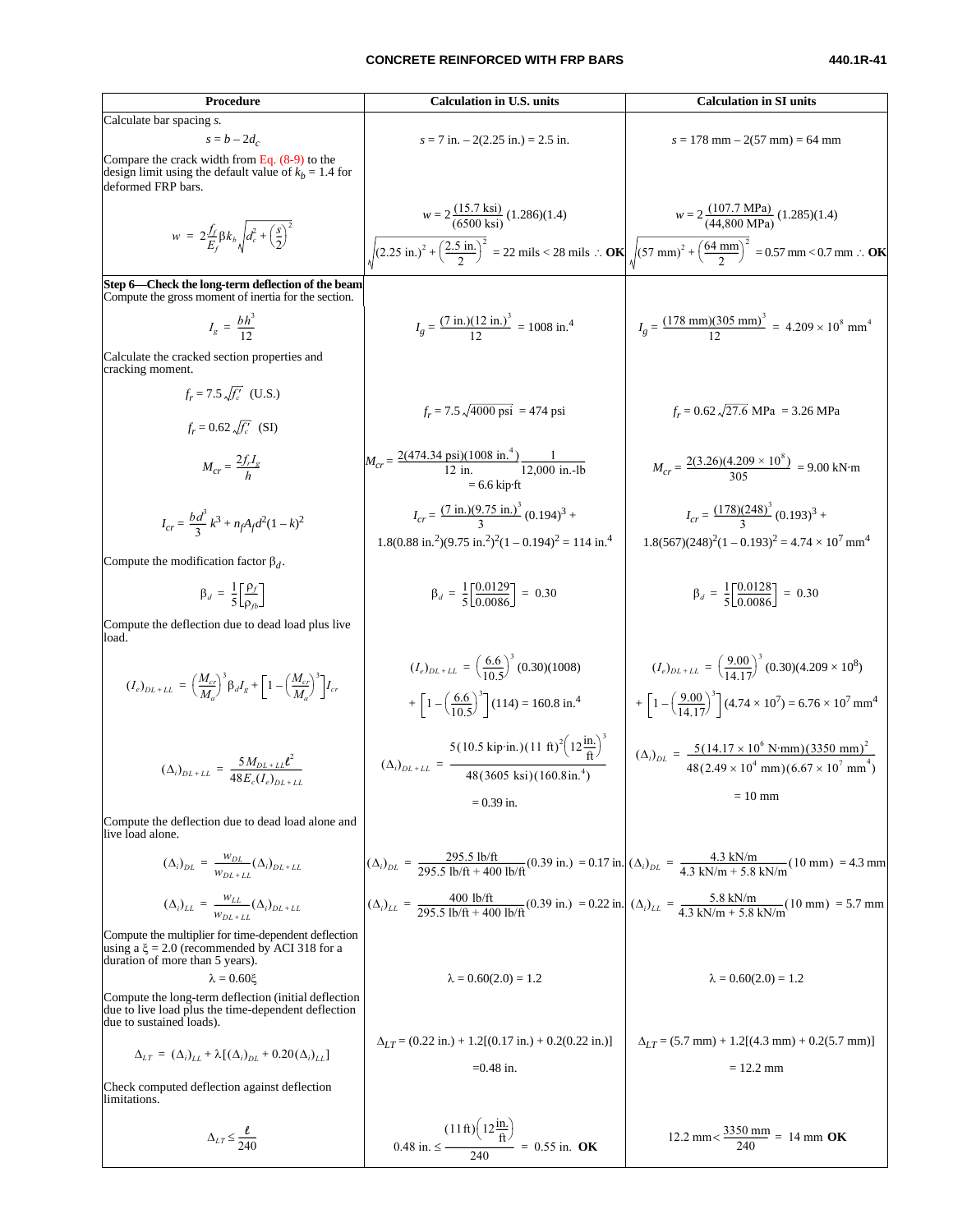#### **440.1R-42 ACI COMMITTEE REPORT**

| Procedure                                                                                                                                                                                                                                                                                                                                                                                                                                | <b>Calculation in U.S. units</b>                                                                                                                                                  | <b>Calculation in SI units</b>                                                                                                            |
|------------------------------------------------------------------------------------------------------------------------------------------------------------------------------------------------------------------------------------------------------------------------------------------------------------------------------------------------------------------------------------------------------------------------------------------|-----------------------------------------------------------------------------------------------------------------------------------------------------------------------------------|-------------------------------------------------------------------------------------------------------------------------------------------|
| Step 7—Check the creep rupture stress limits.<br>Compute the moment due to all sustained loads<br>(dead load plus 20% of the live load).                                                                                                                                                                                                                                                                                                 |                                                                                                                                                                                   |                                                                                                                                           |
| $M_s = \frac{w_{DL} + 0.20 w_{LL}}{w_{DL} + w_{LL}} M_{DL + LL}$                                                                                                                                                                                                                                                                                                                                                                         | $M_s = \frac{295.5 \text{ lb/ft} + 0.20 \cdot 400 \text{ lb/ft}}{295.5 \text{ lb/ft} + 400 \text{ lb/ft}} 10.5 \text{ kip-ft}$                                                    | $M_s = \frac{4.3 \text{ kN/m} + 0.20 \cdot 5.8 \text{ kN/m}}{4.3 \text{ kN/m} + 5.8 \text{ kN/m}} 14.17 \text{ kN-m}$                     |
|                                                                                                                                                                                                                                                                                                                                                                                                                                          | $= 5.67$ kip $\cdot$ ft                                                                                                                                                           | $= 7.66$ kN $\cdot$ m                                                                                                                     |
| Compute the sustained stress level in the FRP bars.                                                                                                                                                                                                                                                                                                                                                                                      |                                                                                                                                                                                   |                                                                                                                                           |
| $f_{f,s} = \frac{M_s}{A_d(1 - k/3)}$                                                                                                                                                                                                                                                                                                                                                                                                     | $f_{f,s} = \frac{(5.67 \text{ kip} \cdot \text{ft})(12 \text{ in.}/\text{ft})}{(0.88 \text{ in.}^2)(9.75 \text{ in.})(1 - 0.194/3)} = 8.47 \text{ ksi}$                           | $f_{f,s} = \frac{7.66 \times 10^6 \text{ N-mm}}{(567 \text{mm}^2)(248 \text{ mm})(1 - 0.193/3)}$                                          |
| Check the stress limits given in Table 8.2 for glass<br>FRP bars.                                                                                                                                                                                                                                                                                                                                                                        |                                                                                                                                                                                   | = 58.2 MPa                                                                                                                                |
| $f_{f,s} \leq 0.20 f_{fu}$                                                                                                                                                                                                                                                                                                                                                                                                               | $8.52$ ksi $\leq 0.20(72$ ksi) = 14.4 ksi                                                                                                                                         | 58.2 MPa ≤ 0.20(496) = 99.2 MPa                                                                                                           |
| Step 8-Design for shear.<br>Determine the factored shear demand at a distance d<br>from the support.                                                                                                                                                                                                                                                                                                                                     |                                                                                                                                                                                   |                                                                                                                                           |
| $V_u = \frac{w_u \ell}{2} - w_u d$                                                                                                                                                                                                                                                                                                                                                                                                       | $V_u = \frac{(995 \text{ lb/ft})(11 \text{ ft})}{2} - (995 \text{ lb/ft}) \left(\frac{9.75 \text{ in.}}{12 \text{ in.}/\text{ft}}\right)$                                         | $V_u = \frac{(14.4 \text{ kN/m})(3.35 \text{ m})}{2}$                                                                                     |
| Compute the shear contribution of the concrete for<br>an FRP-reinforced member.                                                                                                                                                                                                                                                                                                                                                          | $= 4664$ lb = 4.66 kips                                                                                                                                                           | $-(14.4 \text{ kN/m})(0.248 \text{ m}) = 20.6 \text{ kN}$                                                                                 |
| $V_c = 5 \sqrt{f'_c} b_w c$ (U.S.)                                                                                                                                                                                                                                                                                                                                                                                                       | $k = 1.94$<br>$d = 9.75$ in.<br>$c = (0.194)(9.75$ in.) = 1.89 in.                                                                                                                | $k = 1.93$<br>$d = 248$ mm<br>$c = (0.193)(248$ mm) = 47.9 mm                                                                             |
| $V_c = \frac{2}{5} \sqrt{f'_c} b_w c$ (SI)                                                                                                                                                                                                                                                                                                                                                                                               | $V_c = 5 \frac{\sqrt{4000 \text{ psi}}}{1000 \text{ psi/kg}}$ (7 in.)(1.89 in.) = 4.18 kips                                                                                       | $V_c = \frac{2}{5}\sqrt{27.6 \text{ MPa}} (178 \text{ mm})(47.9 \text{ mm}) = 17.9 \text{ kN}$                                            |
| FRP shear reinforcement will be required. The FRP<br>shear reinforcement will be assumed to be No. 3<br>closed stirrups oriented vertically. To determine the<br>amount of FRP shear reinforcement required, the<br>effective stress level in the FRP shear reinforcement<br>must be determined. This stress level may be governed<br>by the allowable stress in the stirrup at the location<br>of a bend, which is computed as follows: |                                                                                                                                                                                   |                                                                                                                                           |
| $f_{fb} = (0.05 \frac{r_b}{d} + 0.3) f_{fu}$                                                                                                                                                                                                                                                                                                                                                                                             | $f_{fb} = \left(0.05\frac{3(0.375 \text{ in.})}{(0.375 \text{ in.})} + 0.3\right)$ (72 ksi) = 32.4 ksi $f_{fb} = \left(0.05\frac{3(9.5)}{9.5} + 0.3\right)$ (496 MPa) = 223.2 MPa |                                                                                                                                           |
|                                                                                                                                                                                                                                                                                                                                                                                                                                          | Note that the minimum radius of the bend is three<br>bar diameters.                                                                                                               | Note that the minimum radius of the bend is three.<br>bar diameters.                                                                      |
| The design stress of FRP stirrup is limited to:<br>$f_{fv} = 0.004 E_f \leq f_{fb}$                                                                                                                                                                                                                                                                                                                                                      | $f_{fv} = 0.004(6500 \text{ ks}) = 26 \text{ ks} \leq 32.4 \text{ ks}$                                                                                                            | $f_{f\nu} = 0.004(44,800 \text{ MPa}) = 179.2 \text{ MPa} \le 223.2 \text{ MPa}$                                                          |
| The required spacing of the FRP stirrups can be.<br>computed by rearranging Eq. (9-4).                                                                                                                                                                                                                                                                                                                                                   |                                                                                                                                                                                   |                                                                                                                                           |
| $s = \frac{\phi A_{fv} f_{fv} d}{(V_u - \phi V_c)}$                                                                                                                                                                                                                                                                                                                                                                                      | $s = \frac{0.75(2 \times 0.11 \text{ in.}^2)(26 \text{ ksi})(9.75 \text{ in.})}{(4.66 \text{ kins} - 0.75(4.18 \text{ kips}))} = 27.4 \text{ in.}$                                | $s = \frac{0.75(2 \times 71 \text{ mm}^2)(179.2 \text{ MPa})(248 \text{ mm})}{(20,600 \text{ N} - 0.75(17,900 \text{ N}))}$<br>$= 660$ mm |
| Check maximum spacing limit = $d/2$ or 24 in.                                                                                                                                                                                                                                                                                                                                                                                            | $s \le (9.75 \text{ in.}/2) = 4.9 \text{ in.}$<br>$s \leq 24$ in.                                                                                                                 | $s \le (248 \text{ mm}/2) = 124 \text{ mm}$<br>$s \leq 600$ mm                                                                            |
| Equation $(9-7)$ for minimum amount of shear<br>reinforcement can be rearranged as $s \leq A_{f\nu} f_{f\nu} / 50 b_w$<br>$(U.S.) = A_{fv} f_{fv} / 0.35 b_w (SI).$                                                                                                                                                                                                                                                                      | $s \leq \frac{(2)(0.11 \text{ in.}^2)(26,000 \text{ psi})}{50(7 \text{ in.})} = 16.3 \text{ in.}$                                                                                 | $s \leq \frac{(2)(71 \text{ mm}^2)(179.2 \text{ MPa})}{(0.3)(178 \text{ mm})} = 477 \text{ mm}$                                           |
|                                                                                                                                                                                                                                                                                                                                                                                                                                          | $\therefore$ Use No. 3 stirrups spaced at 4.5 in. on center.                                                                                                                      | $\therefore$ Use No. 10 stirrups spaced at 120 mm on center.                                                                              |
| Step 9—Check that the required bar stress can be<br>developed, and that anchorage bond is sufficient.                                                                                                                                                                                                                                                                                                                                    |                                                                                                                                                                                   |                                                                                                                                           |
| Find $C = min$ (cover to the center of the bar,<br>$1/2$ c-o-c spacing)                                                                                                                                                                                                                                                                                                                                                                  | $C = min(1.5 in. + 0.375 in. + \frac{0.75 in.}{2}, \frac{2.5 in.}{2})$                                                                                                            | $C = min(38 \text{ mm} + 9.5 \text{ mm} + \frac{19 \text{ mm}}{2}, \frac{64 \text{ mm}}{2})$                                              |
|                                                                                                                                                                                                                                                                                                                                                                                                                                          | $C = 1.25$ in.                                                                                                                                                                    | $C = 32$ mm                                                                                                                               |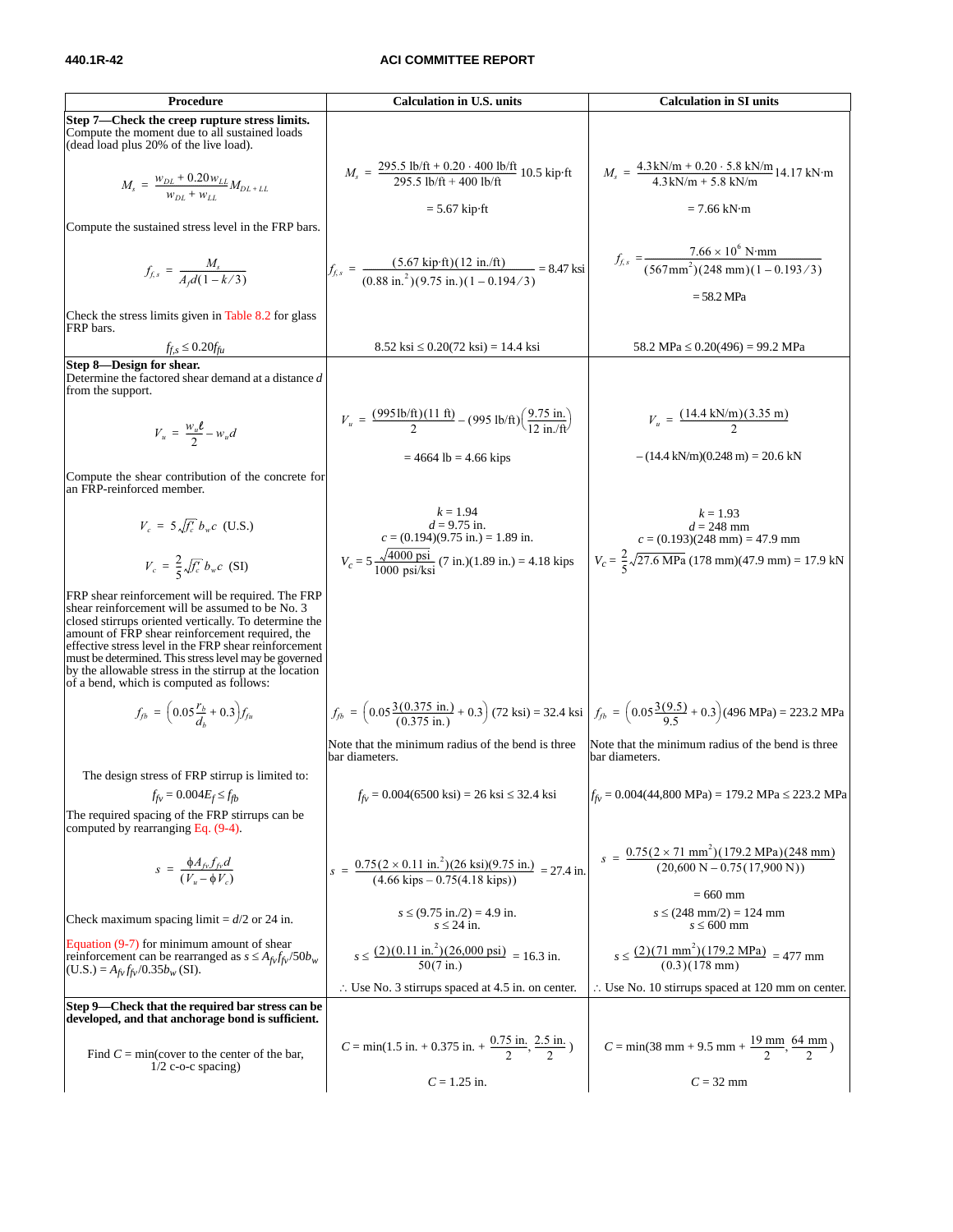#### **CONCRETE REINFORCED WITH FRP BARS 440.1R-43**

| Procedure                                                                                                                                                                    | <b>Calculation in U.S. units</b>                                                                                                                                          | <b>Calculation in SI units</b>                                                                                                                         |
|------------------------------------------------------------------------------------------------------------------------------------------------------------------------------|---------------------------------------------------------------------------------------------------------------------------------------------------------------------------|--------------------------------------------------------------------------------------------------------------------------------------------------------|
| Determine the bar stress that is developable at mid-<br>span for the provided embedment length $\ell_e = l/2$ .                                                              |                                                                                                                                                                           |                                                                                                                                                        |
|                                                                                                                                                                              | $f_{fe} = \frac{\sqrt{4000 \text{ psi}}}{1} \frac{1 \text{ ksi}}{1000 \text{ psi}}$                                                                                       |                                                                                                                                                        |
| $f_{fe} = \frac{\sqrt{f'_c}}{\alpha} \left( 13.6 \frac{\ell_e}{d} + \frac{C}{d_u} \frac{\ell_e}{d_u} + 340 \right) \le f_{fu}$ (U.S.)                                        | $\left(13.6\frac{66 \text{ in.}}{0.75 \text{ in.}} + \frac{1.25 \text{ in.}}{0.75 \text{ in.}} + \frac{66 \text{ in.}}{0.75 \text{ in.}} + 340\right) \le 72 \text{ ksi}$ |                                                                                                                                                        |
|                                                                                                                                                                              | $= 72$ ksi                                                                                                                                                                |                                                                                                                                                        |
| $f_{fe} = \frac{0.083 \sqrt{f_c}}{\alpha} \left( 13.6 \frac{\ell_e}{d} + \frac{C}{d} \frac{\ell_e}{d} + 340 \right) \le f_{fu}$ (SI)                                         |                                                                                                                                                                           | $f_{fe} = \frac{0.083 \sqrt{27.6 \text{ MPa}}}{1}$                                                                                                     |
|                                                                                                                                                                              |                                                                                                                                                                           | $\left(13.6\frac{1675 \text{ mm}}{19 \text{ mm}} + \frac{32 \text{ mm}}{19 \text{ mm}}\frac{1675 \text{ mm}}{19 \text{ mm}} + 340\right)$              |
|                                                                                                                                                                              |                                                                                                                                                                           | $\leq$ 496 MPa = 496 MPa                                                                                                                               |
| Compare developable bar stress $f_{fe}$ with required bar $ 72 \text{ ksi} > 57.1 \text{ ksi}$ , so flexural strength is not limited<br>stress for flexural strength $f_f$ . | by bond.                                                                                                                                                                  | 496 MPa > 395.3 MPa, so flexural strength is not limited<br>by bond.                                                                                   |
| Check anchorage development in positive<br>moment region.                                                                                                                    |                                                                                                                                                                           |                                                                                                                                                        |
| $\ell_d = \frac{\alpha \frac{f_{fr}}{\sqrt{f_c}} - 340}{13.6 + \frac{C}{d}} d_b$ (U.S.)                                                                                      | $\ell_d = \frac{1 \frac{57.1 \text{ KST}}{\sqrt{4000 \text{ psi}} - 1 \text{ ksi}} - 340}{13.6 + \frac{1.25 \text{ in.}}{275 \text{ in.}}} 0.75 \text{ in.}$              |                                                                                                                                                        |
|                                                                                                                                                                              | $\ell_d$ = 27.6 in.                                                                                                                                                       |                                                                                                                                                        |
| $\ell_d = \frac{\alpha \frac{J_{fv}}{0.0083 \sqrt{f_c}} - 340}{13.6 + \frac{C}{d}} d_b \text{ (SI)}$                                                                         |                                                                                                                                                                           | $\ell_d = \frac{1 \frac{395.3 \text{ MPa}}{0.083 \sqrt{27.6 \text{ MPa}}} - 340}{13.6 + \frac{32 \text{ mm}}{2}} 19 \text{ mm} \approx 700 \text{ mm}$ |
| Check the development of the positive reinforcement<br>at the simply supported end.                                                                                          |                                                                                                                                                                           | $\ell_d \approx 700$ mm                                                                                                                                |
| $\ell_d \leq 1.3 \frac{\phi M_n}{V} = \ell_a$                                                                                                                                | 27.6 in. ≤ 1.3 $\frac{23.7 \text{ kip} \cdot \text{ft} \times 12 \text{ in.}/\text{ft}}{4.66 \text{ kip}}$ + 0 in. = 79.34 in.                                            | $700 \text{ mm} \le 1.3 \frac{32,100 \text{ kN} \cdot \text{mm}}{20.6 \text{ kN}} + 0 = 2025 \text{ mm}$                                               |
|                                                                                                                                                                              | OК                                                                                                                                                                        | OК                                                                                                                                                     |